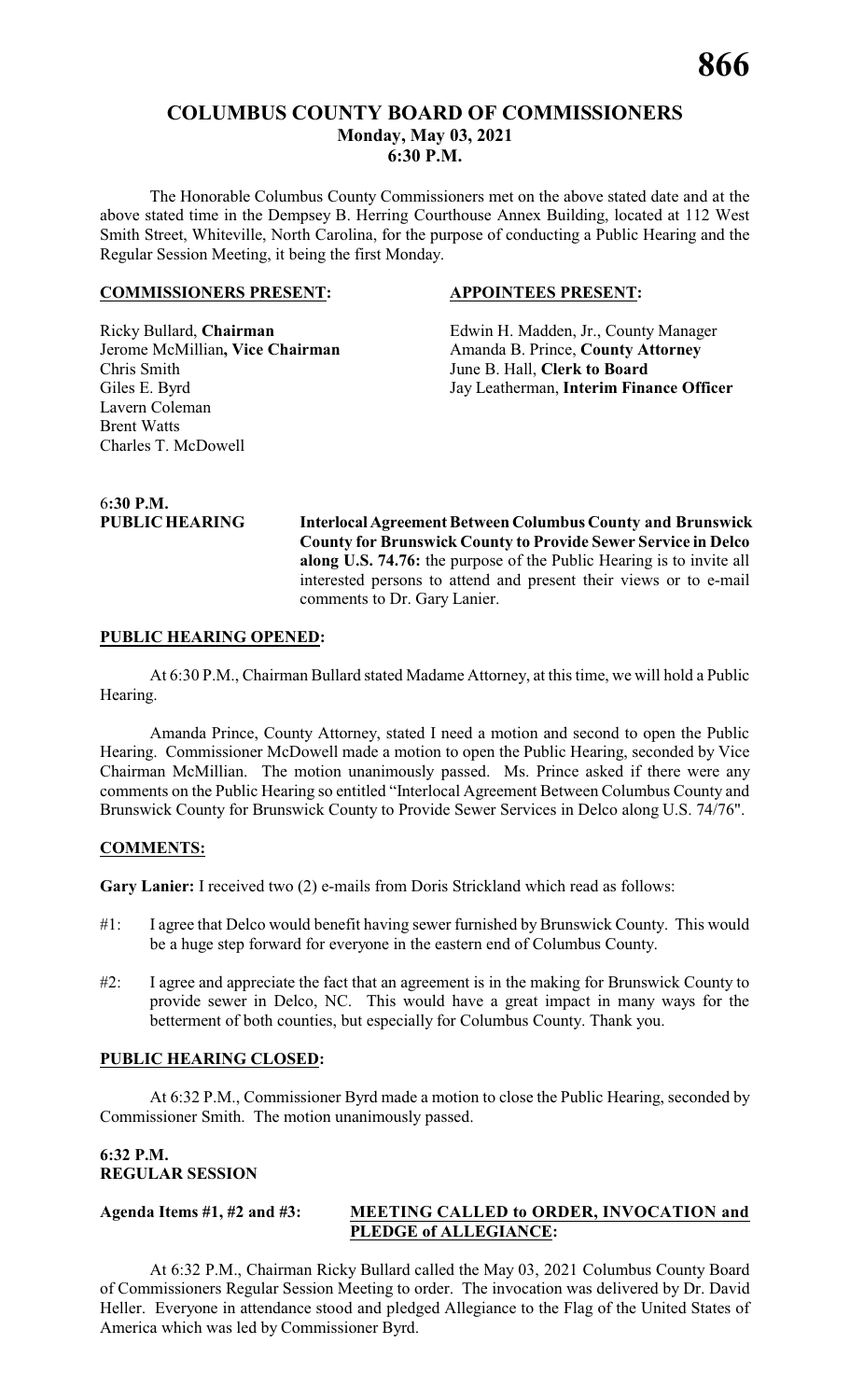# **Agenda Item #4: BOARD MINUTES APPROVAL:**

Commissioner McDowell made a motion to approve the April 19, 2021 Regular Session Minutes, with a correction on Page 859, seconded byCommissioner Byrd. The motion unanimously passed.

#### **Agenda Item #5: APPROVAL of MAY 03, 2021 AGENDA -and- CONSENT AGENDA ITEM:**

Commissioner Watts made a motion to approve the May 03, 2021Agenda, and the Budget Amendments, seconded by Commissioner Coleman. The motion unanimously passed.

# **Budget Amendments:**

| <b>TYPE</b>         | <b>ACCOUNT</b> | <b>DETAILS</b>                         | <b>AMOUNT</b> |
|---------------------|----------------|----------------------------------------|---------------|
| <b>Expenditures</b> | 63-7114-519000 | <b>Professional Services</b>           | 34.500        |
| <b>Revenues</b>     | 63-7114-499100 | <b>Retained Earning Appropriated</b>   | 24,500        |
| <b>Expenditures</b> | 60-7111-999910 | Contingency                            | (15,000)      |
|                     | 60-7111-526001 | <b>Departmental Supplies</b>           | 15,000        |
|                     | 61-7112-999910 | Contingency                            | (15,000)      |
|                     | 61-7112-526001 | Departmental Supplies                  | 15,000        |
|                     | 63-7114-999910 | Contingency                            | (15,000)      |
|                     | 63-7114-526001 | <b>Departmental Supplies</b>           | 15,000        |
|                     | 64-7115-999910 | Contingency                            | (15,000)      |
|                     | 64-7115-526001 | <b>Departmental Supplies</b>           | 15,000        |
| <b>Expenditures</b> | 10-5900-559075 | Article 44 Reserved for Capital        | (158, 284)    |
|                     | 10-4201-559071 | Article 44 EDC Capital Outlay          | 225,000       |
| <b>Revenue</b>      | 10-3200-432301 | Article 39 Sales Tax                   | 66,716        |
| <b>Expenditures</b> | 10-5900-559075 | Article 44 Reserved for Capital        | (439, 633)    |
|                     | 10-9800-598024 | Article 44 Transfer to Capital Project | 439,633       |

# **Agenda Item#6: PRESENTATION- "RESILIENT COLUMBUS" COLLABORATIVE:**

Selena Rowell, Executive Director, Columbus County Partnership for Children, presented information relative to "Resilient Columbus" Collaborative.

Three (3) speakers delivered the following information relative to "Resilient Columbus" Collaborative.

- 1. Children's bad experiences affect their life, their health and the adult behavior;
- 2. Resilience is helping victims;
- 3. There are four (4) types of resilience as follows: physical, mental, emotional and social;
- 4. All people of Columbus County need to work as a team to become a resilient county;
- 5. There are funds available to aid in this endeavor; **and**
- 6. We need a Resolution of Support from the Commissioners.

#### **Agenda Item#7**: **PRESENTATION-COLUMBUSCOUNTY CHRISTIAN RECOVERY CENTER:**

Colton Reaves, Director, delivered the following presentation on Columbus County Recovery Center.

- 1. Our organization is entitled "Savings Sons", and we merged with Columbus County Christian Recovery Center, Incorporated;
- 2. We have an active program which is concentrated on recovery and freedom;
- 3. We have a multi-use facility housing males and females, and we have over fifty (50)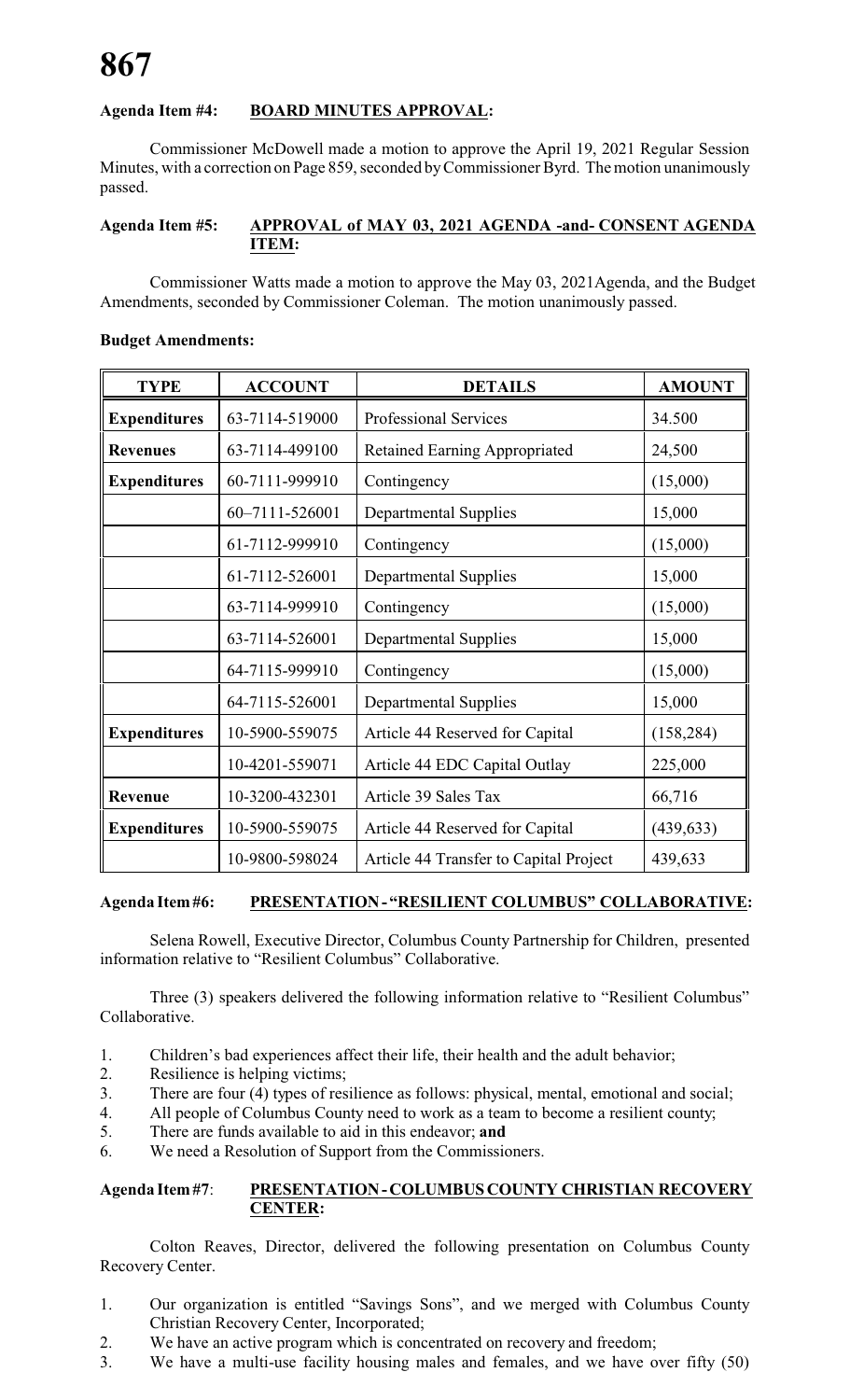residents;

4. I will ask Joshua Torbich to address this matter.

### **Joshua Torbich:**

- 1. There is a huge problem with substance abuse and disorder in many of our counties which leads to medical costs through hospitals and doctors, and these costs are paid through taxes;
- 2. Our workforce has increased greatly due to these problems, and many deaths have occurred;
- 3. We concentrate heavily on recovery and freedom;
- 4. This program is county based, non-profit and there is no cost to the resident;
- 5. There are four (4) phases to the program;
- 6. We have a huge problem with housing all of the residents, with concentration on housing;
- 7. With the schools being vacated recently, they would make a good location for a recovery center;
- 8. We have eleven (11) Columbus County residents in our program; **and**
- 9. State Bill 692 Use of Opioid Settlement Funds is relative to the use of the funds, and these funds could be used to help with these needed facilities.

# **Agenda Item #8: PUBLIC INPUT:**

Chairman Bullard opened the floor for Public Input. The following spoke.

1. **David Heller, 2105 Bella Coola Road, Lake Waccamaw, NC 28450:**stated the following: -I have been a pastor in this community for over twenty-five (25) years and serve as a chaplain for the Sheriff's Office for twenty-three (23) years;

-I come to speak in favor of the Columbus County Christian Recovery Center;

-It is desperately needed, and the Columbus Baptist Association stands behind it 100%; **and** -We will help in anyway we can.

2. **Ted Dixon, 668 McMillian Road, Whiteville, NC 28472:** stated the following:

-During my sleeping time at night, there is extremely loud music in my neighborhood; -If you request the music to be played at a lower level, it is completely disregarded; -No one can get any sound sleep during the night, and have to go to work the next day; **and** -I would like to know if we can compile a separate Loud Music Noise Ordinance that can get this in check.

3. **Doris Strickland (E-mail):** stated the following:

After looking over tonight's Agenda, it is a wonderful idea to limit each Commissioner's closing remarks to 3 minutes because this is the amount of time a citizen would have to present their thoughts. Some Commissioners in the past have gone over 3 minutes which can make for a longer night when a closed session is involved.

Always remember, just keep it simple.

#### **Agenda Item #9: LOCAL EMERGENCY PLANNING COMMITTEE (LEPC) - APPROVAL of MEMBERSHIP LIST for 2021 YEAR, and ANNUAL REPORT:**

David McPherson, Chairman of LEPC, requested approval of the membership list, and will present the annual report.

#### **Local Emergency Planning Committee Membership** for approval:

| Timothy Ward    | Sheriff Jody Greene Dana Mauldin |                       | Les High           |
|-----------------|----------------------------------|-----------------------|--------------------|
| David McPherson | Mark Cox                         | Deuce Niven           | Stephanie Kriner   |
| Lavern Coleman  | Randy Guyton                     | Donna Hill            | Kay Stephens       |
| David Ransom    | Shannon Blackman                 | Aaron Sulava          | Kim Smith          |
| Matt Allen      | Allen Johnson                    | <b>Harold Nobles</b>  | Larry Hayes        |
| Gina Ward       | Dennis Williams                  | Dena Hamilton         | <b>Adam Boyles</b> |
| Hal Lowder      | <b>Emily Watson</b>              | <b>Ronald Bazinet</b> | Mike Greger        |
|                 |                                  |                       |                    |

| Board of Commissioners                    |
|-------------------------------------------|
| David McPherson, Chairman                 |
| Local Emergency Planning Committee (LEPC) |
| Annual Report for 2020                    |
|                                           |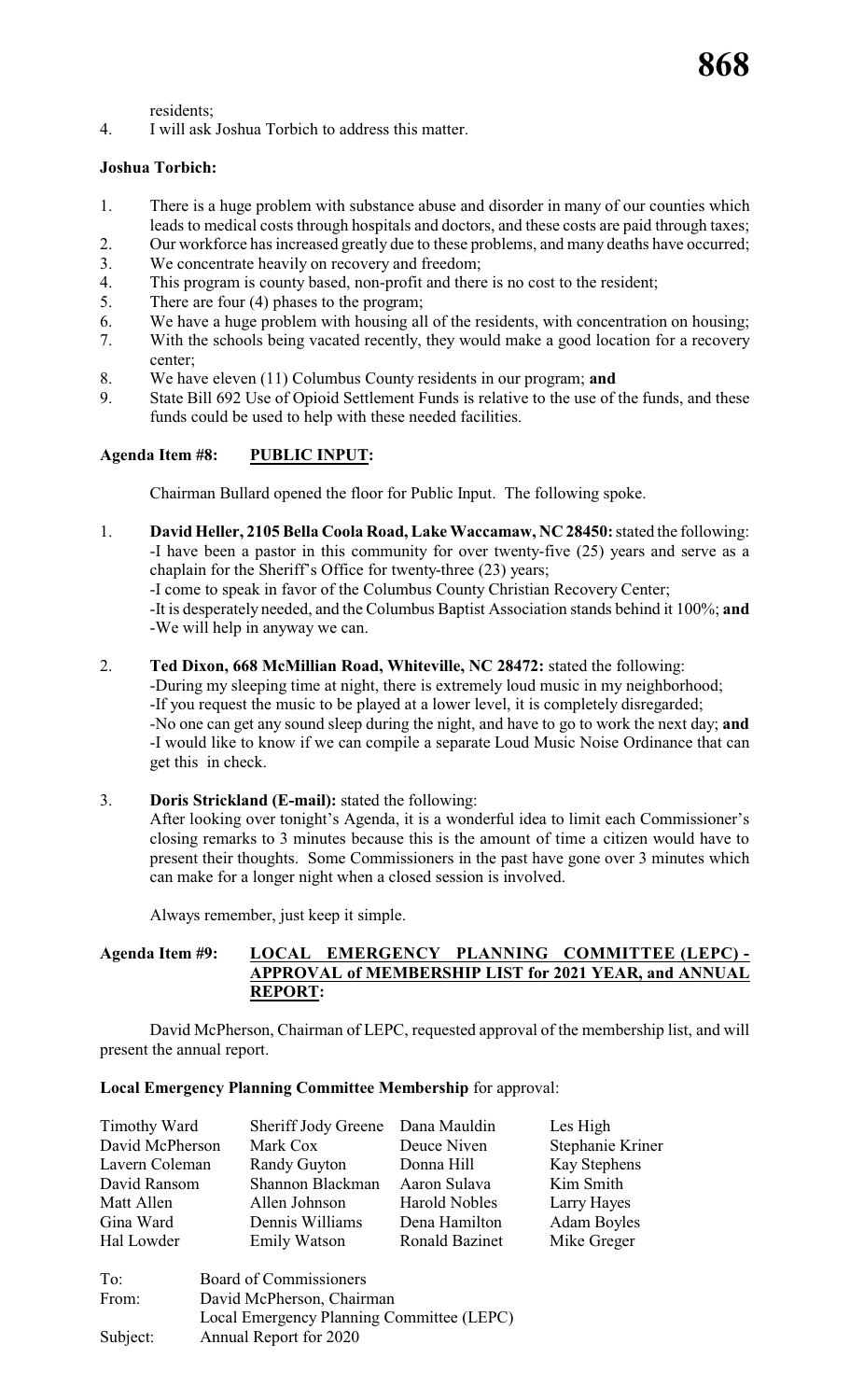# **869**

In accordance with the Bylaws of the Columbus County Local Emergency Planning Committee (LEPC), Article IX, Section 1, the following report is submitted:

- 1. Officers for 2020 were as follows: Chairman: David McPherson Vice Chair: Deuce Niven Secretary: Kay Stephens
- 2. Annual public notices of dates for the LEPC meetings for 2021 were announced in the News Reporter. Due to COVID, meetings are being held by conference call.
- 3. Rope Rescue Team
	- Acme Delco Riegelwood Fire-Rescue is currently overseeing team.
	- Received \$10,000 from County to assist in purchasing equipment. The team will need continued financial support from the County.
	- In the upcoming 2021/2022 budget, the team is requesting \$41,500 to be able to purchase needed equipment.
	- Ongoing training for the team is being held thro9ugh SCC.

4. Water Rescue Team

- 4 Boats have been purchased and placed throughout the county. These are located at Acme Delco Riegelwood Fire and Rescue, Fair Bluff Fire and Rescue, Old Dock Fire Department and Whiteville Rescue. Each of these departments has members that will respond to calls when needed throughout the county.
- Received \$15,000 form County to assist in purchasing equipment. The team will need continued financial support from the County.
- In the upcoming 2021/2022 budget, the team is requesting \$25,000 to be able to purchase additional needed equipment.
- 5. Safety
	- Columbus County Emergency Services responded to 66 calls (search and rescue, major vehicle accidents, fuel leaks, structure fire, etc.). Columbus County Fire Marshal Office responded to 157 fire calls (structure fire, illegal burns, major accidents etc.). Conducted 59 fire investigations. Performed 580 fire inspections.
- 6. Tier II reports
	- Industry is required to submit their Tier II reports to E-Plan, electronic web based reporting system.
	- Tier II reports for 2020 year have been filed with E-Plan currently the county has 66 agencies that report their information. 2020 E-Plan reports are due by March 31 of each year.
- 7. Hazardous Material Exercise

Columbus County Emergency Services received a grant for a Hazardous Material exercise. A table top was held at SCC on November 17, 2020 and a full scale was held at RJ Corman (old Georgia Pacific site) on December 5, 2020. Scenario was a train car transporting chlorine obtained a leak. Participating agencies included Fire/EMS departments throughout the county, CRHS, SCC, RJ Corman, Regional Hazmat Team from Wilmington, CCES. NC EM, Sheriff's Office and media. Received good participation from all agencies, was overall a very good exercise.

8. COVID-19 Response

Early on the county implemented the Incident Command Structure for the event. CCES served as Incident Commander with the Health Department as lead for Operations. For the past year these agencies have been working very closely with local agencies in the county as well as State agencies. CCES was instrumental in obtaining PPE for EMS, Fire, LEO agencies as well as nursing homes, group homes, churches and any agencies that needed PPE but was unable to obtain.

Currently the Health Department is responsible for contract tracing and now vaccinations.

Mass Vaccination Event was held on March 20, 2020 at SCC, the event was successful in administering 1,000 of the J&J vaccine. The county worked with SCC and CRHS to offer the event.

Currently there are 6,507 cases with 150 deaths. There are 6,086 recoveries, 269 on isolation and 800 on quarantine. There have been 8,844 vaccinations given, first and second dose.

Commissioner Byrd made a motion to approve the Local Emergency Planning Committee membership list for 2021, seconded by Commissioner Watts. The motion unanimously passed.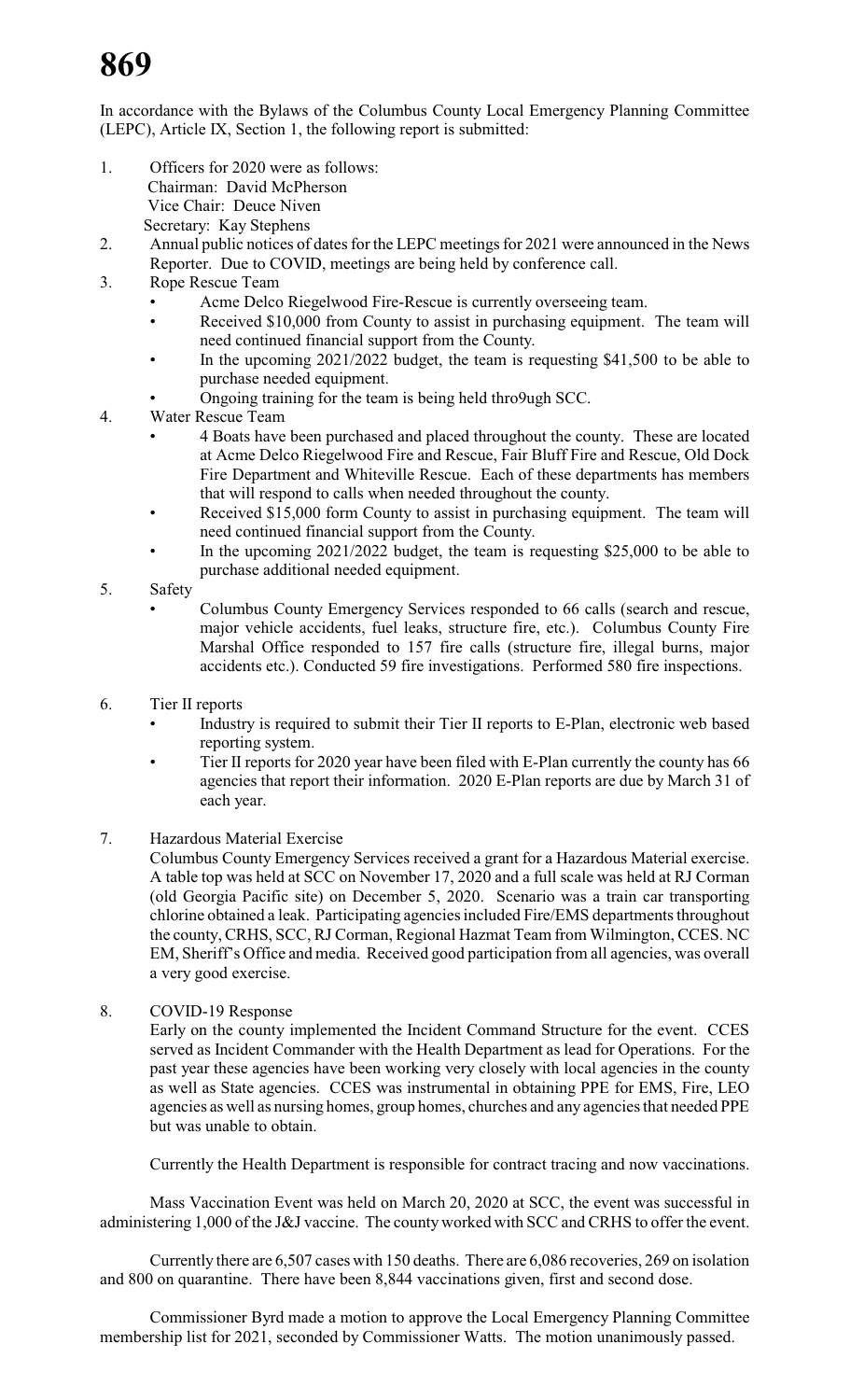#### **Agenda Item #10: AIRPORT - APPROVAL of AGREEMENT to PURCHASE REAL PROPERTY:**

Phil Edwards, Airport Manager, requested Board approval of **Attachment #3, Agreement** of Sale of 18.3115 acres of Parcel # 007890 located near 3232 Pleasant Plains Church Road, Whiteville, NC 28472, at the cost of eighty-three thousand and 00/100 (\$83,000.00) dollars. Commissioner McDowell made a motion to approve Attachment #3, Agreement of Sale of 18.3115 acres or Parcel # 007890 located near 3232 Pleasant Plains Church Road, seconded by Commissioner Smith. The motion unanimously passed. A copy of Attachment #3 will be marked as Exhibit "A", and kept on file in Minute Book Attachments, Book Number 6, in the Clerk to the Board's Office, for review. A signature page was not made available to the Clerk.

#### **Agenda Item #11: SOIL and WATER CONSERVATION - PURCHASE of VEHICLE at NO COST to COUNTY:**

Lisa B. Russ, Interim Director, requested Board approval to purchase a vehicle (up to \$20,000.00) for the District Watershed Coordinator, from grant funds received, at no cost to the county.

Vice Chairman McMillian made a motion to approve the purchase a vehicle (up to \$20,000.00) for the District Watershed Coordinator, from grant funds received, at no cost to the county, seconded by Commissioner Coleman. The motion unanimously passed.

### **Agenda Item #12: FINANCE - TABOR CITY PreK-8 SCHOOL PROJECT CAPITAL PROJECT ORDINANCE -and- WEST COLUMBUS PRE-K-8 SCHOOL PROJECT CAPITAL PROJECT ORDINANCE:**

Dylan Bowen, Deputy Finance Director, requested Board approval and adoption of the following Capital Project Ordinances.

# **Tabor City PreK-8 School Project CAPITAL PROJECT ORDINANCE May 3, 2021**

**BE IT ORDAINED** by the Board of Commissioners of the County of Columbus, North Carolina, that pursuant to Section 159-13.2 of the General Statutes of North Carolina, the following Capital Project Ordinance is **HEREBY ADOPTED**:

**SECTION 1.** The project authorized is for the Tabor City School Project.

**SECTION 2.** The project director is hereby directed to proceed with the project.

**SECTION 3.** The project will be completed once USDA accepts the project.

**SECTION 4.** The following revenues will be available to the County to complete the project.

| <b>ACCOUNT NUMBER</b> | <b>TITLE</b>                     | <b>AMOUNT</b> |
|-----------------------|----------------------------------|---------------|
| 89-3591-449120        | Loan Proceeds                    | \$24,518,814  |
| 89-3591-449130        | <b>Needs Based Lottery Funds</b> | $-0-$         |
| 89-3591-489199        | County Appropriation             | \$2,000,000   |
| 89-3591-489200        | Future Year Appropriation        | \$3,000,000   |
| 89-3591-437025        | County BOE Contribution          | \$300,000     |
| 10-3991-489101        | <b>Fund Balance Appropriated</b> | \$2,000,000   |
| <b>TOTAL:</b>         |                                  | \$31,818,814  |

**SECTION 5.** The following amounts were appropriated for the completion of the project:

| <b>ACCOUNT NUMBER</b> | TITLF              | <b>AMOUNT</b> |
|-----------------------|--------------------|---------------|
| 89-5923-519902        | Eng/Architect Fees | \$1,468,702   |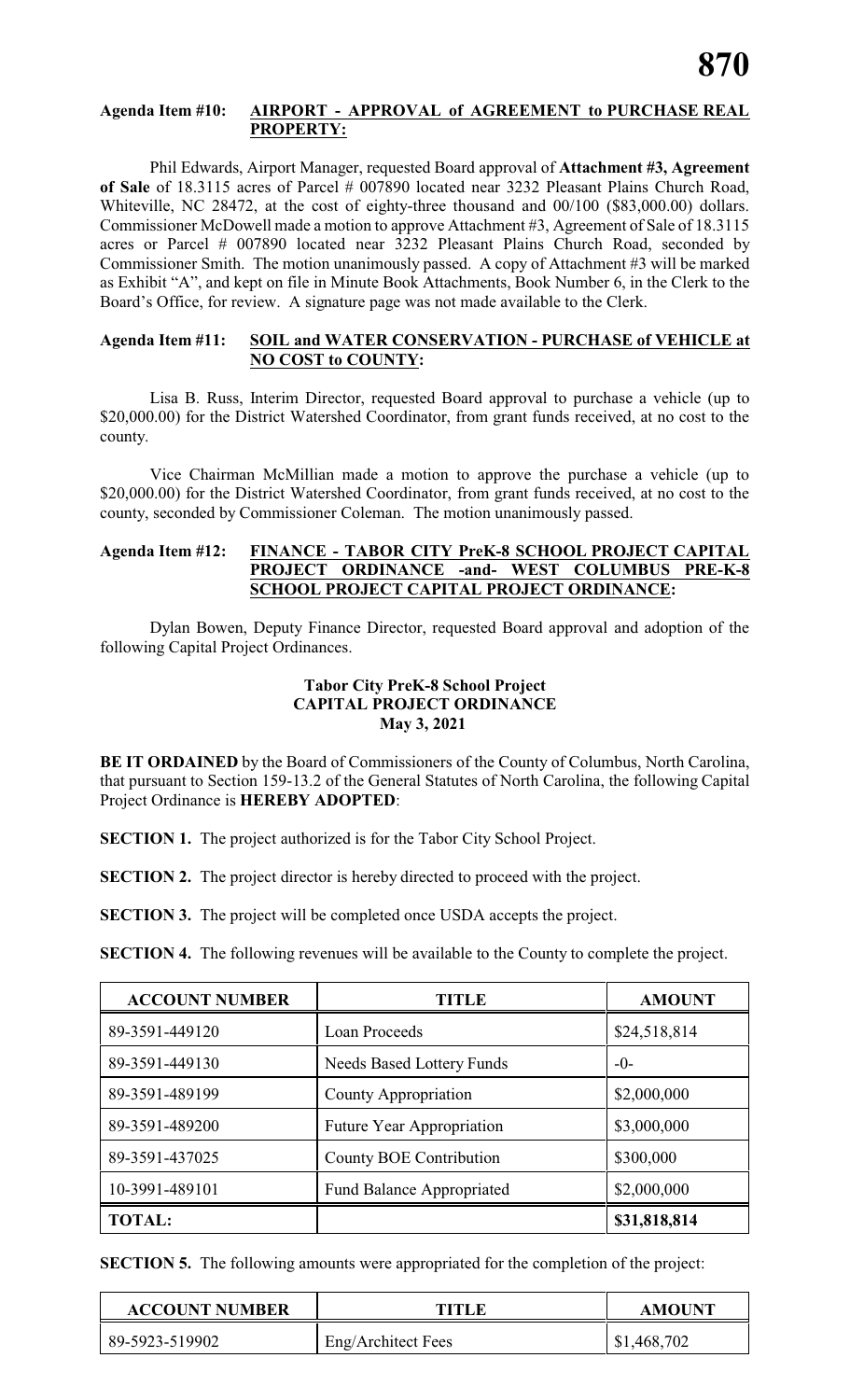| 89-5923-548002 | <b>Administrative Costs</b>         | \$145,000    |
|----------------|-------------------------------------|--------------|
| 89-5923-519903 | Appraisal and Survey                | \$10,000     |
| 89-5923-519940 | Permitting Fees                     | \$197,400    |
| 89-5923-524000 | Construction                        | \$24,827,259 |
| 89-5923-551010 | Furniture/Fixtures and Equipment    | \$1,494,096  |
| 89-5923-549956 | Contingency                         | \$1,676,357  |
| 10-9800-589013 | Transfer to Capital Projects/Grants | \$2,000,000  |
| <b>TOTAL:</b>  |                                     | \$31,818,814 |

**SECTION 6.** Copies of this Capital Project Ordinance shall be made available to the Budget Officer, Project Manager and the Finance Officer..

**ADOPTED** this the  $3^{rd}$  day of May, 2021.

# **COLUMBUS COUNTY BOARD OF COMMISSIONERS** /s/ **RICKY BULLARD, Chairman ATTESTED BY:**  /s/ **JUNE B. HALL, CLERK TO BOARD**

#### **West Columbus PreK-8 School Project CAPITAL PROJECT ORDINANCE May 3, 2021**

**BE IT ORDAINED** by the Board of Commissioners of the County of Columbus, North Carolina, that pursuant to Section 159-13.2 of the General Statutes of North Carolina, the following Capital Project Ordinance is **HEREBY ADOPTED**:

**SECTION 1.** The project authorized is the West Columbus (Cerro Gordo) School Project.

**SECTION 2.** The project director is hereby directed to proceed with the project.

**SECTION 3.** The project will be completed once USDA accepts the project.

**SECTION 4.** The following revenues will be available to the County to complete the project.

| <b>ACCOUNT NUMBER</b> | TITLE                            | <b>AMOUNT</b> |
|-----------------------|----------------------------------|---------------|
| 82-3591-449120        | Loan Proceeds                    | \$11,100,100  |
| 82-3591-449130        | <b>Needs Based Lottery Funds</b> | \$10,672,500  |
| 82-3591-489199        | County Appropriation             | \$2,000,000   |
| 82-3591-489200        | <b>Future Year Appropriation</b> | \$2,000,000   |
| 82-3591-437025        | County BOE Contribution          | \$700,000     |
| 10-3991-489101        | <b>Fund Balance Appropriated</b> | \$2,000,000   |
| <b>TOTAL:</b>         |                                  | \$28,472,500  |

**SECTION 5.** The following amounts were appropriated for completion of the project:

| <b>ACCOUNT NUMBER</b> | TITLE                       | <b>AMOUNT</b> |
|-----------------------|-----------------------------|---------------|
| 82-5922-519902        | Eng/Architect Fees          | \$1,187,273   |
| 82-5922-548002        | <b>Administrative Costs</b> | \$145,000     |
| 82-5922-519903        | Appraisal and Survey        | \$10,000      |
| 82-5922-519940        | <b>Permitting Fees</b>      | \$172,400     |
| 82-5922-524000        | Construction                | \$22,576,796  |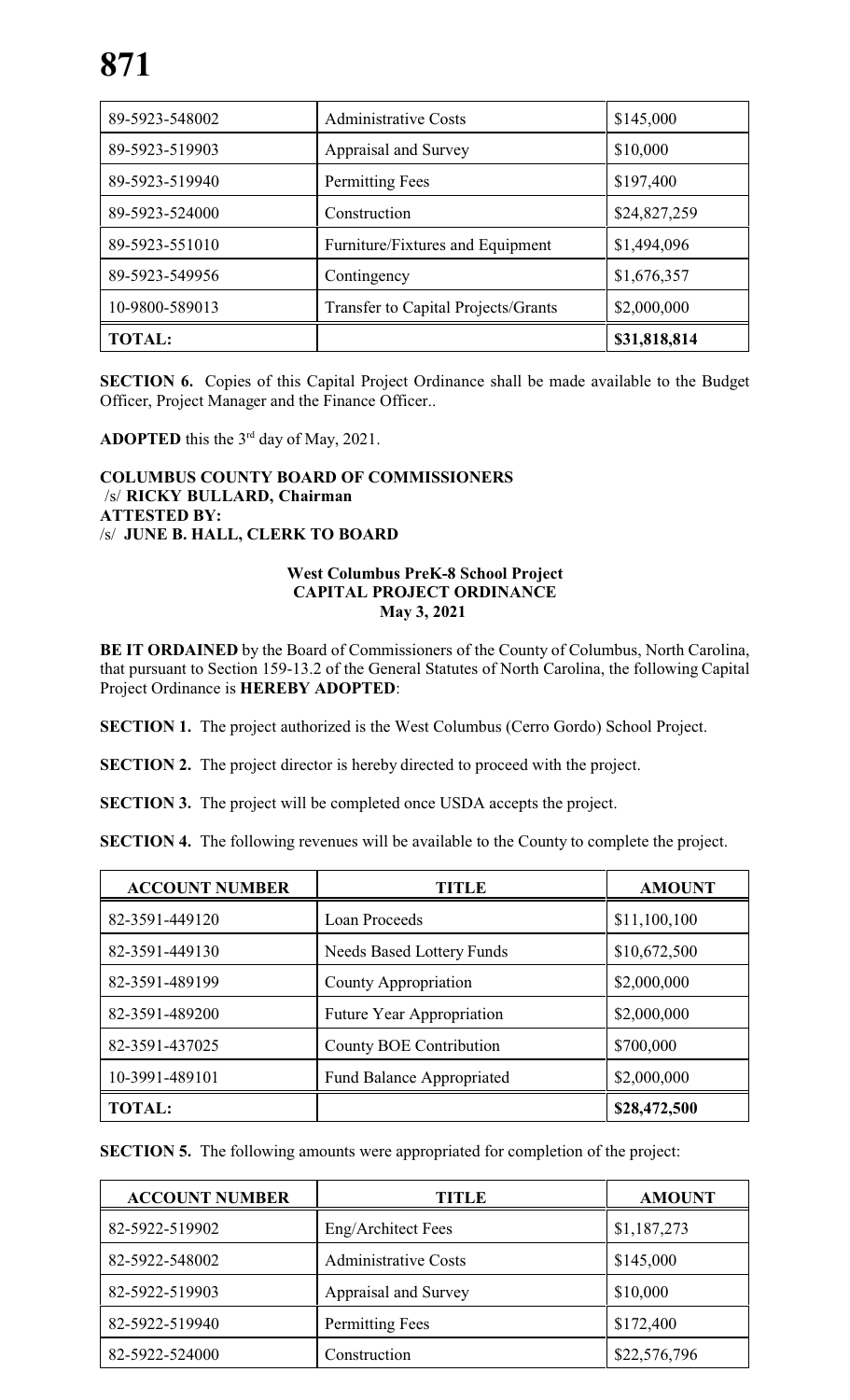| 82-5922-551010 | Furniture/Fixtures and Equipment    | \$1,236,389  |
|----------------|-------------------------------------|--------------|
| 82-5922-549956 | Contingency                         | \$1,144,642  |
| 10-9800-589013 | Transfer to Capital Projects/Grants | \$2,000,000  |
| <b>TOTAL:</b>  |                                     | \$28,472,500 |

**SECTION 6.** Copies of this Capital Project Ordinance shall be made available to the Budget Officer, Project Manager and the Finance Officer..

**ADOPTED** this the  $3^{rd}$  day of May, 2021.

# **COLUMBUS COUNTY BOARD OF COMMISSIONERS** /s/ **RICKY BULLARD, Chairman ATTESTED BY:**  /s/ **JUNE B. HALL, CLERK TO BOARD**

Vice Chairman McMillian made a motion to approve and adopt the Tabor City PreK-8 School Project Capital Project Ordinance and the West Columbus PreK-8 School Project Capital Project Ordinance, seconded by Commissioner Coleman. The motion unanimously passed.

#### **Agenda Item #13: LEGAL - RESOLUTION REQUESTING EXPEDITED REPLACEMENT of DOCK ROAD BRIDGES:**

Commissioner McDowell requested Board approval and adoption of the following Resolution Requesting Expedited Replacement of Dock Road Bridges.

#### **Resolution Requesting Expedited Replacement of Dock Road Bridges**

WHEREAS, the Board of Commissioners for Columbus County were made aware of a March 5, 2021 letter to Mr. Danny Simmons from Mr. Kenneth Clark, District Engineer with the North Carolina Department of Transportation;

WHEREAS, the letter stated that Dock Road bridges, except the river bridge, are scheduled for replacement in 2026;

WHEREAS, flooding and storm drainage are pressing concerns for residents of Columbus County that live in the Waccamaw River Basin;

WHEREAS, there are at least five more hurricane seasons before the scheduled replacement with potential for catastrophic flooding in the County; and

WHEREAS, flooding threatens the safety and property of the citizens of Columbus County, and bridges on Dock Road, including the river bridge, could be preventing drainage of storm water.

NOW, THEREFORE, BE IT RESOLVED, we, the Board of Commissioners of Columbus County, do hereby request the following:

- 1. That the North Carolina Department of Transportation investigate the expedited replacement of Dock Road bridges, including the river bridge, and how said replacement could affect storm water drainage;
- 2. That a copy of this Resolution be sent to municipalities in Columbus County affected by Waccamaw River Basin flooding caused by poor drainage requesting that the entities adopt the same; and
- 3. That a copy of this Resolution be sent to the North Carolina Department of Transportation, the Governor, and other State Representatives.

Adopted this the 3rd day of May, 2021.

#### **COLUMBUS COUNTY BOARD OF COMMISSIONERS /s/ Ricky Bullard, Chairman**

**Attested By: /s/ June Hall, Clerk to the Board of Commissioners**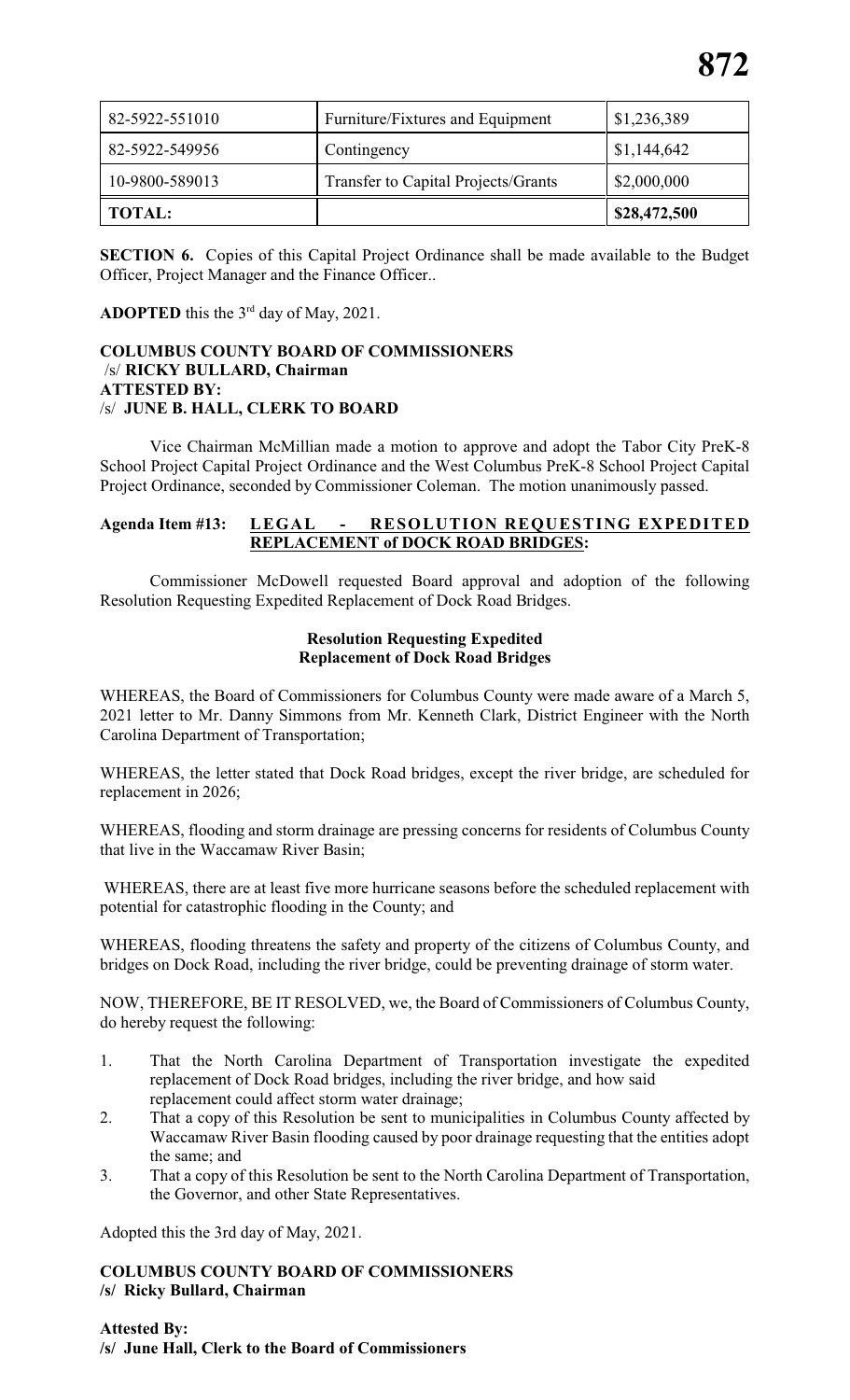Commissioner McDowell made a motion to approve and adopt the Resolution Requesting Expedited Replacement of Dock Rod Bridges, seconded by Commissioner Watts. The motion unanimously passed.

# **Agenda Item #14: GOVERNING BODY - TIME LIMIT FOR COMMISSIONER COMMENTS:**

Chairman Ricky Bullard requested Board approval of a three (3) minute time limit for Commissioner comments.

Commissioner Coleman made a motion to approve a three (3) minute time limit for Commissioner comments, seconded by Commissioner Smith.

A roll-call vote was taken with the following results:

| <b>AYES:</b> | Chairman Bullard, Vice Chairman McMillian, Commissioners Coleman, McDowell, |
|--------------|-----------------------------------------------------------------------------|
|              | Smith and Commissioner Watts; and                                           |
| <b>NAYS:</b> | Commissioner Byrd.                                                          |

The motion passes on a six  $(6)$  to one  $(1)$  vote.

#### **RECESS REGULAR SESSION and enter intoCOLUMBUSCOUNTYWATERand SEWER DISTRICTS I, II, III, IV and V BOARD MEETING:**

At 7:39 P.M., Commissioner McDowell made a motion to recess Regular Session and enter into a **combination meeting** of Columbus County Water and Sewer Districts I, II, III, IV and V Board Meeting, seconded by Vice Chairman McMillian. The motion unanimously passed.

#### **Agenda Item#15: COLUMBUS COUNTY WATER and SEWER DISTRICTS I,II, III, IV and V - APPROVAL of MINUTES:**

April 19, 2021

This information will be recorded in Minute Book Number 2 for each Water District, respectively.

#### **Agenda Item#16: COLUMBUSCOUNTYWATER and SEWER DISTRICTS I, II, III, IV and V - MONTHLY BILLING ADJUSTMENTS for SEPTEMBER, OCTOBER, NOVEMBER and DECEMBER 2020:**

Harold Nobles, Public Utilities Director, requested Board approval of monthly billing adjustments for September, October, November and December, 2020 for Columbus County Water and Sewer Districts I, II, III, IV and V. **(This was tabled at the April 19, 2021 Board Meeting.)**

This information will be recorded in Minute Book Number 2, for each Water District, respectively.

#### **Agenda Item#17: COLUMBUS COUNTY WATER and SEWER DISTRICTS I,II, III, IV and V - MONTHLY BILLING ADJUSTMENTS for JANUARY, FEBRUARY and MARCH 2021:**

Harold Nobles, Public Utilities Director, requested Board approval of monthly billing adjustments for January, February and March, 2021 for Columbus County Water and Sewer Districts I, II, III, IV and V.

This information will be recorded in Minute Book Number 2, for each Water District, respectively.

### **Agenda Item #18: COLUMBUS COUNTY WATER and SEWER DISTRICT IV - APPROVAL ofINTER-LOCAL AGREEMENT between COLUMBUS COUNTY and BRUNSWICK COUNTY to PROVIDE SEWER SERVICE along a PORTION of HIGHWAY 74/76 IN DELCO:**

Dr. Gary Lanier requested Board approval of the Inter-local Agreement between Columbus County and Brunswick County to Provide Sewer Service along a Portion of Highway 74/76 in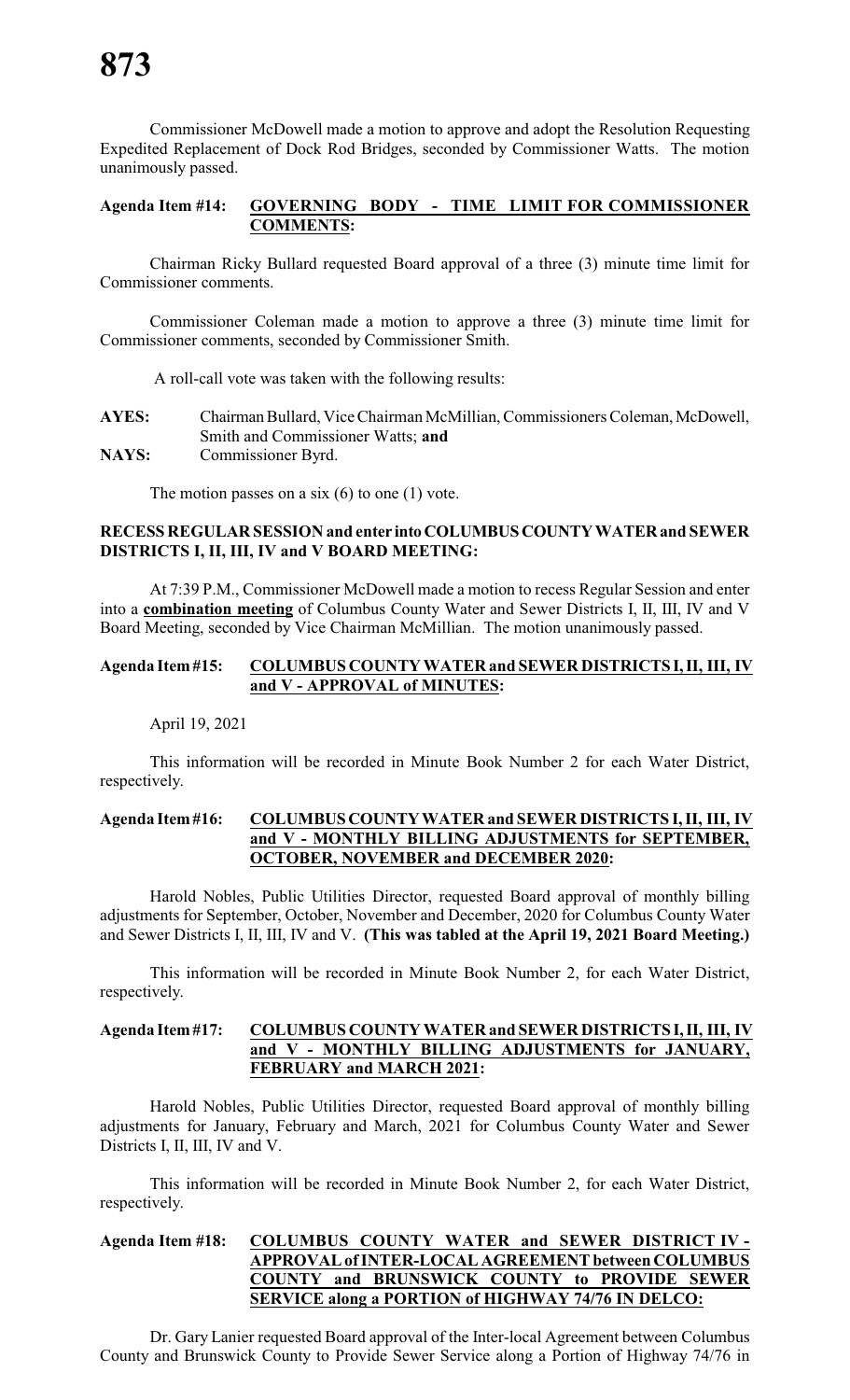Delco.

Commissioner Byrd made a motion to approve the Inter-local Agreement between Columbus County and Brunswick County to Provide Sewer Service along a Portion of Highway 74/76 in Delco, seconded by Vice Chairman McMillian. The motion unanimously passed.

# **ADJOURN COMBINATION MEETING of COLUMBUS COUNTY WATER and SEWER DISTRICTS I, II, III, IV AND V BOARD MEETING:**

At 7:41 P.M., Commissioner McDowell made a motion to adjourn the **combination meeting** of Columbus County Water and Sewer Districts I, II, III, IV and V Board Meeting, seconded by Vice Chairman McMillian. The motion unanimously passed.

# **Agenda Item #19: COMMENTS:**

Chairman Bullard opened the floor for Public Input. The following spoke.

# A. **Board of Commissioners:**

- **1. Commissioner Coleman:** stated the following: -Spectrum is working hard in the eastern end of the County; **and** -I have a petition for County water in the eastern end of the County.
- 2. **Commissioner McDowell:** stated the following:

-I appreciate the Resolution for Dock Road Bridges and thank you for your help; -The North Carolina Association of County Commissioners will hold their annual conference in August, and it will be held in Wilmington, North Carolina; -Commissioner Coleman has agreed to attend the NCACC, and to serve as our voting delegate;

-We have a hiring event at Southeastern Community College on May 11, 2021; **and** -On the Opiod Litigation, I would like for the County Attorney and the County Manager to handle the situation.

- **3. Commissioner Smith:** Gary, what size water lines are being put in the eastern end of the County? Dr. Gary Lanier replied stating the water lines being put in are 16", 12", 8" and some 4".
- 4. **Commissioner Byrd:**stated that ATMC is working diligently in the eastern end of the County.
- 5. **Vice Chairman McMillian:** stated the following: -Let's remember Ms. Selena Rowell and what she is working so diligently on; **and** -Work on bringing services to Columbus County for our children.
- 6. **Commissioner Watts:** stated all children need to be aware of the play grounds at our schools, and it is important to keep children occupied with constructive activity.
- 7. **Chairman Bullard:** stated the following: -I would like to ask the County Attorney to be the time keeper for the three (3) minutes time limit for Commissioner comments; -We need to look at the Noise and Music Ordinance; **and** -We need to work with Colton Reaves on his program.
- B. **County Manager (Edwin H. Madden, Jr.):** stated the following:
	- 1. There is a hiring event on May 11, 2021, at Southeastern Community College, from 3:00 P.M. - 7:00 P.M.
	- 2. The North Carolina Department of Transportation has invited Columbus County, Brunswick County and New Hanover County to an event in Wilson, North Carolina, to present their new TRANSIT Pilot Program;
	- 3. The Planning staff has established a meeting with the land surveyors, lawyers and other pertinent people involved, for May 06, 2021 from 3:00 P.M. until 5:00 P.M.;
	- 4. The Budget Message will be delivered on May 17, 2021, along with the Proposed Columbus County FY 2021-2022 Operating Budget;
	- 5. There is a COVID-19 outbreak in the Tax Administration with ten (10) employees affected;
	- 6. I am coordinating with the Health Department and the schools regarding a health and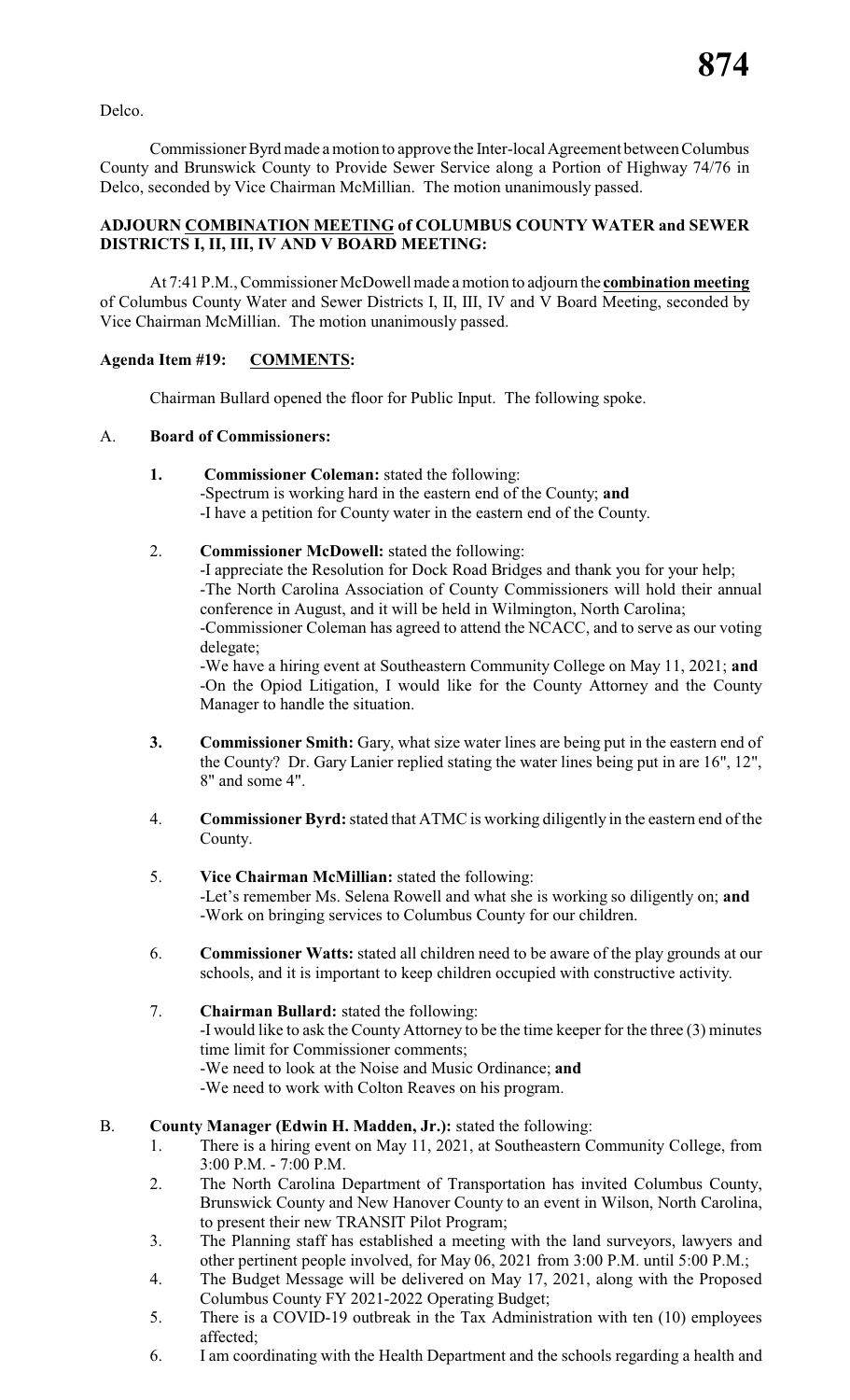wellness program;

- 7. I am coordinating with my colleagues relative to litter control;
- 8. It will be in this budget for the Board to approve funds for recreational purposes Master Plan; **and**
- 9. I would like to introduce Ms. LaToya Williams who started employment today to work one-half in the Attorney's Office and one-half in the Clerk's Office.

#### **RECESS REGULAR SESSION and enter into CLOSED SESSION in ACCORDANCE with N.C.G.S. § 143–318.11(a) (3) ATTORNEY-CLIENT PRIVILEGE, (5) (i) REAL ESTATE ACQUISITION, and (6) PERSONNEL:**

At 8:01 P.M., Commissioner McDowell made a motion to recess Regular Session and enter into Closed Session in accordance with **N.C.G.S**. § 143–318.11(a) (3) Attorney-Client privilege, (5) (i) Real Estate Acquisition, and (6) Personnel, after a five (5) minutes recess, seconded by Commissioner Coleman. The motion unanimously passed.

# **Agenda Item #20: CLOSED SESSION in ACCORDANCE with N.C.G.S. § 143-318.11(a) (3) ATTORNEY-CLIENT PRIVILEGE, (5) (i) REAL ESTATE ACQUISITION, and (6) PERSONNEL.**

No official action was taken.

# **ADJOURN CLOSED SESSION and resume REGULAR SESSION:**

At 8:41 P.M., Commissioner Smith made a motion to adjourn Closed Session and resume Regular Session, seconded by Vice Chairman McMillian. The motion unanimously passed.

# **READING and APPROVAL of CLOSED SESSION GENERAL ACCOUNT:**

Chairman Bullard asked Amanda Prince, County Attorney, to orally read the Closed Session General Account. Ms. Prince orally read the following: *"The County Commissioners discussed opioid litigation with the County Attorney, the County Commissioners discussed property acquisition with the County Manager and the Economic Development Director, and the County Commissioners discussed personnel matters with the County Manager. No action was taken by the Board."*

Commissioner Byrd made amotion to approve the Closed Session General Account, seconded by Commissioner Smith. The motion unanimously passed.

# **MOTION:**

Commissioner McDowell made a motion to purchase the BB&T property at the Courthouse, as well as the Don Viets property, seconded by Commissioner Smith. The motion unanimously passed.

#### **Agenda Item #21: ADJOURNMENT:**

At 8:42P.M., Commissioner Byrd made a motion to adjourn, seconded by Vice Chair McMillian. The motion unanimously passed.

**APPROVED:**

 $\overline{\phantom{a}}$  , and the contribution of the contribution of the contribution of the contribution of the contribution of the contribution of the contribution of the contribution of the contribution of the contribution of the **JUNE B. HALL, Clerk to the Board RICKY BULLARD, Chairman**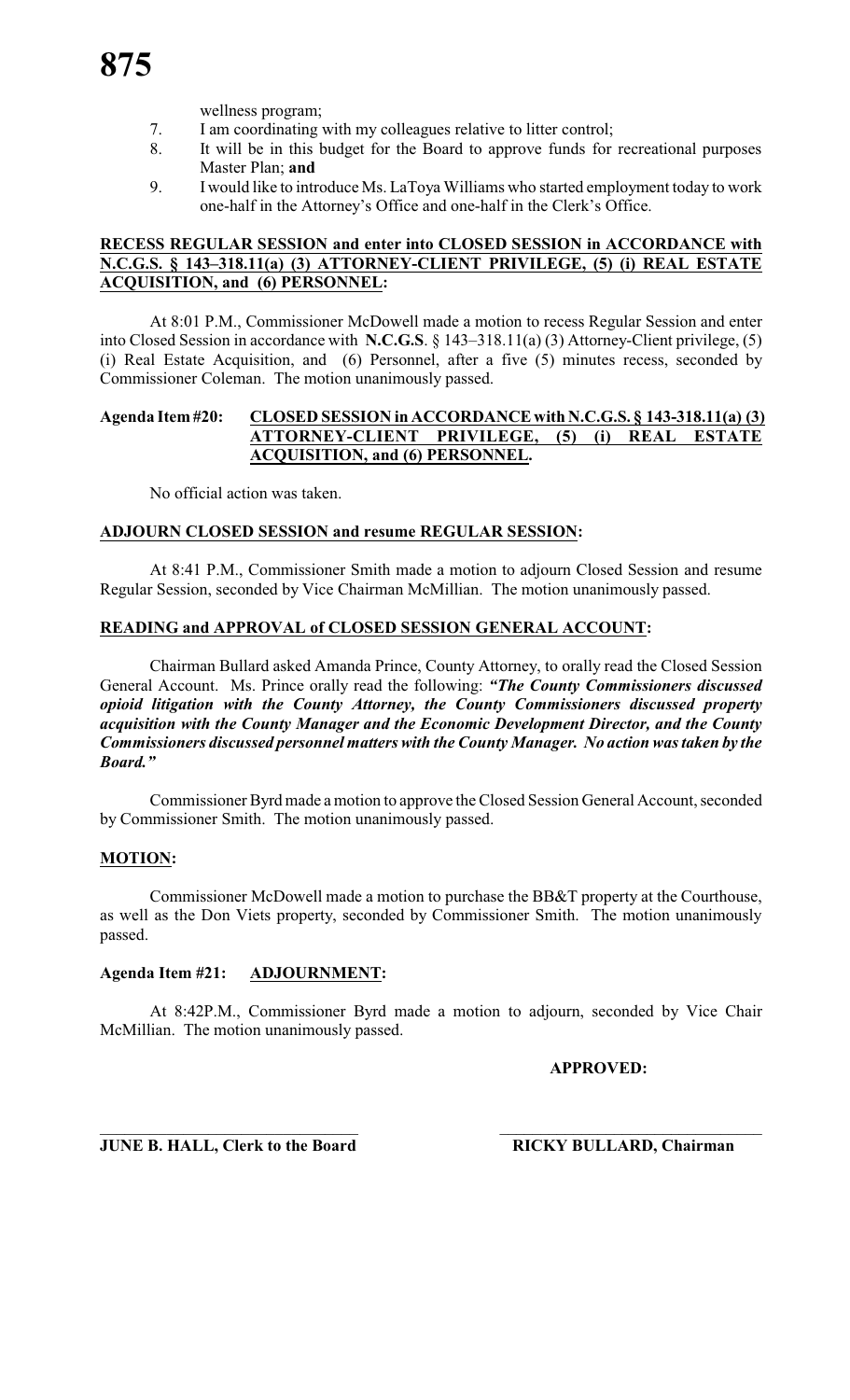The Honorable Columbus County Commissioners met on the above stated date and at the above stated time in the DempseyB. HerringCourthouse Annex, 112 West Smith Street, Whiteville, North Carolina 28472, for the purpose to act as the Columbus County Water and Sewer District I Board.

#### **COMMISSIONERS PRESENT: APPOINTEES PRESENT:**

Chris Smith June B. Hall, **Clerk to the Board** Lavern Coleman Brent Watts Charles T. McDowell

Ricky Bullard, **Chairman** Edwin H. Madden, Jr., **County Manager** Jerome McMillian, Vice Chairman Amanda B. Prince, County Attorney Giles E. Byrd Jay Leatherman, **Interim Finance Officer** 

#### **MEETING CALLED TO ORDER:**

At 7:39 P.M., Chairman Ricky Bullard called the **combination meeting** of Columbus County Water and Sewer Districts I, II, III, IV and V Board Meeting to order.

#### **Agenda Item#15: COLUMBUS COUNTY WATER and SEWER DISTRICTS I, II, III, IV and V - APPROVAL of MINUTES:**

Commissioner Cole made a motion to approve the April 19, 2021Columbus County Water and Sewer District I Board Meeting Minutes, as recorded, seconded by Vice Chairman McMillian. The motion unanimously passed.

#### **Agenda Item#16: COLUMBUS COUNTY WATERand SEWER DISTRICTS I, II, III, IV and V - MONTHLY BILLING ADJUSTMENTS for SEPTEMBER, OCTOBER, NOVEMBER and DECEMBER 2020:**

Harold Nobles, Public Utilities Director, requested Board approval of the monthly billing adjustments for September, October, November and December, 2020 for Columbus County Water and Sewer District I. **(This was tabled at the April 19, 2021 Board Meeting.)**

Commissioner Byrd made a motion to approve the September, October, November and December, 2020 monthly billing adjustments for Columbus County Water and Sewer District I, see **Attachment "A"**, seconded by Commissioner Smith. The motion unanimously passed.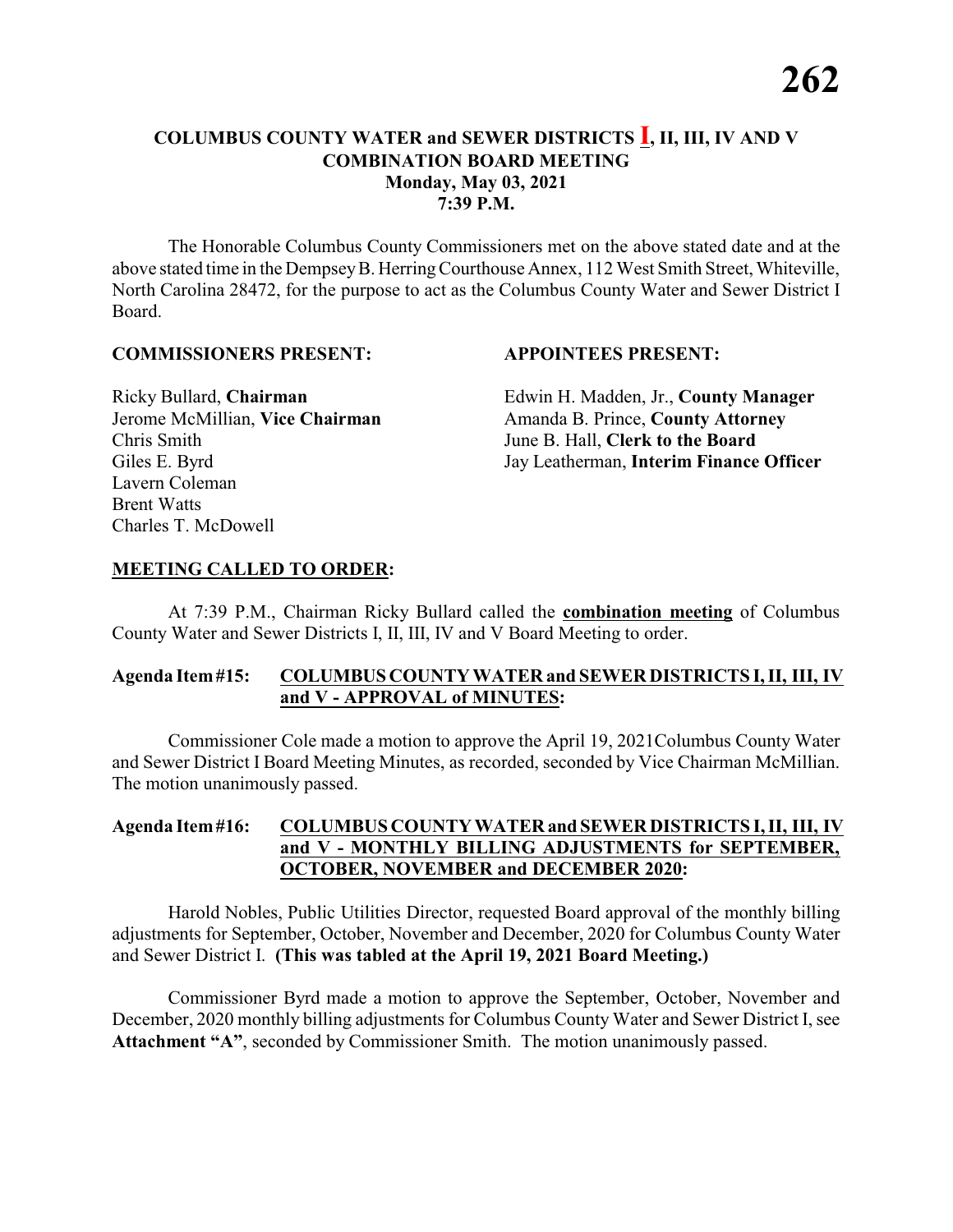Harold Nobles, Public Utilities Director, requested Board approval of the monthly billing adjustments for January, February and March, 2021 for Columbus CountyWater and Sewer District I

Commissioner Cole made a motion to approve the monthly billing adjustments for January, February and March 2021 for Columbus County Water and Sewer District I, see **Attachment "B"**, seconded by Vice Chairman McMillian. The motion unanimously passed.

#### **ADJOURNMENT:**

At 7:41 P.M., Commissioner McDowell made a motion to adjourn, seconded by Vice Chairman McMillian. The motion unanimously passed.

**APPROVED:**

**JUNE B. HALL, Clerk to Board RICKY BULLARD, Chairman**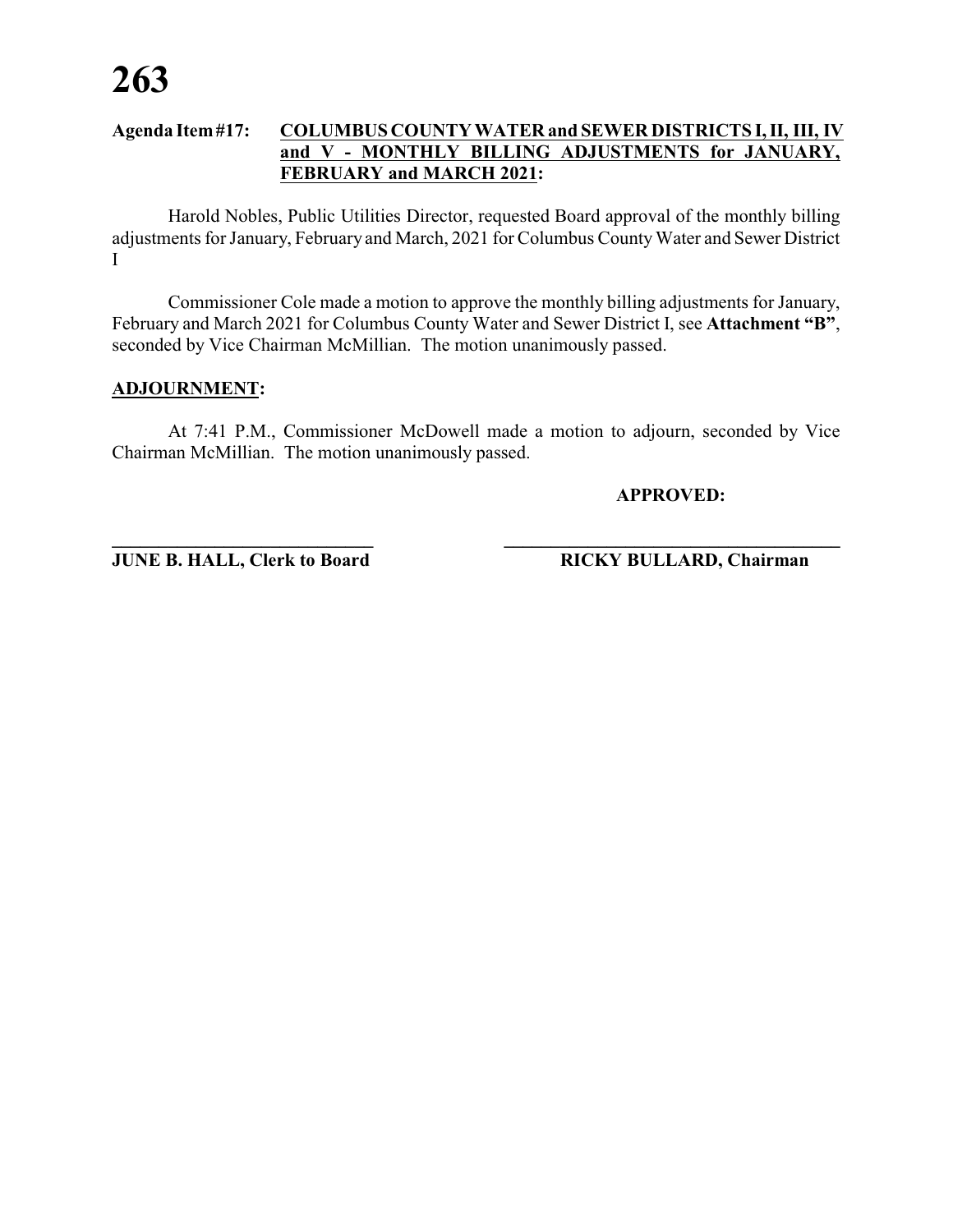The Honorable Columbus County Commissioners met on the above stated date and at the above stated time in the DempseyB. HerringCourthouse Annex, 112 West Smith Street, Whiteville, North Carolina 28472, for the purpose to act as the Columbus County Water and Sewer District II Board.

#### **COMMISSIONERS PRESENT: APPOINTEES PRESENT:**

Chris Smith June B. Hall, **Clerk to the Board** Lavern Coleman Brent Watts Charles T. McDowell

Ricky Bullard, **Chairman** Edwin H. Madden, Jr., **County Manager** Jerome McMillian, Vice Chairman Amanda B. Prince, County Attorney Giles E. Byrd Jay Leatherman, **Interim Finance Officer** 

#### **MEETING CALLED TO ORDER:**

At 7:39 P.M., Chairman Ricky Bullard called the **combination meeting** of Columbus County Water and Sewer Districts I, II, III, IV and V Board Meeting to order.

#### **Agenda Item#15: COLUMBUS COUNTY WATER and SEWER DISTRICTS I, II, III, IV and V - APPROVAL of MINUTES:**

Commissioner Cole made a motion to approve the April 19, 2021Columbus County Water and Sewer District II Board Meeting Minutes, as recorded, seconded by Vice Chairman McMillian. The motion unanimously passed.

#### **Agenda Item#16: COLUMBUS COUNTY WATERand SEWER DISTRICTS I, II, III, IV and V - MONTHLY BILLING ADJUSTMENTS for SEPTEMBER, OCTOBER, NOVEMBER and DECEMBER 2020:**

Harold Nobles, Public Utilities Director, requested Board approval of the monthly billing adjustments for September, October, November and December, 2020 for Columbus County Water and Sewer District II. **(This was tabled at the April 19, 2021 Board Meeting.)**

Commissioner Byrd made a motion to approve the September, October, November and December, 2020 monthly billing adjustments for Columbus County Water and Sewer District II, see **Attachment "A"**, seconded by Commissioner Smith. The motion unanimously passed.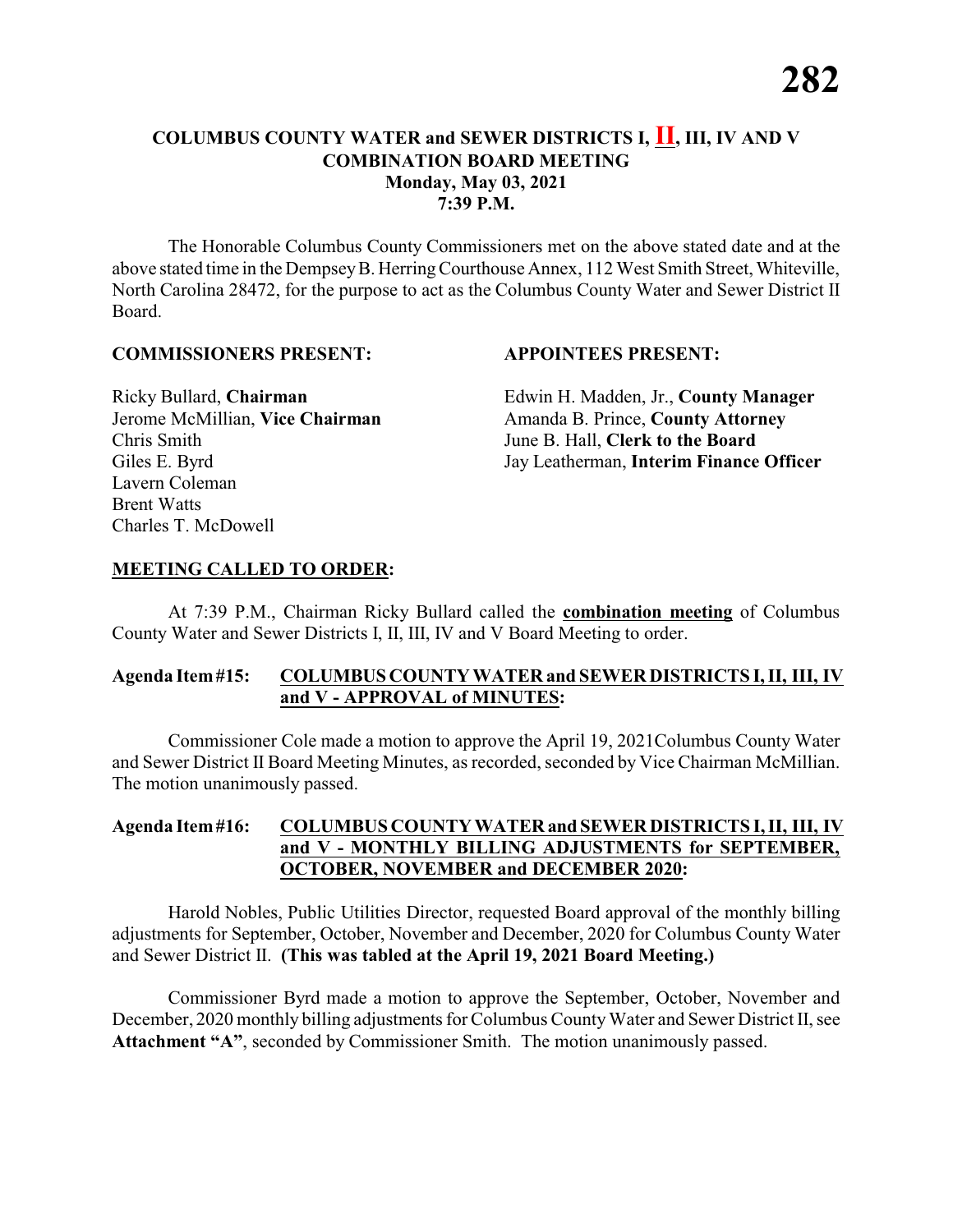Harold Nobles, Public Utilities Director, requested Board approval of the monthly billing adjustments for January, February and March, 2021 for Columbus CountyWater and Sewer District II

Commissioner Cole made a motion to approve the monthly billing adjustments for January, February and March 2021 for Columbus County Water and Sewer District II, see **Attachment "B"**, seconded by Vice Chairman McMillian. The motion unanimously passed.

#### **ADJOURNMENT:**

At 7:41 P.M., Commissioner McDowell made a motion to adjourn, seconded by Vice Chairman McMillian. The motion unanimously passed.

**APPROVED:**

**JUNE B. HALL, Clerk to Board RICKY BULLARD, Chairman**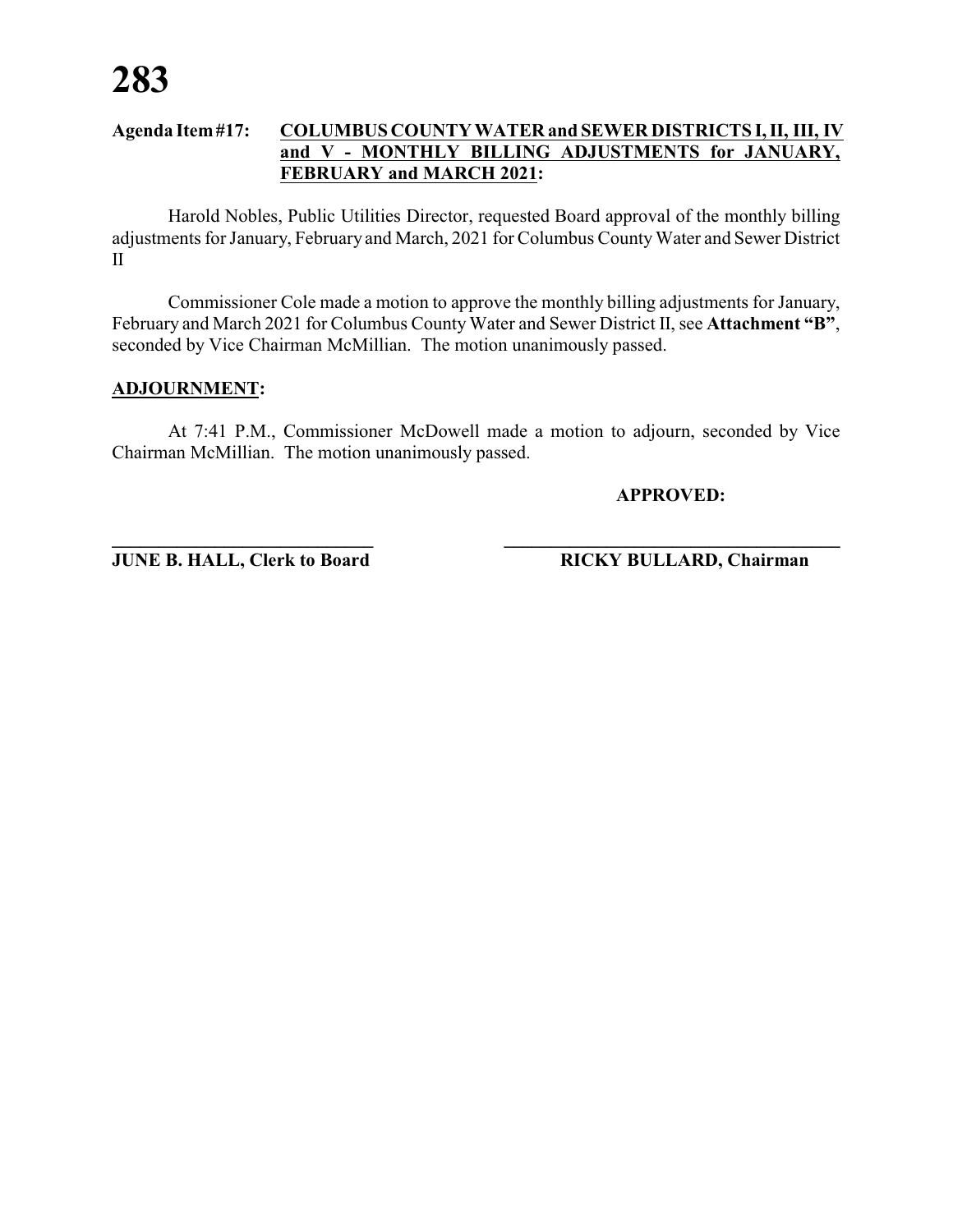The Honorable Columbus County Commissioners met on the above stated date and at the above stated time in the DempseyB. HerringCourthouse Annex, 112 West Smith Street, Whiteville, North Carolina 28472, for the purpose to act as the Columbus County Water and Sewer District III Board.

#### **COMMISSIONERS PRESENT: APPOINTEES PRESENT:**

Chris Smith June B. Hall, **Clerk to the Board** Lavern Coleman Brent Watts Charles T. McDowell

Ricky Bullard, **Chairman** Edwin H. Madden, Jr., **County Manager** Jerome McMillian, Vice Chairman Amanda B. Prince, County Attorney Giles E. Byrd Jay Leatherman, **Interim Finance Officer** 

#### **MEETING CALLED TO ORDER:**

At 7:39 P.M., Chairman Ricky Bullard called the **combination meeting** of Columbus County Water and Sewer Districts I, II, III, IV and V Board Meeting to order.

#### **Agenda Item#15: COLUMBUS COUNTY WATER and SEWER DISTRICTS I, II, III, IV and V - APPROVAL of MINUTES:**

Commissioner Cole made a motion to approve the April 19, 2021Columbus County Water and Sewer District III Board Meeting Minutes, as recorded, seconded by Vice Chairman McMillian. The motion unanimously passed.

#### **Agenda Item#16: COLUMBUS COUNTY WATERand SEWER DISTRICTS I, II, III, IV and V - MONTHLY BILLING ADJUSTMENTS for SEPTEMBER, OCTOBER, NOVEMBER and DECEMBER 2020:**

Harold Nobles, Public Utilities Director, requested Board approval of the monthly billing adjustments for September, October, November and December, 2020 for Columbus County Water and Sewer District III. **(This was tabled at the April 19, 2021 Board Meeting.)**

Commissioner Byrd made a motion to approve the September, October, November and December, 2020 monthly billing adjustments for Columbus County Water and Sewer District III, see **Attachment "A"**, seconded by Commissioner Smith. The motion unanimously passed.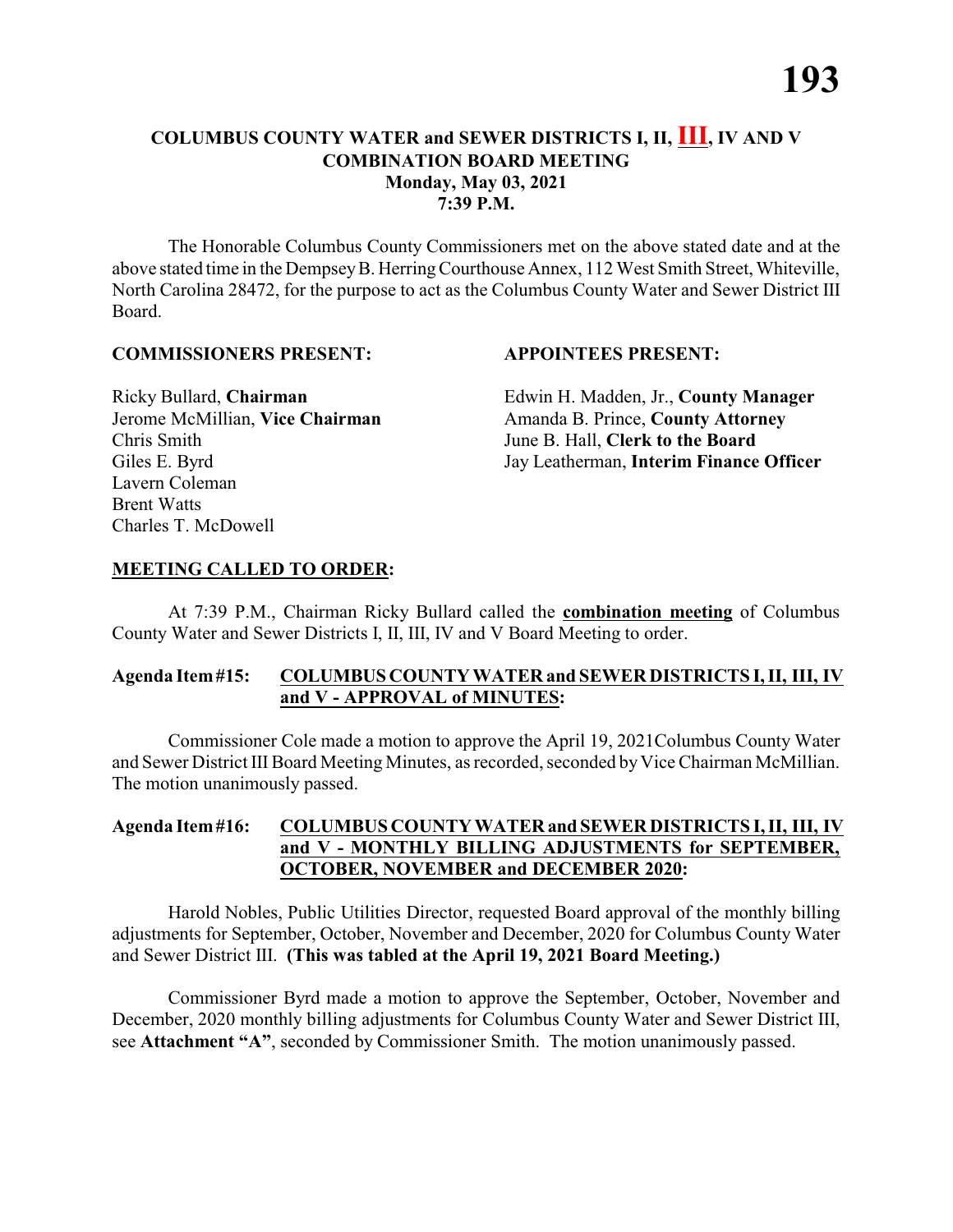Harold Nobles, Public Utilities Director, requested Board approval of the monthly billing adjustments for January, February and March, 2021 for Columbus CountyWater and Sewer District III

Commissioner Cole made a motion to approve the monthly billing adjustments for January, February and March 2021 for Columbus County Water and Sewer District III, see Attachment "B", seconded by Vice Chairman McMillian. The motion unanimously passed.

#### **ADJOURNMENT:**

At 7:41 P.M., Commissioner McDowell made a motion to adjourn, seconded by Vice Chairman McMillian. The motion unanimously passed.

**APPROVED:**

**JUNE B. HALL, Clerk to Board RICKY BULLARD, Chairman**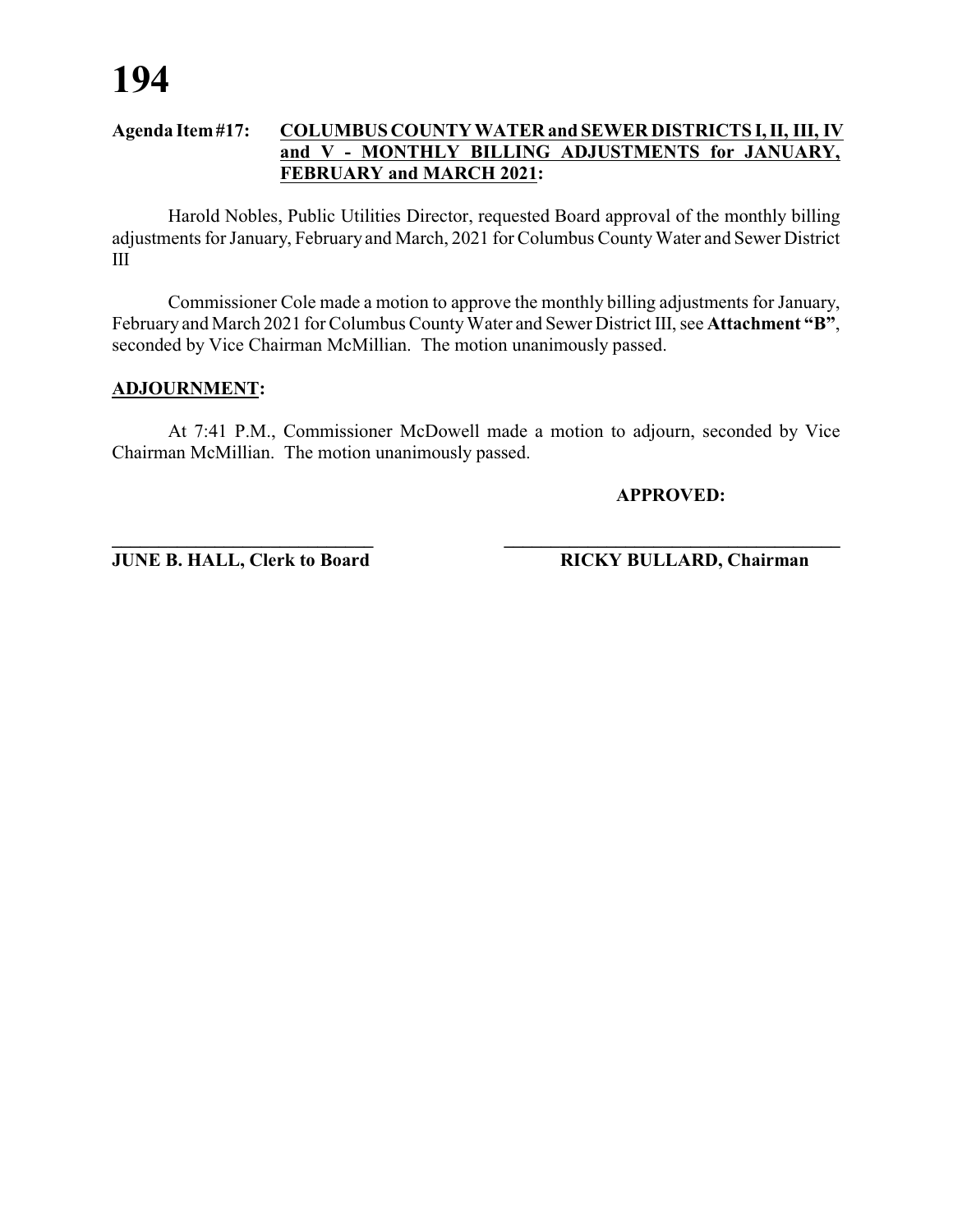The Honorable Columbus County Commissioners met on the above stated date and at the above stated time in the DempseyB. HerringCourthouse Annex, 112 West Smith Street, Whiteville, North Carolina 28472, for the purpose to act as the Columbus County Water and Sewer District IV Board.

#### **COMMISSIONERS PRESENT: APPOINTEES PRESENT:**

Chris Smith June B. Hall, **Clerk to the Board** Lavern Coleman Brent Watts Charles T. McDowell

Ricky Bullard, **Chairman** Edwin H. Madden, Jr., **County Manager** Jerome McMillian, Vice Chairman Amanda B. Prince, County Attorney Giles E. Byrd Jay Leatherman, **Interim Finance Officer** 

#### **MEETING CALLED TO ORDER:**

At 7:39 P.M., Chairman Ricky Bullard called the **combination meeting** of Columbus County Water and Sewer Districts I, II, III, IV and V Board Meeting to order.

#### **Agenda Item#15: COLUMBUS COUNTY WATER and SEWER DISTRICTS I, II, III, IV and V - APPROVAL of MINUTES:**

Commissioner Cole made a motion to approve the April 19, 2021Columbus County Water and Sewer District IV Board Meeting Minutes, as recorded, seconded by Vice Chairman McMillian. The motion unanimously passed.

#### **Agenda Item#16: COLUMBUS COUNTY WATERand SEWER DISTRICTS I, II, III, IV and V - MONTHLY BILLING ADJUSTMENTS for SEPTEMBER, OCTOBER, NOVEMBER and DECEMBER 2020:**

Harold Nobles, Public Utilities Director, requested Board approval of the monthly billing adjustments for September, October, November and December, 2020 for Columbus County Water and Sewer District IV. **(This was tabled at the April 19, 2021 Board Meeting.)**

Commissioner Byrd made a motion to approve the September, October, November and December, 2020 monthly billing adjustments for Columbus County Water and Sewer District IV, see **Attachment "A"**, seconded by Commissioner Smith. The motion unanimously passed.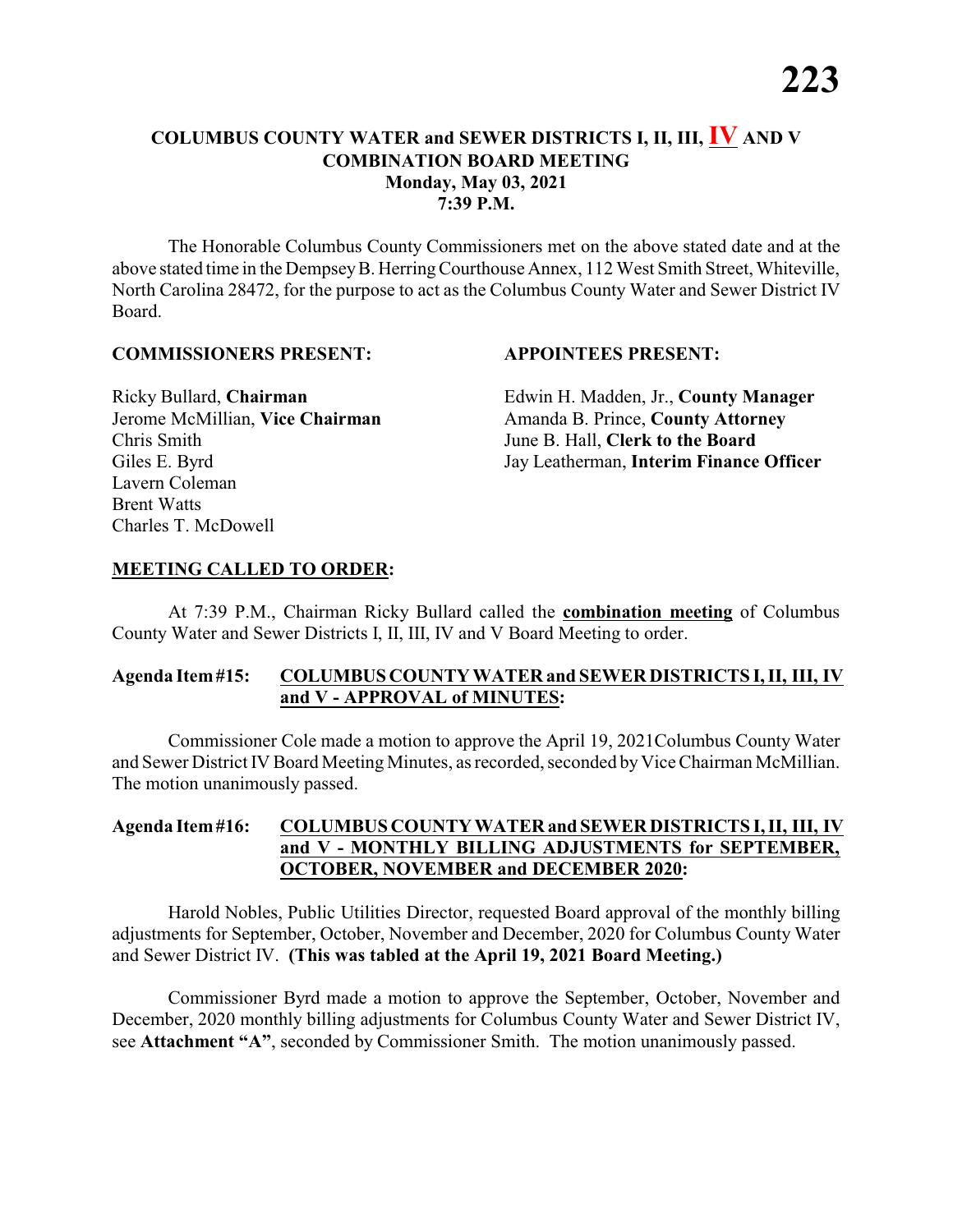Harold Nobles, Public Utilities Director, requested Board approval of the monthly billing adjustments for January, February and March, 2021 for Columbus CountyWater and Sewer District IV

Commissioner Cole made a motion to approve the monthly billing adjustments for January, February and March 2021 for Columbus County Water and Sewer District IV, see Attachment "B", seconded by Vice Chairman McMillian. The motion unanimously passed.

#### **Agenda Item #18: COLUMBUS COUNTY WATER and SEWER DISTRICT IV - APPROVAL ofINTER-LOCAL AGREEMENT between COLUMBUS COUNTY and BRUNSWICK COUNTY tp PROVIDE SEWER SERVICE along a PORTION of HIGHWAY 74/76 IN DELCO:**

Dr. Gary Lanier requested Board approval of the Inter-local Agreement between Columbus County and Brunswick County to Provide Sewer Service along a Portion of Highway 74/76 in Delco.

CommissionerByrdmade amotion to approve the Inter-local Agreement between Columbus County and Brunswick County to Provide Sewer Service along a Portion of Highway 74/76 in Delco, seconded by Vice Chairman McMillian. The motion unanimously passed.

The Interlocal Agreement for Brunswick County to provide Sewer Services to a Portion of Columbus County (marked 03/04/2021 DRAFT) will be marked as Exhibit "A", and kept on file in the Minute Book Attachments, Book Number 6, in the Clerk to the Board's Office, for review.

### **ADJOURNMENT:**

At 7:41 P.M., Commissioner McDowell made a motion to adjourn, seconded by Vice Chairman McMillian. The motion unanimously passed.

#### **APPROVED:**

**JUNE B. HALL, Clerk to Board RICKY BULLARD, Chairman**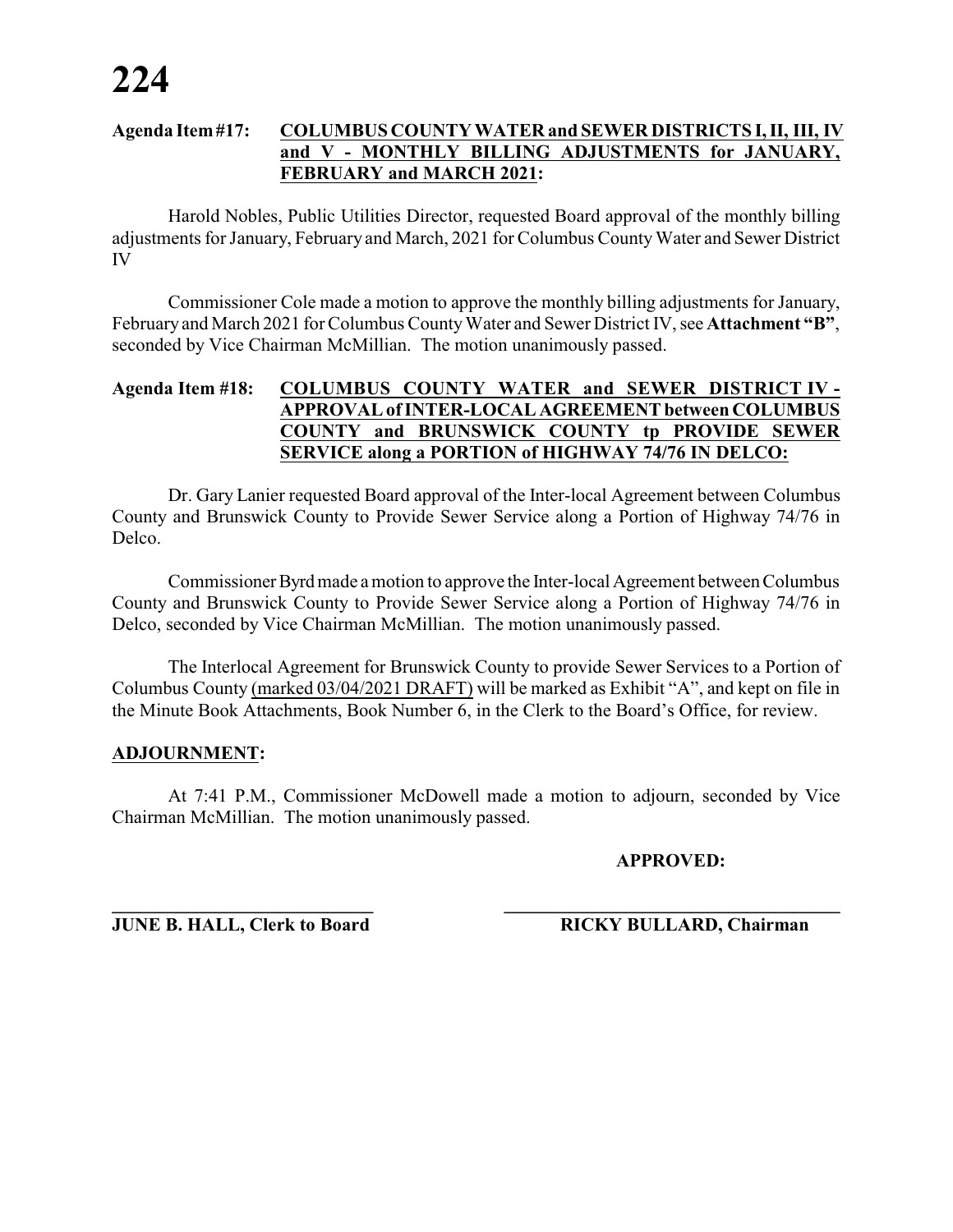The Honorable Columbus County Commissioners met on the above stated date and at the above stated time in the DempseyB. HerringCourthouse Annex, 112 West Smith Street, Whiteville, North Carolina 28472, for the purpose to act as the Columbus County Water and Sewer District V Board.

#### **COMMISSIONERS PRESENT: APPOINTEES PRESENT:**

Chris Smith June B. Hall, **Clerk to the Board** Lavern Coleman Brent Watts Charles T. McDowell

Ricky Bullard, **Chairman** Edwin H. Madden, Jr., **County Manager** Jerome McMillian, Vice Chairman Amanda B. Prince, County Attorney Giles E. Byrd Jay Leatherman, **Interim Finance Officer** 

#### **MEETING CALLED TO ORDER:**

At 7:39 P.M., Chairman Ricky Bullard called the **combination meeting** of Columbus County Water and Sewer Districts I, II, III, IV and V Board Meeting to order.

#### **Agenda Item#15: COLUMBUS COUNTY WATER and SEWER DISTRICTS I, II, III, IV and V - APPROVAL of MINUTES:**

Commissioner Cole made a motion to approve the April 19, 2021Columbus County Water and Sewer District V Board Meeting Minutes, as recorded, seconded by Vice Chairman McMillian. The motion unanimously passed.

#### **Agenda Item#16: COLUMBUS COUNTY WATERand SEWER DISTRICTS I, II, III, IV and V - MONTHLY BILLING ADJUSTMENTS for SEPTEMBER, OCTOBER, NOVEMBER and DECEMBER 2020:**

Harold Nobles, Public Utilities Director, requested Board approval of the monthly billing adjustments for September, October, November and December, 2020 for Columbus County Water and Sewer District V. **(This was tabled at the April 19, 2021 Board Meeting.)**

Commissioner Byrd made a motion to approve the September, October, November and December, 2020 monthly billing adjustments for Columbus CountyWater and Sewer District V, see **Attachment "A"**, seconded by Commissioner Smith. The motion unanimously passed.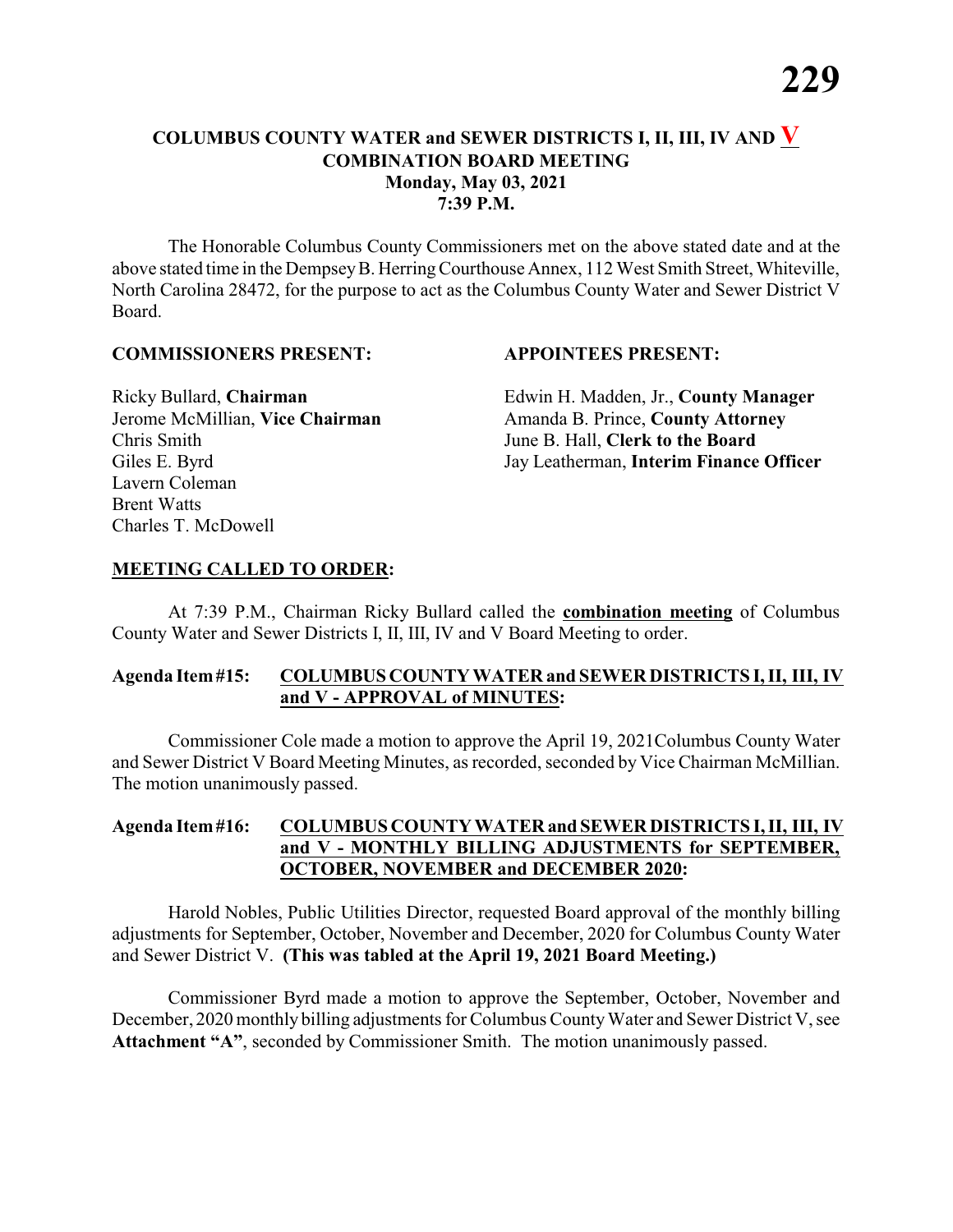Harold Nobles, Public Utilities Director, requested Board approval of the monthly billing adjustments for January, February and March, 2021 for Columbus CountyWater and Sewer District V.

Commissioner Cole made a motion to approve the monthly billing adjustments for January, February and March 2021 for Columbus County Water and Sewer District V, see **Attachment "B"**, seconded by Vice Chairman McMillian. The motion unanimously passed.

#### **ADJOURNMENT:**

At 7:41 P.M., Commissioner McDowell made a motion to adjourn, seconded by Vice Chairman McMillian. The motion unanimously passed.

**APPROVED:**

**JUNE B. HALL, Clerk to Board RICKY BULLARD, Chairman**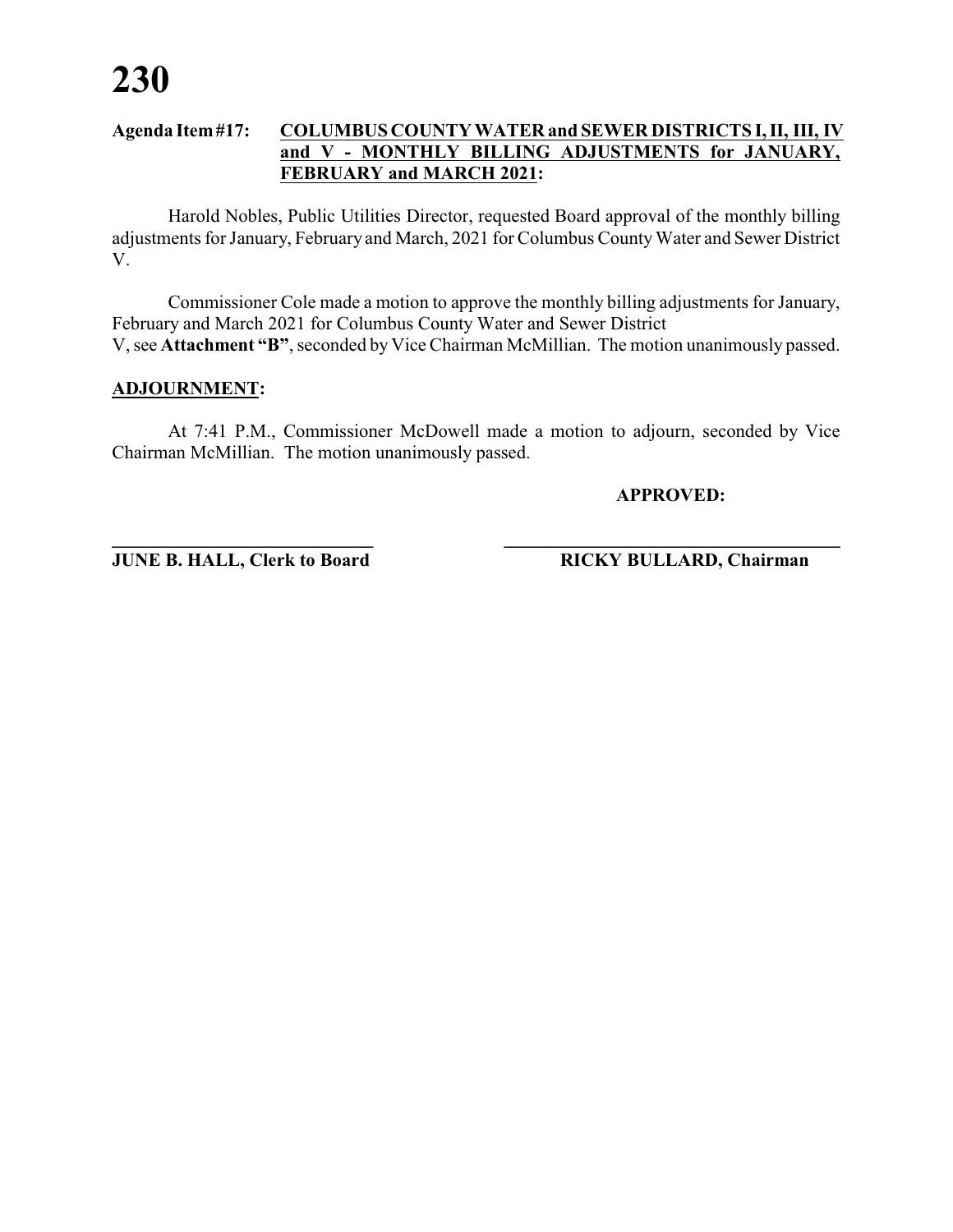|             | <b>DISTRICT I ADJUSTMENTS FOR JANUARY, FEBRUARY, &amp; MARCH 2021</b> |                            |                                              |                                 |
|-------------|-----------------------------------------------------------------------|----------------------------|----------------------------------------------|---------------------------------|
| <b>DATE</b> | <b>ACCOUNT NUMBER</b>                                                 | <b>NAME ON ACCOUNT</b>     | AMOUNT OF ADJUSTMENT                         | <b>REASON FOR ADJUSTMENT</b>    |
| 1/4/2021    | 203080.00 97                                                          | <b>NELLIE HERRING</b>      | \$<br>(84.20)                                | POSTING ERROR                   |
| 1/4/2021    | 203080.00 98                                                          | <b>WILLIAM HERRING</b>     | \$<br>84.20                                  | POSTING ERROR                   |
| 1/4/2021    | 20143000 98                                                           | NORRIS COUNRY STORE        | \$<br>$\sqrt{63.24}$                         | <b>LEAK ADJUSTMENT</b>          |
| 1/4/2021    | 205560.00 98                                                          | <b>ETTA STEPHENS</b>       | \$<br>(137.29)                               | <b>LEAK ADJUSTMENT</b>          |
| 1/4/2021    | 200870.00 96                                                          | DARRIEL SCOTT              | \$<br>5.00                                   | <b>CSR FEE</b>                  |
| 1/4/2021    | 203080.00 97                                                          | <b>NELLIE HERRING</b>      | \$<br>5.00                                   | <b>CSR FEE</b>                  |
| 1/4/2021    | 403860.0098                                                           | <b>MARGARET STRICKLAND</b> | \$<br>5.00                                   | <b>CSR FEE</b>                  |
| 1/4/2021    | 405412.00 96                                                          | <b>CRYSTAL MCPHERSON</b>   | \$<br>5.00                                   | <b>CSR FEE</b>                  |
| 1/4/2021    | 603430.00 97                                                          | <b>JOHN SMITH</b>          | \$<br>5.00                                   | <b>CSR FEE</b>                  |
| 1/5/2021    | 100290.00 98                                                          | <b>LINDA SPIVEY</b>        | \$<br>5.00                                   | <b>CSR FEE</b>                  |
| 1/13/2021   | 101564.0098                                                           | <b>BRET WARD</b>           | \$<br>(87.78)                                | <b>BILLING ERROR</b>            |
| 1/13/2021   | 103730.00 98                                                          | <b>CRAIG MCPHERSON</b>     | \$<br>5.00                                   | <b>CSR FEE</b>                  |
| 1/13/2021   | 207060.00 97                                                          | <b>TAWANNA BROWN</b>       | \$<br>5.00                                   | <b>CSR FEE</b>                  |
| 1/13/2021   | 207061.00 98                                                          | <b>TAWANNA BROWN</b>       | \$<br>5.00                                   | <b>CSR FEE</b>                  |
| 1/13/2021   | 208690.00 98                                                          | <b>LADOSCA FECHER</b>      | \$<br>50.75                                  | <b>RETURNED DRAFT &amp; FEE</b> |
| 1/25/2021   | 103980.0098                                                           | <b>ILA CARTRETTE</b>       | \$<br>(628.12)                               | <b>LEAK ADJUSTMENT</b>          |
| 1/25/2021   | 104030.00 97                                                          | <b>LARRY GODWIN</b>        | \$<br>(340.32)                               | <b>LEAK ADJUSTMENT</b>          |
| 1/25/2021   | 101070.00 98                                                          | <b>SMITHY JONES</b>        | $\overline{\boldsymbol{\theta}}$<br>5.00     | <b>CSR FEE</b>                  |
| 1/25/2021   | 103510.00 98                                                          | <b>BERNICE MCPHERSON</b>   | \$<br>5.00                                   | <b>CSR FEE</b>                  |
| 1/25/2021   | 103760.0098                                                           | <b>CRAIG MCPHERSON</b>     | \$<br>5.00                                   | <b>CSR FEE</b>                  |
| 1/25/2021   | 103920.00 97                                                          | <b>DONNA WALTERS</b>       | \$<br>5.00                                   | <b>CSR FEE</b>                  |
| 1/25/2021   | 203907.00 98                                                          | <b>WILLIAM PERREAULT</b>   | \$<br>61.91                                  | <b>RETURN DRAFT &amp; FEE</b>   |
| 1/26/2021   | 105110.00 93                                                          | <b>AMANDA NORRIS</b>       | \$<br>(453.68)                               | <b>BILLING ERROR</b>            |
| 2/2/2021    | 104100.00 93                                                          | KATHLEEN FAIRLEY           | \$<br>(278.11)                               | <b>LEAK ADJUSTMENT</b>          |
| 2/2/2021    | 105195.00 98                                                          | <b>MITCHELL NORRIS</b>     | \$<br>(335.53)                               | <b>LEAK ADJUSTMENT</b>          |
| 2/2/2021    | 205180.00 98                                                          | PEARLENE VEREEN            | \$<br>(372.40)                               | <b>LEAK ADJUSTMENT</b>          |
| 2/2/2021    | 302309.00 95                                                          | <b>JAMIE STONE</b>         | $\overline{\boldsymbol{\theta}}$<br>(668.04) | <b>LEAK ADJUSTMENT</b>          |
| 2/2/2021    | 600791.00 98                                                          | <b>JAMES GRAHAM</b>        | \$<br>(291.95)                               | <b>LEAK ADJUSTMENT</b>          |
| 2/2/2021    | 101290.00 98                                                          | <b>LORETTA HEATH</b>       | \$<br>5.00                                   | <b>CSR FEE</b>                  |
| 2/2/2021    | 204700.00 98                                                          | ANNETTE JACKSON            | \$<br>5.00                                   | <b>CSR FEE</b>                  |
| 2/26/2021   | 100280.00 97                                                          | <b>CARRIE FOWLER</b>       | \$<br>(44.88)                                | <b>BILLING ERROR</b>            |
| 2/26/2021   | 200004.00 96                                                          | <b>ALLEN STRICKLAND</b>    | \$<br>(138.93)                               | <b>LEAK ADJUSTMENT</b>          |
| 2/26/2021   | 301850.0093                                                           | <b>TAMMIE COFFEY</b>       | \$<br>(686.68)                               | <b>LEAK ADJUSTMENT</b>          |
| 2/26/2021   | 405020.00 98                                                          | TIMOTHY HOLDEN             | \$<br>(297.41)                               | <b>LEAK ADJUSTMENT</b>          |
| 2/26/2021   | 301920.0098                                                           | <b>WILTON HUGGINS</b>      | \$<br>55.35                                  | <b>RETURNED CHECK &amp; FEE</b> |
| 2/26/2021   | 101020.00 97                                                          | <b>CHARLOTTE GRAINGER</b>  | \$<br>5.00                                   | <b>CSR FEE</b>                  |
| 2/26/2021   | 203159.00 97                                                          | <b>CRYSTAL HILL</b>        | \$<br>5.00                                   | <b>CSR FEE</b>                  |
| 2/26/2021   | 205500.00 98                                                          | <b>HUBERT SOLES</b>        | \$<br>5.00                                   | <b>CSR FEE</b>                  |
| 2/26/2021   | 208140.0098                                                           | <b>RENEE SPIVEY</b>        | \$<br>10.00                                  | <b>CSR FEE</b>                  |
| 3/19/2021   | 203970.00 88                                                          | <b>IRYETTA PARRIOTT</b>    | \$<br>(0.60)                                 | POSTING ERROR                   |
| 3/19/2021   | 302309.00 95                                                          | <b>JAMIE STONE</b>         | \$<br>(171.85)                               | <b>LEAK ADJUSTMENT</b>          |
| 3/19/2021   | 602655.00 97                                                          | <b>JOHN THOMAS JR</b>      | \$<br>5.00                                   | <b>CSR FEE</b>                  |
| 3/19/2021   | 205950.00 97                                                          | <b>SANDRA SMITH</b>        | \$<br>55.51                                  | <b>RETURNED CHECK &amp; FEE</b> |
| 3/19/2021   | 208291.00 98                                                          | <b>ROY NORRIS</b>          | \$<br>75.12                                  | <b>RETURNED CHECK &amp; FEE</b> |
| 3/30/2021   | 602370.00 97                                                          | <b>ANTHONY MCCRAY</b>      | \$<br>179.14                                 | <b>MANUAL BILLING</b>           |
| 3/30/2021   | 602280.00 96                                                          | <b>REGINALD STANLEY</b>    | \$<br>250.00                                 | TAP REMOVAL FEE                 |
| 3/30/2021   | 301450.0098                                                           | <b>BRENT PARKER</b>        | \$<br>(23.96)                                | <b>LEAK ADJUSTMENT</b>          |
| 3/30/2021   | 300421.00 98                                                          | <b>JOSHUA SMITH</b>        | \$<br>(20.00)                                | <b>WATER QUALITY ISSUE</b>      |
|             |                                                                       |                            |                                              |                                 |
|             |                                                                       |                            |                                              |                                 |
|             |                                                                       |                            |                                              |                                 |
|             |                                                                       |                            |                                              |                                 |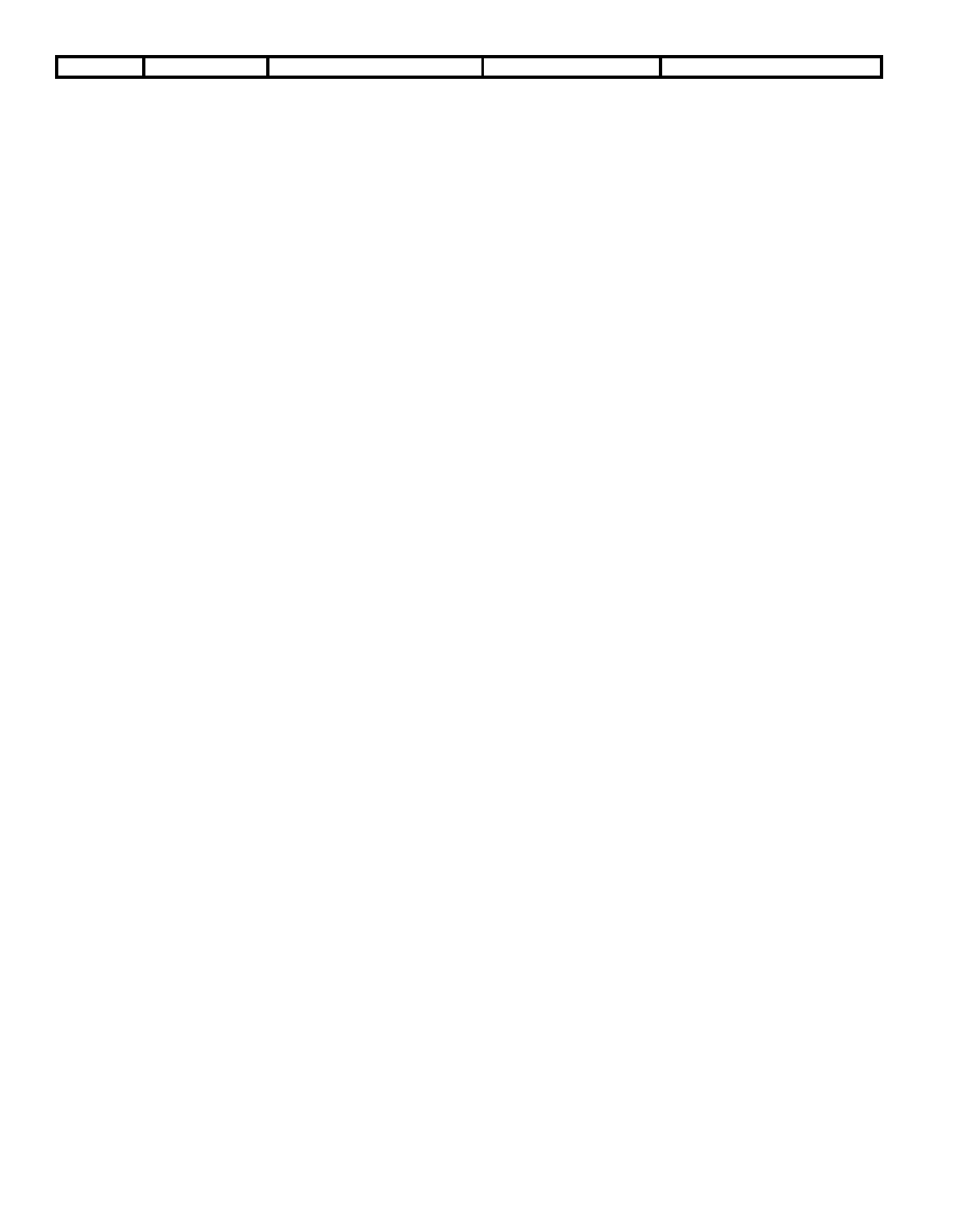|             | <b>DISTRICT II ADJUSTMENTS FOR JANUARY, FEBRUARY, &amp; MARCH 2021</b> |                           |                                             |                                        |  |
|-------------|------------------------------------------------------------------------|---------------------------|---------------------------------------------|----------------------------------------|--|
| <b>DATE</b> | <b>ACCOUNT NUMBER</b>                                                  | <b>NAME ON ACCOUNT</b>    | <b>AMOUNT OF ADJUSTMENT</b>                 | <b>REASON FOR ADJUSTMENT</b>           |  |
| 1/4/2021    | 110633.0098                                                            | <b>DALE REAVES</b>        | \$<br>(176.16)                              | <b>LEAK ADJUSTMENT</b>                 |  |
| 1/4/2021    | 122240.00 98                                                           | <b>PATRICIA TUTON</b>     | \$<br>(82.88)                               | <b>LEAK ADJUSTMENT</b>                 |  |
| 1/4/2021    | 132816.00 98                                                           | DONNA STRICKLAND          | \$<br>(170.22)                              | <b>LEAK ADJUSTMENT</b>                 |  |
| 1/4/2021    | 141850.00 98                                                           | <b>HILDA BRANCH</b>       | \$<br>(234.36)                              | <b>LEAK ADJUSTMENT</b>                 |  |
| 1/4/2021    | 130028.00 98                                                           | <b>EVELYN WILLIAMS</b>    | \$<br>5.00                                  | <b>CSR FEE</b>                         |  |
| 1/4/2021    | 130822.0098                                                            | <b>WESLEY WHITE</b>       | \$<br>5.00                                  | <b>CSR FEE</b>                         |  |
| 1/4/2021    | 131250.00 96                                                           | <b>IDA HORTON</b>         | \$<br>5.00                                  | <b>CSR FEE</b>                         |  |
| 1/4/2021    | 131910.00 98                                                           | <b>BETTY FORRESTER</b>    | \$<br>10.00                                 | <b>CSR FEE</b>                         |  |
| 1/4/2021    | 133000.00 96                                                           | <b>GERALD FRAZIER</b>     | \$<br>5.00                                  | <b>CSR FEE</b>                         |  |
| 1/4/2021    | 140390.0091                                                            | ELL MCLAMB JR             | \$<br>5.00                                  | <b>CSR FEE</b>                         |  |
| 1/4/2021    | 140550.00 98                                                           | <b>MICHELLE CARLYLE</b>   | \$<br>5.00                                  | <b>CSR FEE</b>                         |  |
| 1/4/2021    | 141355.00 98                                                           | <b>FRANK ADDISON</b>      | \$<br>5.00                                  | <b>CSR FEE</b>                         |  |
| 1/4/2021    | 142445.0091                                                            | <b>RICHARD CHEEK</b>      | \$<br>5.00                                  | <b>CSR FEE</b>                         |  |
| 1/4/2021    | 143620.00 98                                                           | <b>PAGE BENTON JR</b>     | \$<br>5.00                                  | <b>CSR FEE</b>                         |  |
| 1/4/2021    | 150105.00 96                                                           | <b>KEVIN MCCOLLUM</b>     | \$<br>5.00                                  | <b>CSR FEE</b>                         |  |
| 1/4/2021    | 122240.00 98                                                           | PATRICIA TUTON            | \$<br>25.00                                 | <b>SERVICE CALL FEE</b>                |  |
| 1/4/2021    | 141861.0098                                                            | MOCILE LENNON             | \$<br>$\overline{50.75}$                    | <b>RETURNED CHECK &amp; FEE</b>        |  |
| 1/5/2021    | 132100.00 98                                                           | <b>BENJAMIN IVEY</b>      | \$<br>5.00                                  | <b>CSR FEE</b>                         |  |
| 1/5/2021    | 111702.00 98                                                           | <b>LISA RENFRO</b>        | $\overline{\boldsymbol{\theta}}$<br>(23.31) | <b>BILLING ERROR</b>                   |  |
| 1/5/2021    | 141233.0095                                                            | <b>BEVERLY LOCKLEAR</b>   | $\overline{\mathbf{e}}$<br>(31.11)          | <b>BILLING ERROR</b>                   |  |
| 1/13/2021   | 140805.00 98                                                           | <b>EFREM STEPHENS</b>     | \$<br>5.00                                  | <b>CSR FEE</b>                         |  |
| 1/13/2021   | 120550.00 98                                                           | <b>ANNETTE NOBLES</b>     | \$<br>130.25                                | <b>RETURNED DRAFT &amp; FEE</b>        |  |
| 1/13/2021   | 110891.00 98                                                           | CHERYL WARD               | \$<br>(75.91)                               | <b>BILLING ERROR</b>                   |  |
| 1/25/2021   | 111728.00 97                                                           | PTCC INDUSTRIAL LLC       | \$<br>(6,022.00)                            | <b>LEAK ADJUSTMENT</b>                 |  |
| 1/25/2021   | 120990.00 98                                                           | <b>MITCHELL BROWN</b>     | \$<br>(596.91)                              | <b>LEAK ADJUSTMENT</b>                 |  |
| 1/25/2021   | 144220.00 93                                                           | <b>TAKALA GADDY</b>       | $\overline{\mathbf{e}}$<br>(224.86)         | <b>LEAK ADJUSTMENT</b>                 |  |
| 1/25/2021   | 120587.00 96                                                           | <b>ARTER SULLIVAN</b>     | \$<br>5.00                                  | <b>CSR FEE</b>                         |  |
| 1/25/2021   | 131250.00 96                                                           | <b>IDA HORTON</b>         | \$<br>5.00                                  | <b>CSR FEE</b>                         |  |
| 1/25/2021   | 132140.00 96                                                           | <b>VICKIE HARDIN</b>      | \$<br>5.00                                  | <b>CSR FEE</b>                         |  |
| 1/25/2021   | 132577.00 97                                                           | PAMELA LUNSFORD           | \$<br>5.00                                  | <b>CSR FEE</b>                         |  |
| 1/25/2021   | 132771.00 98                                                           | <b>TITUS GEORGE</b>       | \$<br>5.00                                  | <b>CSR FEE</b>                         |  |
| 1/25/2021   | 140390.0091                                                            | <b>ELL MCLAMB JR</b>      | \$<br>5.00                                  | <b>CSR FEE</b>                         |  |
| 1/25/2021   | 141075.00 98                                                           | <b>WILMA WATKINS</b>      | \$<br>5.00                                  | <b>CSR FEE</b>                         |  |
| 1/25/2021   | 141160.0098                                                            | <b>RALPH PIERCE</b>       | \$<br>5.00                                  | <b>CSR FEE</b><br><b>CSR FEE</b>       |  |
| 1/25/2021   | 141866.0098                                                            | <b>SUDIE FRINK</b>        | \$<br>5.00                                  |                                        |  |
| 1/25/2021   | 14362000 98                                                            | PAGE BENTON JR            | \$<br>5.00                                  | <b>CSR FEE</b>                         |  |
| 1/25/2021   | 111485.0097                                                            | <b>CRYSTAL WALKER</b>     | \$<br>81.33                                 | RETURNED DRAFT & FEE                   |  |
| 1/25/2021   | 144341.0098                                                            | <b>TERESA MCCLELLAND</b>  | \$<br>85.97                                 | <b>RETURNED DRAFT &amp; FEE</b>        |  |
| 1/25/2021   | 121690.00 98                                                           | DARLENE PARKS             | \$<br>(529.46)                              | <b>BILLING ERROR</b>                   |  |
| 1/25/2021   | 130075.0093                                                            | <b>JOYCE KING</b>         | \$<br>(87.96)                               | <b>BILLING ERROR</b>                   |  |
| 1/25/2021   | 131030.0098                                                            | <b>WAYLAND WILLIAMSON</b> | \$<br>(78.34)                               | <b>BILLING ERROR</b>                   |  |
| 1/25/2021   | 140286.0091                                                            | <b>JOSIE MELVIN</b>       | \$<br>(270.78)                              | <b>BILLING ERROR</b>                   |  |
| 1/25/2021   | 142790.00 98                                                           | <b>JACK THOMPSON</b>      | \$<br>(29.25)                               | <b>BILLING ERROR</b>                   |  |
| 1/26/2021   | 121762.00 98<br>140417.0098                                            | <b>KELTON WILLIAMS</b>    | \$<br>5.00<br>(70.16)                       | <b>CSR FEE</b><br><b>BILLING ERROR</b> |  |
| 1/26/2021   |                                                                        | <b>ANNA BEARD</b>         | \$                                          | <b>LEAK ADJUSTMENT</b>                 |  |
| 2/2/2021    | 122248.00 98                                                           | <b>BONNIE NOBLES</b>      | \$<br>(907.68)                              |                                        |  |
| 2/2/2021    | 111530.0086                                                            | <b>ROBERT CRIBB</b>       | \$<br>(73.72)                               | <b>BILLING ERROR</b>                   |  |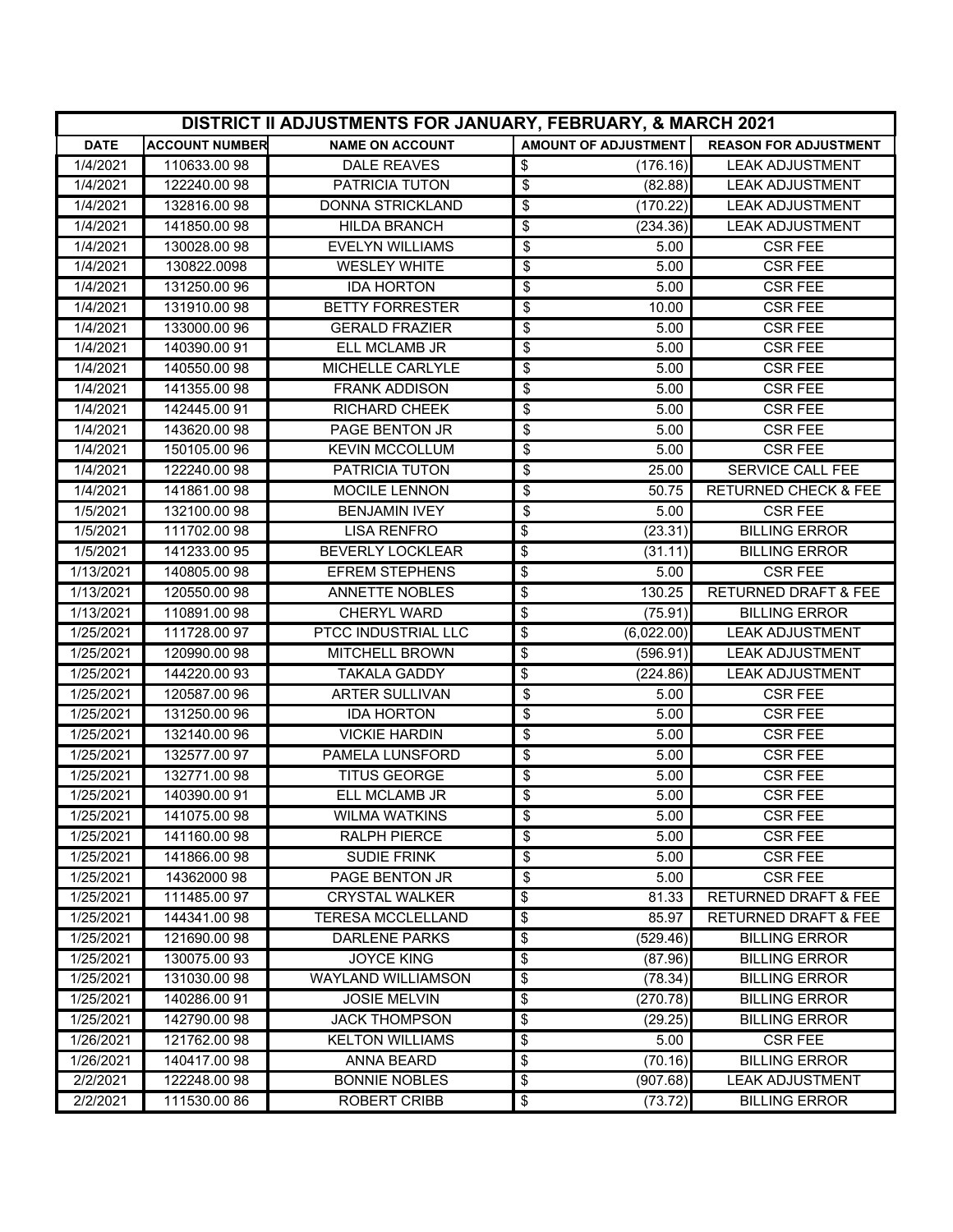|             | DISTRICT II ADJUSTMENTS FOR JANUARY, FEBRUARY, & MARCH 2021 |                          |                                              |                                 |  |  |
|-------------|-------------------------------------------------------------|--------------------------|----------------------------------------------|---------------------------------|--|--|
| <b>DATE</b> | <b>ACCOUNT NUMBER</b>                                       | <b>NAME ON ACCOUNT</b>   | <b>AMOUNT OF ADJUSTMENT</b>                  | <b>REASON FOR ADJUSTMENT</b>    |  |  |
| 2/2/2021    | 112480.0098                                                 | <b>LANION PREVATTE</b>   | $\overline{\mathbf{S}}$<br>(37.53)           | <b>BILLING ERROR</b>            |  |  |
| 2/2/2021    | 141409.0097                                                 | DOROTHY PROSTINAK        | $\overline{\mathbf{e}}$<br>(594.37)          | <b>BILLING ERROR</b>            |  |  |
| 2/26/2021   | 150150.00 97                                                | <b>JAMES MCDUFFIE</b>    | \$<br>(108.65)                               | <b>LEAK ADJUSTMENT</b>          |  |  |
| 2/26/2021   | 120550.00 98                                                | <b>ANNETTE NOBLES</b>    | \$<br>125.00                                 | <b>RETURNED DRAFT &amp; FEE</b> |  |  |
| 2/26/2021   | 140390.00 91                                                | ELL MCLAMB JR            | \$<br>5.00                                   | <b>CSR FEE</b>                  |  |  |
| 2/26/2021   | 141860.0098                                                 | <b>HILDA BRANCH</b>      | \$<br>5.00                                   | <b>CSR FEE</b>                  |  |  |
| 2/26/2021   | 141875.0098                                                 | <b>HILDA BRANCH</b>      | \$<br>5.00                                   | <b>CSR FEE</b>                  |  |  |
| 3/19/2021   | 112461.1097                                                 | <b>JOHN FREEMAN JR</b>   | \$<br>(76.94)                                | <b>BILLING ERROR</b>            |  |  |
| 3/19/2021   | 131910.00 98                                                | <b>BETTY FORRESTER</b>   | \$<br>(608.78)                               | <b>LEAK ADJUSTMENT</b>          |  |  |
| 3/19/2021   | 132139.0097                                                 | <b>THURMAN NANCE</b>     | \$<br>(288.05)                               | <b>LEAK ADJUSTMENT</b>          |  |  |
| 3/19/2021   | 132527.00 98                                                | <b>MONTE HERRING</b>     | \$<br>(448.53)                               | <b>LEAK ADJUSTMENT</b>          |  |  |
| 3/19/2021   | 142585.00 98                                                | <b>JOHNNY INMAN</b>      | \$<br>(376.00)                               | <b>LEAK ADJUSTMENT</b>          |  |  |
| 3/19/2021   | 110635.00 96                                                | <b>LONNIE NANCE</b>      | \$<br>5.00                                   | <b>CSR FEE</b>                  |  |  |
| 3/19/2021   | 121570.00 98                                                | <b>EDWARD MEARES</b>     | \$<br>5.00                                   | <b>CSR FEE</b>                  |  |  |
| 3/19/2021   | 150105.00 96                                                | <b>KEVIN MCCOLLUM</b>    | \$<br>5.00                                   | <b>CSR FEE</b>                  |  |  |
| 3/19/2021   | 111485.0097                                                 | <b>CRYSTAL WALKER</b>    | $\overline{\boldsymbol{\theta}}$<br>142.56   | <b>RETURNED DRAFT &amp; FEE</b> |  |  |
| 3/19/2021   | 143090.00 97                                                | <b>MOTALEEN RATTLEY</b>  | \$<br>55.51                                  | <b>RETURNED DRAFT &amp; FEE</b> |  |  |
| 3/19/2021   | 144341.0098                                                 | <b>TERESA MCCLELLAND</b> | $\overline{\mathbf{e}}$<br>136.72            | <b>RETURNED DRAFT &amp; FEE</b> |  |  |
| 3/30/2021   | 140291.0094                                                 | <b>HERLAR FAIRCLOTH</b>  | \$<br>(492.09)                               | POSTING ERROR                   |  |  |
| 3/30/2021   | 120070.00 98                                                | <b>MILTON FRINK</b>      | \$<br>(218.21)                               | <b>LEAK ADJUSTMENT</b>          |  |  |
| 3/30/2021   | 120190.00 98                                                | THELMA CONNOR            | $\overline{\mathbf{e}}$<br>(127.25)          | <b>LEAK ADJUSTMENT</b>          |  |  |
| 3/30/2021   | 140291.00 94                                                | <b>HERLAR FAIRCLOTH</b>  | \$<br>(338.64)                               | <b>LEAK ADJUSTMENT</b>          |  |  |
| 3/30/2021   | 140565.00 98                                                | <b>JAMES PREVATTE</b>    | \$<br>(58.04)                                | <b>LEAK ADJUSTMENT</b>          |  |  |
| 3/30/2021   | 143113.00 97                                                | <b>ANTOINETTE LOVE</b>   | $\overline{\boldsymbol{\theta}}$<br>(689.89) | <b>LEAK ADJUSTMENT</b>          |  |  |
| 3/30/2021   | 140390.00 91                                                | ELL MCLAMB JR            | $\overline{\boldsymbol{\theta}}$<br>5.00     | <b>CSR FEE</b>                  |  |  |
| 3/3/2021    | 111727.00 97                                                | NICE BLENDS CORPORATION  | \$<br>(1,050.29)                             | <b>BILLING ERROR</b>            |  |  |
|             |                                                             |                          |                                              |                                 |  |  |
|             |                                                             |                          |                                              |                                 |  |  |
|             |                                                             |                          |                                              |                                 |  |  |
|             |                                                             |                          |                                              |                                 |  |  |
|             |                                                             |                          |                                              |                                 |  |  |
|             |                                                             |                          |                                              |                                 |  |  |
|             |                                                             |                          |                                              |                                 |  |  |
|             |                                                             |                          |                                              |                                 |  |  |
|             |                                                             |                          |                                              |                                 |  |  |
|             |                                                             |                          |                                              |                                 |  |  |
|             |                                                             |                          |                                              |                                 |  |  |
|             |                                                             |                          |                                              |                                 |  |  |
|             |                                                             |                          |                                              |                                 |  |  |
|             |                                                             |                          |                                              |                                 |  |  |
|             |                                                             |                          |                                              |                                 |  |  |
|             |                                                             |                          |                                              |                                 |  |  |
|             |                                                             |                          |                                              |                                 |  |  |
|             |                                                             |                          |                                              |                                 |  |  |
|             |                                                             |                          |                                              |                                 |  |  |
|             |                                                             |                          |                                              |                                 |  |  |
|             |                                                             |                          |                                              |                                 |  |  |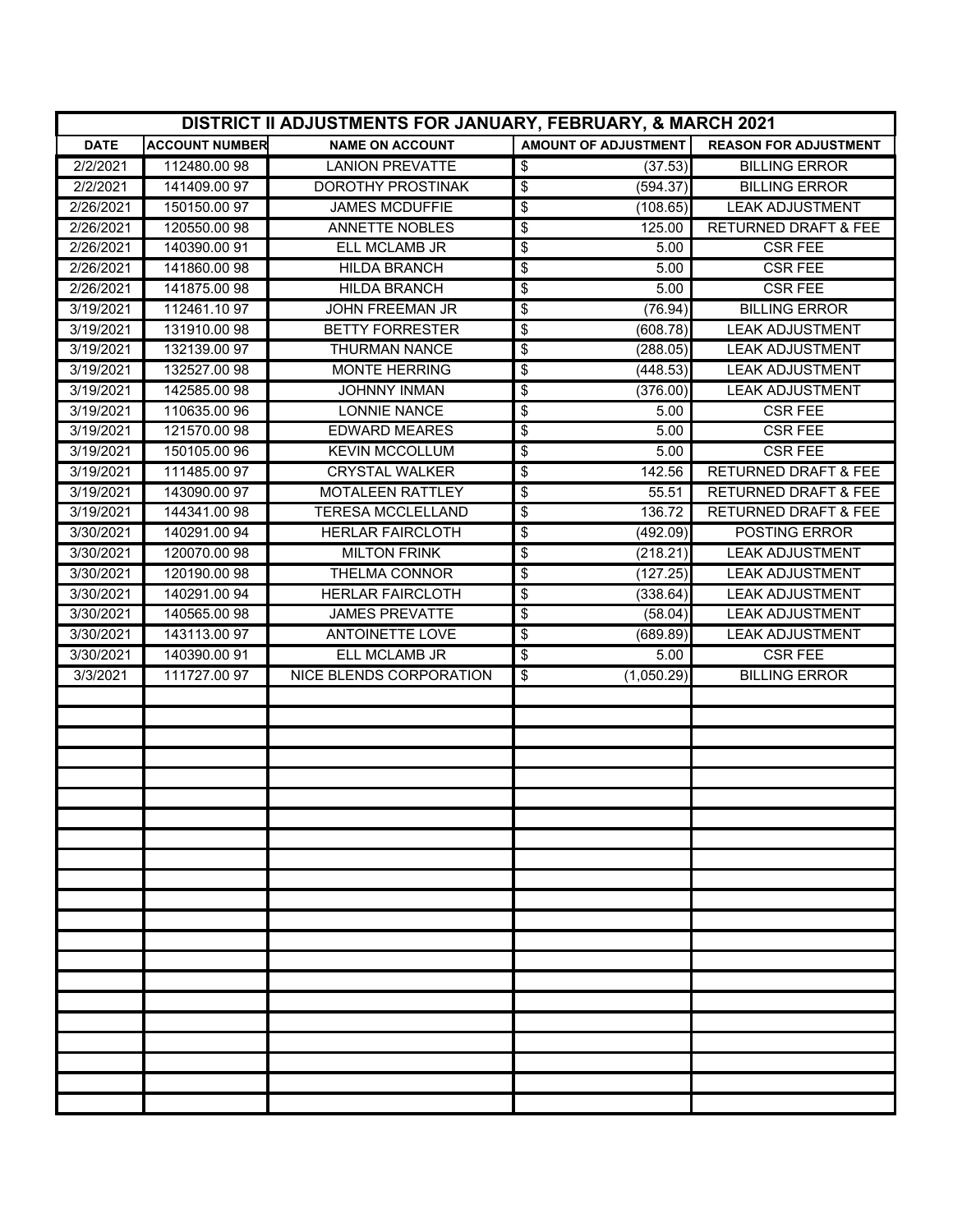| <b>DISTRICT II ADJUSTMENTS FOR JANUARY, FEBRUARY, &amp; MARCH 2021</b>                                                         |  |  |  |  |
|--------------------------------------------------------------------------------------------------------------------------------|--|--|--|--|
| <b>DATE</b><br><b>AMOUNT OF ADJUSTMENT</b><br><b>REASON FOR ADJUSTMENT</b><br><b>IACCOUNT NUMBER</b><br><b>NAME ON ACCOUNT</b> |  |  |  |  |
|                                                                                                                                |  |  |  |  |
|                                                                                                                                |  |  |  |  |
|                                                                                                                                |  |  |  |  |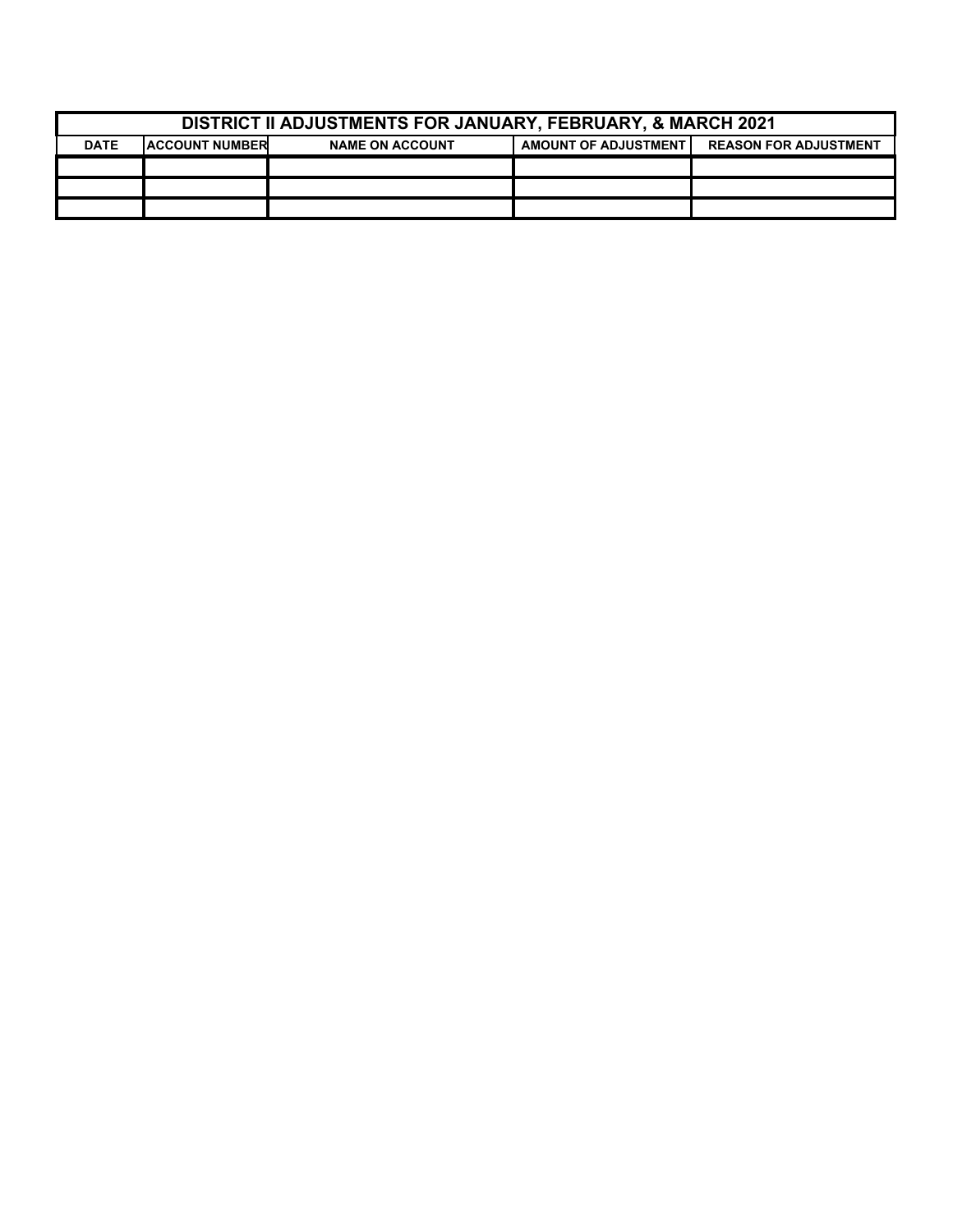|             | DISTRICT III ADJUSTMENTS FOR JANUARY, FEBRUARY, & MARCH 2021 |                                |                                                      |                                 |  |
|-------------|--------------------------------------------------------------|--------------------------------|------------------------------------------------------|---------------------------------|--|
| <b>DATE</b> | <b>ACCOUNT NUMBER</b>                                        | <b>NAME ON ACCOUNT</b>         | AMOUNT OF ADJUSTMENT                                 | <b>REASON FOR ADJUSTMENT</b>    |  |
| 1/4/2021    | 341162.0098                                                  | <b>MELISSA BELLAMY</b>         | \$<br>(78.27)                                        | <b>LEAK ADJUSTMENT</b>          |  |
| 1/4/2021    | 330645.00 92                                                 | <b>CYNTHIA DUNCAN</b>          | $\overline{\mathbf{e}}$<br>5.00                      | <b>CSR FEE</b>                  |  |
| 1/4/2021    | 341260.00 97                                                 | <b>CONNIE CARR</b>             | \$<br>5.00                                           | <b>CSR FEE</b>                  |  |
| 1/4/2021    | 360147.0096                                                  | <b>STEPHEN REGISTER</b>        | $\overline{\mathbf{e}}$<br>5.00                      | <b>CSR FEE</b>                  |  |
| 1/4/2021    | 330200.00 98                                                 | MOZELLA SHIPMAN                | \$<br>60.07                                          | <b>RETURNED CHECK &amp; FEE</b> |  |
| 1/4/2021    | 340718.0098                                                  | <b>JOAN MCPHERSON</b>          | \$<br>63.22                                          | <b>RETURNED CHECK &amp; FEE</b> |  |
| 1/5/2021    | 380160.0098                                                  | <b>CHARLES GEORGE</b>          | \$<br>5.00                                           | <b>CSR FEE</b>                  |  |
| 1/5/2021    | 340074.00 93                                                 | ARMELDA JONES                  | $\overline{\mathbf{e}}$<br>(116.79)                  | <b>BILLING ERROR</b>            |  |
| 1/5/2021    | 341730.0098                                                  | <b>SAMUEL HOOKS</b>            | \$<br>(4.40)                                         | <b>BILLING ERROR</b>            |  |
| 1/13/2021   | 350819.00 98                                                 | <b>LINDA BRULET</b>            | (166.01)<br>\$                                       | <b>LEAK ADJUSTMENT</b>          |  |
| 1/13/2021   | 370510.0098                                                  | <b>WAYNE SHELLEY</b>           | $\overline{\mathbf{e}}$<br>(276.65)                  | <b>LEAK ADJUSTMENT</b>          |  |
| 1/25/2021   | 350819.0098                                                  | <b>LINDA BRULET</b>            | \$<br>(153.10)                                       | <b>LEAK ADJUSTMENT</b>          |  |
| 1/25/2021   | 340450.00 96                                                 | <b>KATIE DIXON</b>             | \$<br>5.00                                           | <b>CSR FEE</b>                  |  |
| 1/25/2021   | 360156.0098                                                  | <b>ELNETA CARTER</b>           | \$<br>5.00                                           | <b>CSR FEE</b>                  |  |
| 1/25/2021   | 381260.0097                                                  | <b>LONNIE BULLARD II</b>       | \$<br>51.31                                          | <b>RETURNED CHECK &amp; FEE</b> |  |
| 1/26/2021   | 340660.0098                                                  | <b>LINDBERGH HOLDEN</b>        | \$<br>(926.45)                                       | <b>BILLING ERROR</b>            |  |
| 1/26/2021   | 370152.00 96                                                 | <b>PEGGY WARD</b>              | \$<br>(532.62)                                       | <b>BILLING ERROR</b>            |  |
| 1/26/2021   | 370519.00 98                                                 | <b>JACQUELINE WATSON</b>       | $\overline{\boldsymbol{\theta}}$<br>(339.69)         | <b>BILLING ERROR</b>            |  |
| 2/2/2021    | 340014.0097                                                  | <b>GLORIA MILLER</b>           | $\overline{\boldsymbol{\theta}}$<br>5.00             | <b>CSR FEE</b>                  |  |
| 2/2/2021    | 341132.0097                                                  | <b>SUE LONG</b>                | $\overline{\mathbf{e}}$<br>(3,097.99)                | <b>DAMAGED METER</b>            |  |
| 2/2/2021    | 350125.00 92                                                 | PAMELA CHANDLER                | \$<br>(11.24)                                        | <b>BILLING ERROR</b>            |  |
| 2/26/2021   | 370250.00 97                                                 | DANIEL MORGAN                  | \$<br>(29.83)                                        | POSTING ERROR                   |  |
| 2/26/2021   | 370250.00 98                                                 | <b>LLOYD MORGAN</b>            | 29.83<br>\$                                          | POSTING ERROR                   |  |
| 2/26/2021   | 340270.00 98                                                 | LEE CROOM                      | \$<br>(189.96)                                       | <b>LEAK ADJUSTMENT</b>          |  |
| 2/26/2021   | 360156.0098                                                  | <b>ELNETA CARTER</b>           | \$<br>(53.36)                                        | <b>LEAK ADJUSTMENT</b>          |  |
| 2/26/2021   | 371000.0098                                                  | <b>GERALD JUPINA</b>           | $\overline{\mathbf{e}}$<br>(106.50)                  | <b>LEAK ADJUSTMENT</b>          |  |
| 2/26/2021   | 350515.00 98                                                 | <b>WHITEVILLE COUNTRY CLUB</b> | $\overline{\mathbf{3}}$<br>1,178.30                  | <b>RETURNED DRAFT &amp; FEE</b> |  |
| 2/26/2021   | 331300.00 96                                                 | <b>CAROL HARRISON</b>          | $\overline{\$}$<br>5.00                              | <b>CSR FEE</b>                  |  |
| 2/26/2021   | 350183.009                                                   | <b>STEVE YOST</b>              | $\overline{\boldsymbol{\theta}}$<br>(30.47)          | <b>BILLING ERROR</b>            |  |
| 3/19/2021   | 351000.00 92                                                 | MONTRESE HAWKINS               | $\overline{\mathbf{e}}$<br>(99.01)                   | <b>BILLING ERROR</b>            |  |
| 3/19/2021   | 341260.0097                                                  | <b>CONNIE CARR</b>             | \$<br>(1,638.10)                                     | <b>LEAK ADJUSTMENT</b>          |  |
| 3/19/2021   | 360156.0098                                                  | <b>ELNETA CARTER</b>           | $\overline{\mathbf{e}}$<br>(1,800.98)                | <b>LEAK ADJUSTMENT</b>          |  |
| 3/19/2021   | 371000.0098                                                  | <b>GERALD JUPINA</b>           | \$<br>(76.11)                                        | <b>LEAK ADJUSTMENT</b>          |  |
| 3/19/2021   | 380680.0096                                                  | <b>VERNELL SETTLES</b>         | $\overline{\mathbf{e}}$<br>5.00                      | <b>CSR FEE</b>                  |  |
| 3/30/2021   | 341240.0097                                                  | <b>PENNY LYNN</b>              | (150.85)<br>\$                                       | <b>LEAK ADJUSTMENT</b>          |  |
| 3/30/2021   | 350515.00 98                                                 | WHITEVILLE COUNTRY CLUB        | $\overline{\boldsymbol{\mathfrak{s}}}$<br>(1,087.89) | <b>LEAK ADJUSTMENT</b>          |  |
| 3/30/2021   | 331300.00 96                                                 | <b>CAROL HARRISON</b>          | 5.00<br>\$                                           | <b>CSR FEE</b>                  |  |
|             |                                                              |                                |                                                      |                                 |  |
|             |                                                              |                                |                                                      |                                 |  |
|             |                                                              |                                |                                                      |                                 |  |
|             |                                                              |                                |                                                      |                                 |  |
|             |                                                              |                                |                                                      |                                 |  |
|             |                                                              |                                |                                                      |                                 |  |
|             |                                                              |                                |                                                      |                                 |  |
|             |                                                              |                                |                                                      |                                 |  |
|             |                                                              |                                |                                                      |                                 |  |
|             |                                                              |                                |                                                      |                                 |  |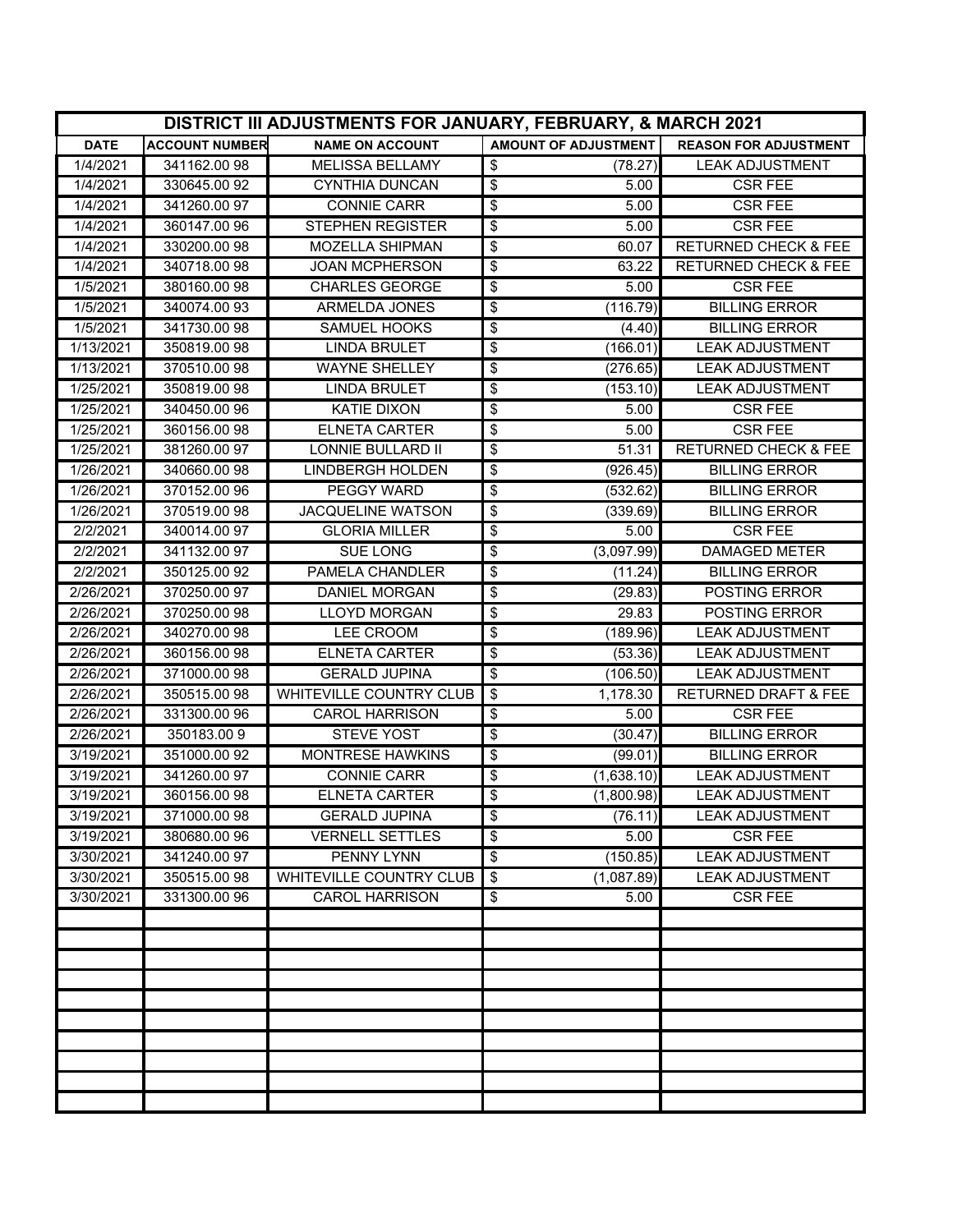|             | DISTRICT IV ADJUSTMENTS FOR JANUARY, FEBRUARY, & MARCH 2021 |                               |                                                       |                                              |  |
|-------------|-------------------------------------------------------------|-------------------------------|-------------------------------------------------------|----------------------------------------------|--|
| <b>DATE</b> | <b>ACCOUNT NUMBER</b>                                       | <b>NAME ON ACCOUNT</b>        |                                                       | AMOUNT OF ADJUSTMENT   REASON FOR ADJUSTMENT |  |
| 1/4/2021    | 410430.0097                                                 | <b>AMARYLLIS SOLES</b>        | \$<br>65.00                                           | POSTING ERROR                                |  |
| 1/4/2021    | 410430.0098                                                 | <b>AMARYLLIS SOLES</b>        | $\overline{\boldsymbol{\theta}}$<br>(65.00)           | POSTING ERROR                                |  |
| 1/4/2021    | 440150.00 98                                                | <b>CHRIST THE KING CHURCH</b> | \$<br>(1,907.83)                                      | <b>LEAK ADJUSTMENT</b>                       |  |
| 1/4/2021    | 410620.0097                                                 | <b>EMMETT GRAHAM JR</b>       | \$<br>5.00                                            | <b>CSR FEE</b>                               |  |
| 1/4/2021    | 430093.00 92                                                | <b>JUAN CRUZ</b>              | \$<br>5.00                                            | <b>CSR FEE</b>                               |  |
| 1/4/2021    | 40349.0098                                                  | CHRIS JACKSON                 | \$<br>5.00                                            | <b>CSR FEE</b>                               |  |
| 1/4/2021    | 430352.00 98                                                | <b>ELMA WELLS</b>             | \$<br>5.00                                            | <b>CSR FEE</b>                               |  |
| 1/4/2021    | 430488.0098                                                 | <b>RICHARD SUMMERS</b>        | \$<br>5.00                                            | <b>CSR FEE</b>                               |  |
| 1/4/2021    | 430520.00 98                                                | <b>JIMMY PARKER</b>           | \$<br>5.00                                            | <b>CSR FEE</b>                               |  |
| 1/4/2021    | 430610.00 98                                                | <b>CLARENCE HALL</b>          | \$<br>5.00                                            | <b>CSR FEE</b>                               |  |
| 1/4/2021    | 445450.00 98                                                | <b>JAMES YOUNG</b>            | \$<br>5.00                                            | <b>CSR FEE</b>                               |  |
| 1/4/2021    | 410430.0098                                                 | <b>AMARYLLIS SOLES</b>        | \$<br>(28.24)                                         | <b>BILLING ERROR</b>                         |  |
| 1/5/2021    | 4300120098                                                  | <b>GREGORY SHAW</b>           | \$<br>5.00                                            | <b>CSR FEE</b>                               |  |
| 1/5/2021    | 441900.0098                                                 | ELIZABETH DELAMATER           | \$<br>(19.59)                                         | <b>BILLING ERROR</b>                         |  |
| 1/13/2021   | 430182.0098                                                 | <b>OLLIE GREEN</b>            | \$<br>(147.19)                                        | <b>LEAK ADJUSTMENT</b>                       |  |
| 1/13/2021   | 420710.00 98                                                | <b>HEXION</b>                 | \$<br>5.00                                            | <b>CSR FEE</b>                               |  |
| 1/13/2021   | 430776.0098                                                 | <b>ERIN RAYNOR</b>            | \$<br>5.00                                            | <b>CSR FEE</b>                               |  |
| 1/13/2021   | 444850.0096                                                 | PRISCILLA WILLIAMSON          | $\overline{\boldsymbol{\theta}}$<br>$\overline{5.00}$ | <b>CSR FEE</b>                               |  |
| 1/13/2021   | 430331.00 98                                                | <b>MARK FLOYD</b>             | \$<br>58.23                                           | <b>RETURNED DRAFT &amp; FEE</b>              |  |
| 1/25/2021   | 420105.0098                                                 | <b>HEXION</b>                 | \$<br>5.00                                            | <b>CSR FEE</b>                               |  |
| 1/25/2021   | 430250.00 98                                                | THEODORE SHAW SR              | \$<br>5.00                                            | <b>CSR FEE</b>                               |  |
| 1/25/2021   | 430503.00 96                                                | <b>JAY SEVILLE</b>            | \$<br>5.00                                            | <b>CSR FEE</b>                               |  |
| 1/25/2021   | 430610.0098                                                 | <b>CLARENCE HALL</b>          | \$<br>5.00                                            | <b>CSR FEE</b>                               |  |
| 1/25/2021   | 430623.00 98                                                | <b>SILVINO TAPIA</b>          | \$<br>5.00                                            | <b>CSR FEE</b>                               |  |
| 1/25/2021   | 447700.00 98                                                | <b>WEST FRASER INC</b>        | \$<br>18,116.94                                       | <b>MONTHLY BILLING</b>                       |  |
| 1/25/2021   | 410430.0098                                                 | <b>AMARYLLIS SOLES</b>        | \$<br>(11.80)                                         | <b>BILLING ERROR</b>                         |  |
| 2/2/2021    | 43075000 98                                                 | <b>RHONDA GREINER</b>         | \$<br>5.00                                            | <b>CSR FEE</b>                               |  |
| 2/26/2021   | 430046.0098                                                 | <b>ILUNGA TSHONA</b>          | \$<br>(29.19)                                         | <b>POSTING ERROR</b>                         |  |
| 2/26/2021   | 11560.0098                                                  | <b>GWENDOLYN BARROW</b>       | $\overline{\mathcal{L}}$<br>(841.05)                  | <b>LEAK ADJUSTMENT</b>                       |  |
| 2/26/2021   | 430279.00 98                                                | <b>ESTER WATSON HALL</b>      | \$<br>(300.00)                                        | <b>LEAK ADJUSTMENT</b>                       |  |
| 2/26/2021   | 448700.00 98                                                | <b>TIMMY HORRELL</b>          | \$<br>(150.58)                                        | <b>LEAK ADJUSTMENT</b>                       |  |
| 2/26/2021   | 430331.00 98                                                | <b>MARK FLOYD</b>             | \$<br>58.79                                           | <b>RETURNED DRAFT &amp; FEE</b>              |  |
| 2/26/2021   | 430250.00 98                                                | THEODORE SHAW SR              | \$<br>5.00                                            | <b>CSR FEE</b>                               |  |
| 2/26/2021   | 430427.00 97                                                | <b>LOIS HARDEE</b>            | \$<br>5.00                                            | <b>CSR FEE</b>                               |  |
| 2/26/2021   | 430488.0098                                                 | <b>RICHARD SUMMERS</b>        | \$<br>5.00                                            | <b>CSR FEE</b>                               |  |
| 2/26/2021   | 430520.0098                                                 | <b>JIMMY PARKER</b>           | \$<br>5.00                                            | <b>CSR FEE</b>                               |  |
| 2/26/2021   | 430802.0098                                                 | <b>ADRIAN BALLARD</b>         | \$<br>5.00                                            | <b>CSR FEE</b>                               |  |
| 2/26/2021   | 445600.0098                                                 | <b>ROBERT HOBBS SR</b>        | \$<br>5.00                                            | <b>CSR FEE</b>                               |  |
| 2/26/2021   | 430385.00 94                                                | <b>JAMES PETERSON</b>         | $\boldsymbol{\mathsf{S}}$<br>(13, 163.96)             | <b>BILLING ERROR</b>                         |  |
| 2/26/2021   | 447000.0098                                                 | RIEGELWOOD LOCAL 9-738        | $\boldsymbol{\mathsf{S}}$<br>(4,432.47)               | <b>BILLING ERROR</b>                         |  |
| 3/19/2021   | 430431.0098                                                 | <b>ANNIE RICH</b>             | \$<br>(204.06)                                        | <b>LEAK ADJUSTMENT</b>                       |  |
| 3/19/2021   | 447700.00 98                                                | <b>WEST FRASER INC</b>        | \$<br>33,620.90                                       | <b>MONTHLY BILLING</b>                       |  |
| 3/19/2021   | 447700.00 98                                                | <b>WEST FRASER INC</b>        | \$<br>18,091.19                                       | <b>MONTHLY BILLING</b>                       |  |
| 3/19/2021   | 430331.0098                                                 | <b>MARK FLOYD</b>             | \$<br>121.45                                          | <b>RETURNED DRAFT &amp; FEE</b>              |  |
| 3/30/2021   | 430338.097                                                  | <b>JIMMY COLEMAN</b>          | \$<br>5.00                                            | <b>CSR FEE</b>                               |  |
| 3/30/2021   | 430610.0098                                                 | <b>CLARENCE HALL</b>          | \$<br>5.00                                            | <b>CSR FEE</b>                               |  |
| 3/30/2021   | 447700.0098                                                 | <b>WEST FRASER INC</b>        | \$<br>18,142.69                                       | <b>MONTHLY BILLING</b>                       |  |
| 3/30/2021   | 411220.0098                                                 | <b>JOSEPH REGISTER JR</b>     | \$<br>250.00                                          | TAP REMOVAL FEE                              |  |
| 3/30/2021   | 490094.00 98                                                | <b>TROY SELLERS</b>           | \$<br>350.00                                          | <b>METER REPLACEMENT</b>                     |  |
|             |                                                             |                               |                                                       |                                              |  |
|             |                                                             |                               |                                                       |                                              |  |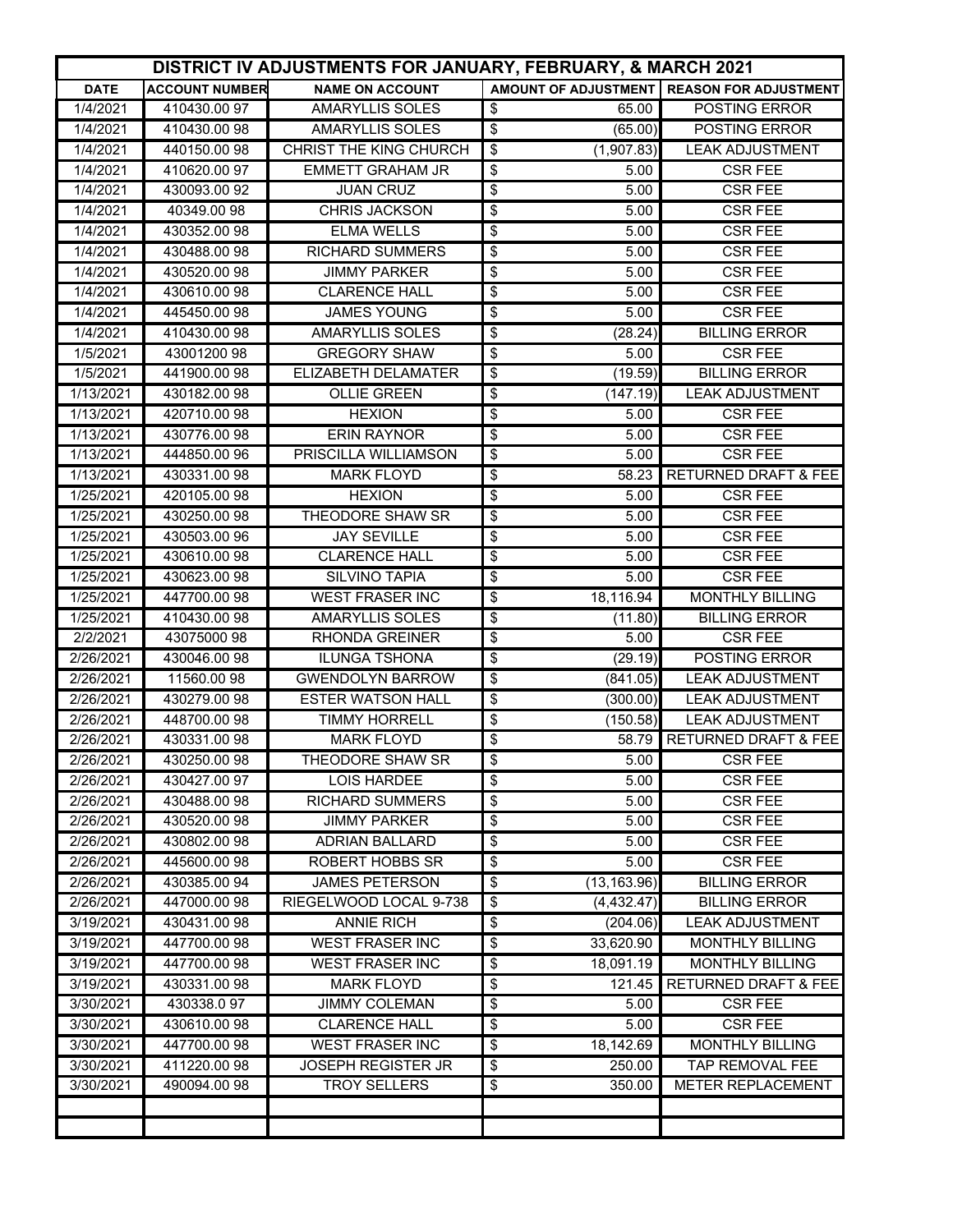|             | DISTRICT V ADJUSTMENTS FOR JANUARY, FEBRUARY, & MARCH 2021 |                          |                                           |                                 |  |
|-------------|------------------------------------------------------------|--------------------------|-------------------------------------------|---------------------------------|--|
| <b>DATE</b> | <b>ACCOUNT NUMBER</b>                                      | <b>NAME ON ACCOUNT</b>   | <b>AMOUNT OF ADJUSTMENT</b>               | <b>REASON FOR ADJUSTMENT</b>    |  |
| 1/4/2021    | 709967.50 98                                               | <b>BETTY HENNEGAN</b>    | \$<br>5.00                                | <b>CSR FEE</b>                  |  |
| 1/4/2021    | 709983.1098                                                | <b>ATANACIO REYNOSO</b>  | $\overline{\boldsymbol{\theta}}$<br>5.00  | <b>CSR FEE</b>                  |  |
| 1/4/2021    | 800542.0098                                                | <b>JOHN HAMMOND</b>      | \$<br>5.00                                | <b>CSR FEE</b>                  |  |
| 1/4/2021    | 800578.00 96                                               | <b>HARRY SHUMAN</b>      | \$<br>5.00                                | <b>CSR FEE</b>                  |  |
| 1/5/2021    | 709999.75 98                                               | <b>CAMERON NORRIS</b>    | (69.45)<br>\$                             | <b>BILLING ERROR</b>            |  |
| 1/5/2021    | 800480.0098                                                | MICHAEL CARTRETTE        | \$<br>(86.40)                             | <b>BILLING ERROR</b>            |  |
| 1/25/2021   | 801011.0098                                                | <b>DAVID CORIA</b>       | \$<br>5.00                                | <b>CSR FEE</b>                  |  |
| 1/25/2021   | 700015.00 97                                               | <b>LAVONNE ROUNDTREE</b> | \$<br>5.00                                | <b>CSR FEE</b>                  |  |
| 1/25/2021   | 704535.00 98                                               | <b>ODON CARDENAS</b>     | \$<br>5.00                                | <b>CSR FEE</b>                  |  |
| 1/25/2021   | 709983.1098                                                | <b>ATANACIO REYNOSO</b>  | \$<br>5.00                                | <b>CSR FEE</b>                  |  |
| 1/25/2021   | 800105.0098                                                | <b>ROBERT MAUSGROVER</b> | 5.00<br>\$                                | <b>CSR FEE</b>                  |  |
| 1/25/2021   | 800476.0097                                                | <b>ERNEST RAY SMITH</b>  | \$<br>5.00                                | <b>CSR FEE</b>                  |  |
| 1/25/2021   | 800495.0098                                                | <b>JUSTIN BAILEY</b>     | \$<br>5.00                                | <b>CSR FEE</b>                  |  |
| 1/25/2021   | 800674.0096                                                | <b>BERTIN TORRES</b>     | \$<br>5.00                                | <b>CSR FEE</b>                  |  |
| 1/25/2021   | 800725.00 97                                               | <b>APRIL KEETON</b>      | \$<br>5.00                                | <b>CSR FEE</b>                  |  |
| 1/25/2021   | 800712.00 97                                               | <b>AMBER MEMORY</b>      | \$<br>(102.13)                            | <b>BILLING ERROR</b>            |  |
| 1/26/2021   | 700040.00 97                                               | <b>MYRON HARRELSON</b>   | \$<br>(1.17)                              | <b>BILLING ERROR</b>            |  |
| 2/2/2021    | 800732.0098                                                | <b>JERRY GORE</b>        | $\overline{\boldsymbol{\theta}}$<br>54.87 | <b>RETURNED CHECK &amp; FEE</b> |  |
| 2/2/2021    | 800700.0098                                                | <b>JERRY GORE</b>        | \$<br>26.31                               | <b>RETURNED CHECK &amp; FEE</b> |  |
| 2/2/2021    | 700040.00 97                                               | <b>MYRON HARRELSON</b>   | \$<br>(332.00)                            | <b>BILLING ERROR</b>            |  |
| 2/26/2021   | 709911.00 98                                               | PIREWAY IND CHURCH       | \$<br>(218.37)                            | <b>LEAK ADJUSTMENT</b>          |  |
| 2/26/2021   | 700015.00 97                                               | <b>LAVONNE ROUNDTREE</b> | \$<br>5.00                                | <b>CSR FEE</b>                  |  |
| 2/26/2021   | 800105.0098                                                | ROBERT MAUSGROVER        | \$<br>5.00                                | <b>CSR FEE</b>                  |  |
| 2/26/2021   | 800517.00 95                                               | <b>WILLIE HARDEE</b>     | \$<br>5.00                                | <b>CSR FEE</b>                  |  |
| 3/30/2021   | 70000700 91                                                | <b>THOMAS TAYLOR</b>     | $\overline{\boldsymbol{\theta}}$<br>5.00  | <b>CSR FEE</b>                  |  |
| 3/30/2021   | 700015.00 97                                               | <b>LAVONNE ROUNDTREE</b> | $\overline{\boldsymbol{\theta}}$<br>5.00  | <b>CSR FEE</b>                  |  |
| 3/30/2021   | 709983.1098                                                | <b>ATANACIO REYNOSO</b>  | \$<br>5.00                                | <b>CSR FEE</b>                  |  |
| 3/30/2021   | 800105.0098                                                | <b>ROBERT MAUSGROVER</b> | \$<br>5.00                                | <b>CSR FEE</b>                  |  |
|             |                                                            |                          |                                           |                                 |  |
|             |                                                            |                          |                                           |                                 |  |
|             |                                                            |                          |                                           |                                 |  |
|             |                                                            |                          |                                           |                                 |  |
|             |                                                            |                          |                                           |                                 |  |
|             |                                                            |                          |                                           |                                 |  |
|             |                                                            |                          |                                           |                                 |  |
|             |                                                            |                          |                                           |                                 |  |
|             |                                                            |                          |                                           |                                 |  |
|             |                                                            |                          |                                           |                                 |  |
|             |                                                            |                          |                                           |                                 |  |
|             |                                                            |                          |                                           |                                 |  |
|             |                                                            |                          |                                           |                                 |  |
|             |                                                            |                          |                                           |                                 |  |
|             |                                                            |                          |                                           |                                 |  |
|             |                                                            |                          |                                           |                                 |  |
|             |                                                            |                          |                                           |                                 |  |
|             |                                                            |                          |                                           |                                 |  |
|             |                                                            |                          |                                           |                                 |  |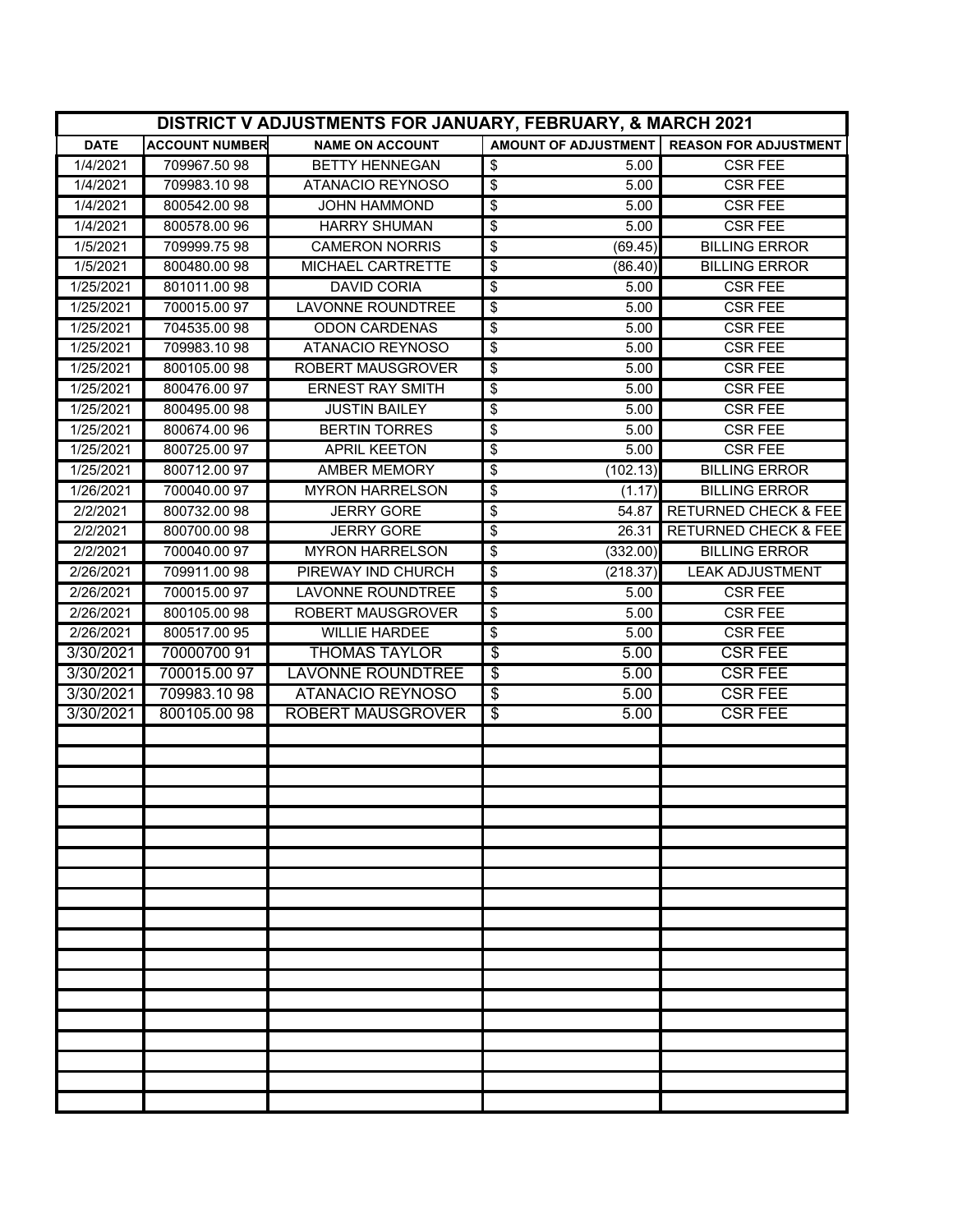|                        |                             |                                           | DISTRICT I ADJUSTMENTS FOR SEPTEMBER, OCTOBER, NOVEMBER & DECEMBER 2020 |                                  |  |
|------------------------|-----------------------------|-------------------------------------------|-------------------------------------------------------------------------|----------------------------------|--|
| <b>DATE</b>            | <b>ACCOUNT NUMBER</b>       | <b>NAME ON ACCOUNT</b>                    | <b>AMOUNT OF ADJUSTMENT</b>                                             | <b>REASON FOR ADJUSTMENT</b>     |  |
| 9/9/2020               | 100561.0091                 | <b>KEVIN GERALD</b>                       | \$<br>(231.70)                                                          | <b>LEAK ADJUSTMENT</b>           |  |
| 9/9/2020               | 101094.00 98                | <b>TED FLOYD</b>                          | $\overline{\boldsymbol{\theta}}$<br>87.86                               | <b>RETURNED DRAFT &amp; FEE</b>  |  |
| 9/9/2020               | 300340.0097                 | <b>CHRISTY FIPPS-TODD</b>                 | \$<br>(63.79)                                                           | PER COMMISSIONER BULLARD         |  |
| 10/1/2020              | 112431.00 98                | <b>BLAKE LANGDON</b>                      | \$<br>(1,050.10)                                                        | <b>BILLING ERROR</b>             |  |
| 10/1/2020              | 205580.00 97                | <b>BRENDA BATTON</b>                      | \$<br>(116.63)                                                          | <b>BILLING ERROR</b>             |  |
| 10/1/2020              | 603510.0098                 | <b>MABLE GRAHAM</b>                       | \$<br>(6.84)                                                            | <b>BILLING ERROR</b>             |  |
| 10/1/2020              | 206230.00 98                | <b>JOEY MILLS</b>                         | \$<br>(31.10)                                                           | <b>LEAK ADJUSTMENT</b>           |  |
| 10/19/2020             | 102560.00 98                | PEGGY BELLAMY                             | \$<br>(30.81)                                                           | <b>BILLING ERROR</b>             |  |
| 10/19/2020             | 112430.00 98                | <b>RICKY DUDLEY</b>                       | \$<br>(12.98)                                                           | <b>BILLING ERROR</b>             |  |
| 10/19/2020             | 206320.00 98                | <b>ANTHONY FOWLER</b>                     | \$<br>(277.64)                                                          | <b>BILLING ERROR</b>             |  |
| 10/19/2020             | 206621.0098                 | <b>DAVID FOWLER</b>                       | $\overline{\boldsymbol{\theta}}$<br>(10.52)                             | <b>BILLING ERROR</b>             |  |
| 10/19/2020             | 103465.00 97                | <b>TINA DUPLESSIS</b>                     | $\overline{\boldsymbol{\epsilon}}$<br>25.00                             | <b>SERVICE CALL FEE</b>          |  |
| 10/19/2020             | 600285.00 97                | <b>ESTHER SMITH</b>                       | \$<br>25.00                                                             | SERVICE CALL FEE                 |  |
| 11/2/2020              | 602490.00 98                | <b>AVON SMITH</b>                         | \$<br>(8.36)                                                            | <b>BILLING ERROR</b>             |  |
| 11/2/2020              | 402540.00 97                | <b>JONATHAN SMITH</b>                     | \$<br>(60.38)                                                           | <b>LEAK ADJUSTMENT</b>           |  |
| 11/2/2020              | 404432.0097                 | <b>ALPHONSO DANIELS</b>                   | \$<br>(61.51)                                                           | <b>LEAK ADJUSTMENT</b>           |  |
| 11/2/2020              | 208610.00 95                | <b>BRENDA BROWN</b>                       | \$<br>5.00                                                              | <b>CSR FEE</b>                   |  |
| 11/9/2020              | 100561.00 91                | <b>KEVIN GERALD</b>                       | \$<br>5.00                                                              | <b>CSR FEE</b>                   |  |
| 11/9/2020              | 603190.0089                 | <b>LILLIAN WILLIAMS</b>                   | \$<br>5.00                                                              | <b>CSR FEE</b>                   |  |
| 11/17/2020             | 105040.00 98                | <b>CECIL NORRIS</b>                       | \$<br>(41.31)                                                           | <b>BILLING ERROR</b>             |  |
| 11/17/2020             | 301860.0098                 | <b>CHARLES NORRIS</b>                     | \$<br>(70.66)                                                           | <b>BILLING ERROR</b>             |  |
| 11/17/2020             | 400070.0098                 | DADDY JOE'S FISHING HOLE                  | $\overline{\boldsymbol{\mathsf{s}}}$<br>(3,778.64)                      | <b>LEAK ADJUSTMENT</b>           |  |
| 11/17/2020             | 403660.00 95                | SAMANTHA BULLOCK                          | \$<br>(52.98)                                                           | <b>LEAK ADJUSTMENT</b>           |  |
| 11/17/2020             | 103730.00 98                | <b>CRAIG MCPHERSON</b>                    | \$<br>5.00                                                              | <b>CSR FEE</b>                   |  |
| 11/17/2020             | 204990.00 98                | <b>CURBY SMITH</b>                        | \$<br>5.00                                                              | <b>CSR FEE</b>                   |  |
| 11/17/2020             | 208520.00 98                | <b>BILLY PRINCE</b>                       | \$<br>5.00                                                              | <b>CSR FEE</b>                   |  |
| 11/17/2020             | 301135.0098                 | <b>ERIC KEEL</b>                          | \$<br>5.00                                                              | <b>CSR FEE</b>                   |  |
| 11/17/2020             | 403860.0098                 | <b>MARGARET STRICKLAND</b>                | $\overline{\boldsymbol{\theta}}$<br>5.00                                | <b>CSR FEE</b>                   |  |
| 11/17/2020             | 600080.00 96                | <b>SYLVIA ADAMS</b>                       | \$<br>5.00                                                              | <b>CSR FEE</b>                   |  |
| 11/17/2020             | 601225.0098                 | SHERLYN BELLAMY                           | \$<br>5.00                                                              | <b>CSR FEE</b>                   |  |
| 12/4/2020              | 302679.00 94                | ROSA CARDON                               | \$<br>(23.11)                                                           | <b>BILLING ERROR</b>             |  |
| 12/4/2020              | 602370.00 97                | <b>ANTHONY MCCRAY</b>                     | \$<br>(24.08)                                                           | <b>BILLING ERROR</b>             |  |
| 12/4/2020              | 100520.00 92                | <b>HANNAH BULLOCK</b>                     | \$<br>5.00                                                              | <b>CSR FEE</b>                   |  |
| 12/4/2020              | 100936.0097                 | <b>JOHN WATTS</b>                         | \$<br>10.00                                                             | <b>CSR FEES</b>                  |  |
| 12/4/2020              | 101070.00 98                | <b>SMITHY JONES</b>                       | \$<br>5.00                                                              | <b>CSR FEE</b>                   |  |
| 12/4/2020              | 101140.0087                 | <b>WENDELL SMITH</b>                      | \$<br>5.00                                                              | <b>CSR FEE</b>                   |  |
| 12/4/2020              | 101290.00 98                | <b>LORETTA HEATH</b>                      | \$<br>5.00                                                              | <b>CSR FEE</b>                   |  |
| 12/4/2020              | 102560.00 98                | PEGGY BELLAMY                             | \$<br>5.00                                                              | <b>CSR FEE</b>                   |  |
| 12/4/2020              | 104100.0093                 | KATHLEEN FAIRLEY                          | \$<br>5.00                                                              | <b>CSR FEE</b>                   |  |
| 12/4/2020              | 104570.00 98                | SHERRY DANIELS                            | \$<br>5.00                                                              | <b>CSR FEE</b>                   |  |
| 12/4/2020              | 200870.00 96                | DARRIEL SCOTT                             | \$<br>5.00                                                              | <b>CSR FEE</b>                   |  |
| 12/4/2020              | 204700.0098                 | ANNETTE JACKSON                           | \$<br>5.00                                                              | <b>CSR FEE</b>                   |  |
| 12/4/2020              | 20530.0098                  | <b>BEDFORD HICKMAN</b>                    | \$<br>5.00                                                              | <b>CSR FEE</b>                   |  |
| 12/4/2020              | 207054.0098                 | PERSEL HAWKINS                            | \$<br>5.00                                                              | <b>CSR FEE</b>                   |  |
| 12/4/2020              | 207060.00 97                | <b>TAWANNA BROWN</b>                      | \$<br>5.00                                                              | <b>CSR FEE</b>                   |  |
| 12/4/2020              | 207061.00 98                | <b>TAWANNA BROWN</b>                      | \$<br>5.00                                                              | <b>CSR FEE</b>                   |  |
| 12/4/2020              | 208610.00 95                | <b>BRENDA BROWN</b>                       | \$<br>5.00                                                              | <b>CSR FEE</b>                   |  |
| 12/4/2020<br>12/4/2020 | 301051.00 96<br>302308.0098 | DONNA MCCUTCHEN<br><b>AMARYLLIS SOLES</b> | \$<br>5.00<br>\$<br>5.00                                                | <b>CSR FEE</b><br><b>CSR FEE</b> |  |
| 12/4/2020              | 403610.0098                 | <b>AMARYLLIS SOLES</b>                    | \$<br>5.00                                                              | <b>CSR FEE</b>                   |  |
| 12/4/2020              | 603120.0098                 | <b>GUSSIE BELLAMY</b>                     | 5.00<br>\$                                                              | CSR FEE                          |  |
| 12/15/2020             | 100090.0098                 | <b>JOHN FONVIELLE</b>                     | $\overline{\mathbf{e}}$<br>$\overline{5.00}$                            | <b>CSR FEE</b>                   |  |
|                        |                             |                                           |                                                                         |                                  |  |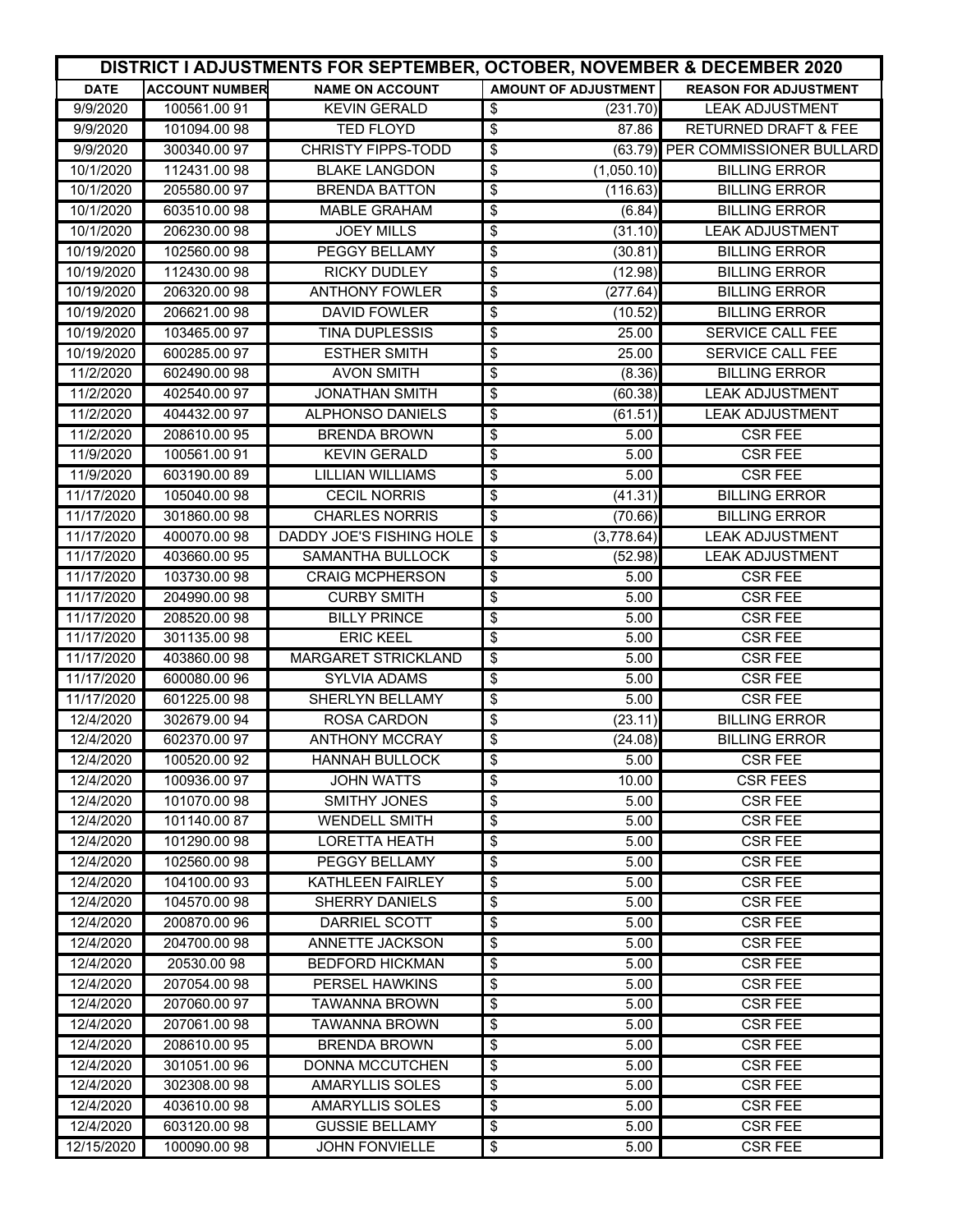| 15/2020<br>.011<br>-u -u | .00<br>ے محمد<br>94<br>402<br>.<br>ີ | $\sim$ $10^{10}$<br>ΈN<br>$\cdot$<br>, דס | 5.00 | ----<br><b>001</b><br>.<br>5۳ -<br>-- |  |
|--------------------------|--------------------------------------|-------------------------------------------|------|---------------------------------------|--|
|                          |                                      |                                           |      |                                       |  |

 $\overline{\phantom{a}}$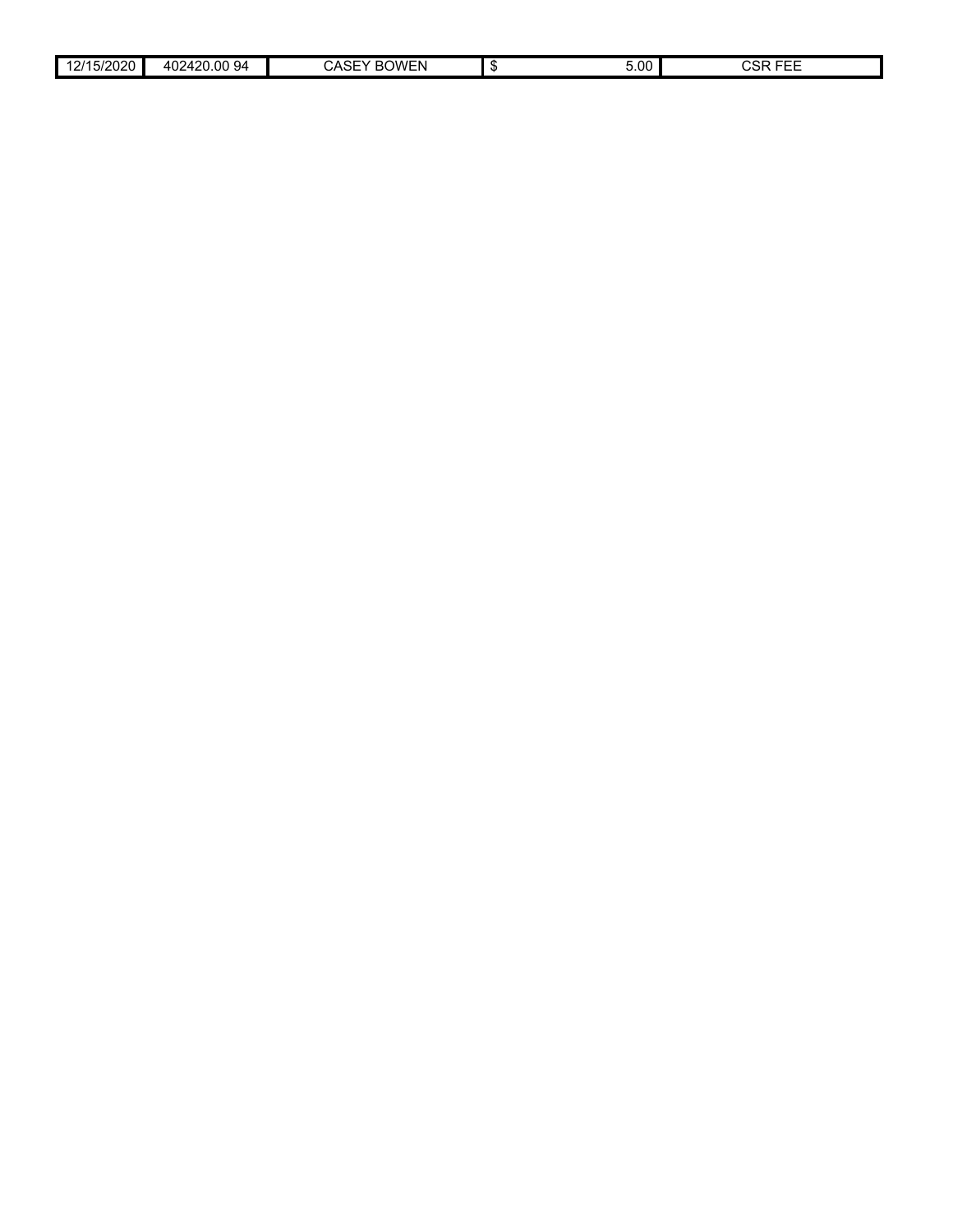|                          | DISTRICT II ADJUSTMENTS FOR SEPTEMBER, OCTOBER, NOVEMBER, & DECEMBER 2020 |                                            |                                             |                                                |  |
|--------------------------|---------------------------------------------------------------------------|--------------------------------------------|---------------------------------------------|------------------------------------------------|--|
| <b>DATE</b>              | <b>ACCOUNT NUMBER</b>                                                     | <b>NAME ON ACCOUNT</b>                     | <b>AMOUNT OF ADJUSTMENT</b>                 | <b>REASON FOR ADJUSTMENT</b>                   |  |
| 9/9/2020                 | 132598.00 93                                                              | <b>SHENICKA BANKS</b>                      | \$<br>71.21                                 | <b>RETURNED DRAFT &amp; FEE</b>                |  |
| 10/1/2020                | 140750.00 98                                                              | <b>BILLY WATSON</b>                        | $\overline{\boldsymbol{\theta}}$<br>(75.27) | <b>LEAK ADJUSTMENT</b>                         |  |
| 10/1/2020                | 110490.0098                                                               | <b>ELOUISE HULON</b>                       | \$<br>(30.38)                               | <b>BILLING ERROR</b>                           |  |
| 10/1/2020                | 110595.0097                                                               | <b>ROBBIE SELLERS</b>                      | \$<br>(18.38)                               | <b>BILLING ERROR</b>                           |  |
| 10/1/2020                | 111130.0098                                                               | <b>EULA CHEATHAM</b>                       | \$<br>(19.31)                               | <b>BILLING ERROR</b>                           |  |
| 10/1/2020                | 111357.00 98                                                              | <b>RONNIE NOBLES</b>                       | \$<br>(16.29)                               | <b>BILLING ERROR</b>                           |  |
| 10/1/2020                | 112169.00 95                                                              | PAMELA SINGLETARY                          | \$<br>(0.68)                                | <b>BILLING ERROR</b>                           |  |
| 10/1/2020                | 122213.00 98                                                              | <b>ELLA NOBLES</b>                         | \$<br>(42.10)                               | <b>BILLING ERROR</b>                           |  |
| 10/1/2020                | 131250.00 96                                                              | <b>IDA HORTON</b>                          | \$<br>(19.08)                               | <b>BILLING ERROR</b>                           |  |
| 10/1/2020                | 132420.00 98                                                              | <b>DAVID WILLIAMSON</b>                    | \$<br>(16.61)                               | <b>BILLING ERROR</b>                           |  |
| 10/1/2020                | 132865.00 98                                                              | <b>BRISTOL KING</b>                        | \$<br>(14.53)                               | <b>BILLING ERROR</b>                           |  |
| 10/1/2020                | 140215.00 98                                                              | <b>TRACY BASS</b>                          | \$<br>(419.68)                              | <b>BILLING ERROR</b>                           |  |
| 10/19/2020               | 122340.00 91                                                              | <b>JODI COKER</b>                          | \$<br>(72, 899.20)                          | <b>LEAK ADJUSTMENT</b>                         |  |
| 10/19/2020               | 133180.00 97                                                              | <b>CASEY NEALY</b>                         | \$<br>66.70                                 | <b>RETURNED DRAFT &amp; FEE</b>                |  |
| 10/19/2020               | 111328.0098                                                               | <b>JOHN NOBLES</b>                         | \$<br>(55.79)                               | <b>BILLING ERROR</b>                           |  |
| 10/19/2020               | 112434.00 98                                                              | SILVAN TEDDER                              | \$<br>(545.65)                              | <b>BILLING ERROR</b>                           |  |
| 10/19/2020               | 1501403.00 98                                                             | <b>LIZZIELETTE DIXON</b>                   | \$<br>(16.93)                               | <b>BILLING ERROR</b>                           |  |
| 10/19/2020               | 120692.00 95                                                              | <b>DEANNA NOBLES</b>                       | $\overline{\boldsymbol{\theta}}$<br>(65.78) | <b>BILLING ERROR</b>                           |  |
| 10/19/2020               | 130160.00 98                                                              | <b>CORINTH BAPTIST CHURCH</b>              | \$<br>(32.70)                               | <b>BILLING ERROR</b>                           |  |
| 10/19/2020               | 141711.0097                                                               | PATSY WILLIAMS                             | $\overline{\boldsymbol{\theta}}$<br>(39.58) | <b>BILLING ERROR</b>                           |  |
| 11/2/2020                | 130160.00 98                                                              | <b>CORINTH BAPTIST CHURCH</b>              | \$<br>(166.35)                              | <b>LEAK ADJUSTMENT</b>                         |  |
| 11/2/2020                | 130822.00 98                                                              | <b>WESLEY WHITE</b>                        | \$<br>5.00                                  | <b>CSR FEE</b>                                 |  |
| 11/2/2020                | 132029.00 98                                                              | <b>BRANDY BURGE</b>                        | \$<br>5.00                                  | <b>CSR FEE</b>                                 |  |
| 11/2/2020                | 112433.0098                                                               | <b>GINGER WARD</b>                         | \$<br>65.00                                 | <b>RETURNED CHECK &amp; FEE</b>                |  |
| 11/2/2020                | 132330.096                                                                | <b>LISA BROWN</b>                          | \$<br>(30.35)                               | <b>BILLING ERROR</b>                           |  |
| 11/2/2020                | 132630.0091                                                               | <b>MISTY HILL</b>                          | \$<br>(25.58)                               | <b>BILLING ERROR</b>                           |  |
| 11/9/2020                | 142710.00 98                                                              | <b>TAMMY HOLCOMB</b>                       | \$<br>(1,634.61)                            | <b>CUSTOMER IS DECEASED</b>                    |  |
| 11/9/2020                | 110778.0093                                                               | <b>JAMES TYLER</b>                         | \$<br>5.00                                  | <b>CSR FEE</b>                                 |  |
| 11/9/2020                | 120650.00 98                                                              | <b>ROBERT WARD</b>                         | $\overline{\mathbf{e}}$<br>5.00             | <b>CSR FEE</b>                                 |  |
| 11/9/2020                | 122248.00 98                                                              | <b>BONNIE NOBLES</b>                       | \$<br>5.00                                  | <b>CSR FEE</b>                                 |  |
| 11/9/2020                | 131390.00 97                                                              | <b>WAYLAND HARDIN</b>                      | \$<br>5.00                                  | <b>CSR FEE</b>                                 |  |
| 11/9/2020                | 131714.00 94                                                              | PAULA HUGGINS                              | \$<br>5.00                                  | <b>CSR FEE</b>                                 |  |
| 11/9/2020                | 131725.00 98                                                              | <b>ERIC JENKINS</b>                        | \$<br>5.00                                  | <b>CSR FEE</b>                                 |  |
| 11/9/2020                | 133000.00 96                                                              | <b>GERALD FRAZIER</b>                      | \$<br>5.00                                  | <b>CSR FEE</b>                                 |  |
| 11/920                   | 121820.00 98                                                              | <b>GEORGE DICKERSON</b>                    | \$<br>59.55                                 | <b>RETURNED CHECK &amp; FEE</b>                |  |
| 11/9/2020                | 112750.0098                                                               | PHILAS JOHNSON                             | \$<br>(16.25)                               | <b>BILLING ERROR</b>                           |  |
| 11/9/2020                | 140105.0098                                                               | <b>BILLY GILLIARD</b>                      | \$<br>(44.51)                               | <b>BILLING ERROR</b>                           |  |
| 11/17/2020               | 130130.0098                                                               | <b>CROWELL DYSON JR</b>                    | \$<br>(53.27)                               | <b>LEAK ADJUSTMENT</b>                         |  |
| 11/17/2020               | 141570.0098                                                               | <b>CLEVELAND WILLIAMS</b>                  | \$<br>(79.95)                               | <b>LEAK ADJUSTMENT</b>                         |  |
| 11/17/2020               | 112300.0098                                                               | <b>FOREST HORNE</b>                        | \$<br>5.00                                  | <b>CSR FEE</b>                                 |  |
| 11/17/2020               | 121531.0098                                                               | <b>ELBERT HAMMOND</b>                      | \$<br>5.00                                  | <b>CSR FEE</b>                                 |  |
| 11/17/2020               | 140390.00 91                                                              | ELL MCLAMB JR                              | \$<br>5.00                                  | <b>CSR FEE</b>                                 |  |
| 11/17/2020<br>11/17/2020 | 142201.00 98                                                              | LARRY WILLOUGHBY                           | \$<br>5.00                                  | <b>CSR FEE</b>                                 |  |
|                          | 133180.00 97                                                              | <b>CASEY NEALY</b><br><b>SILVAN TEDDER</b> | \$<br>52.59                                 | RETURNED DRAFT & FEE<br><b>LEAK ADJUSTMENT</b> |  |
| 12/4/2020                | 112434.0098<br>141460.00 95                                               | DEBORAH CONNOR                             | \$<br>(870.34)                              | <b>LEAK ADJUSTMENT</b>                         |  |
| 12/4/2020                |                                                                           |                                            | \$<br>(75.25)                               |                                                |  |
| 12/4/2020                | 1112783.00 96                                                             | <b>TIFFANY GAUSE</b>                       | \$<br>5.00                                  | <b>CSR FEE</b>                                 |  |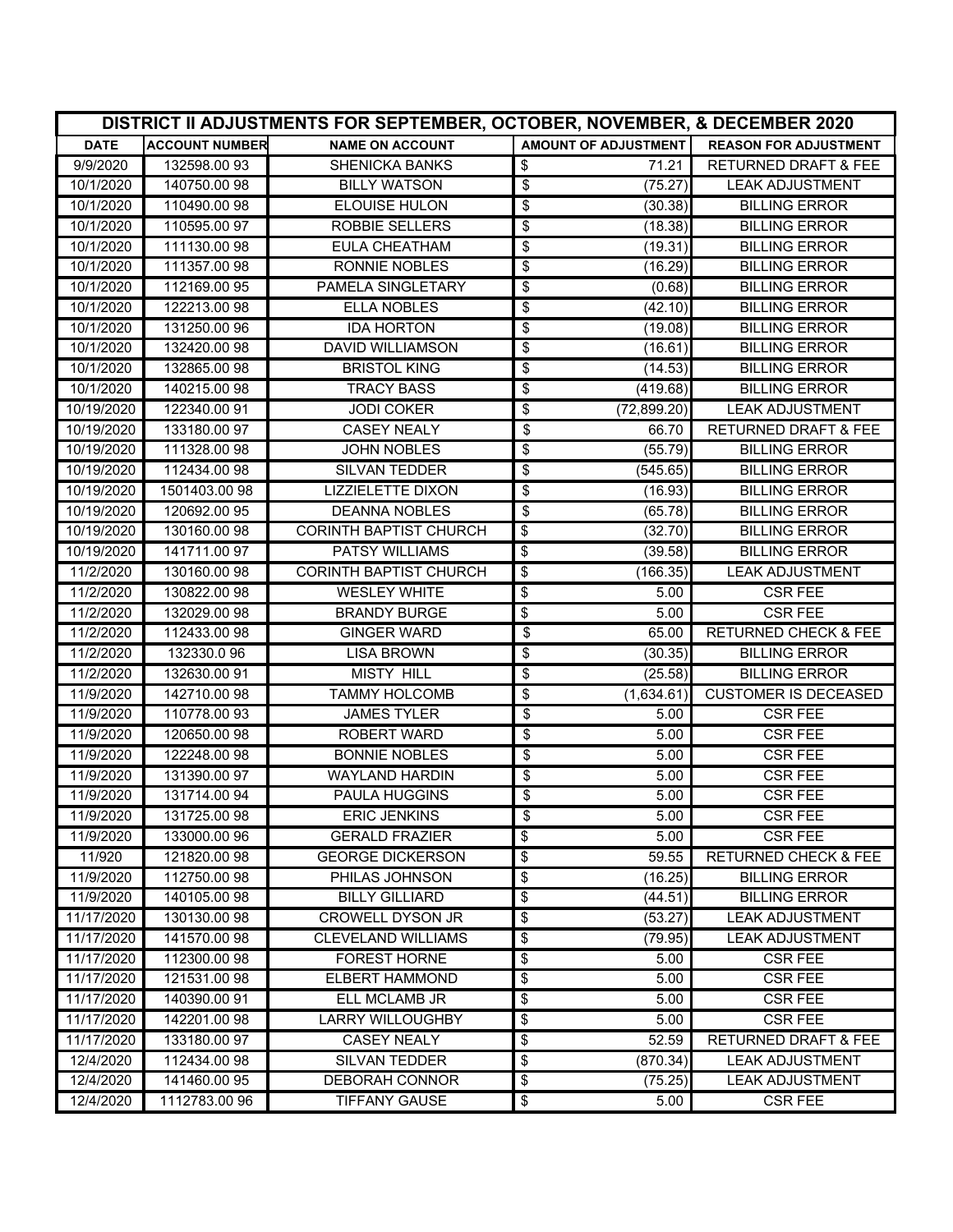| DISTRICT II ADJUSTMENTS FOR SEPTEMBER, OCTOBER, NOVEMBER, & DECEMBER 2020 |                       |                              |                                            |                                 |
|---------------------------------------------------------------------------|-----------------------|------------------------------|--------------------------------------------|---------------------------------|
| <b>DATE</b>                                                               | <b>ACCOUNT NUMBER</b> | <b>NAME ON ACCOUNT</b>       | <b>AMOUNT OF ADJUSTMENT</b>                | <b>REASON FOR ADJUSTMENT</b>    |
| 12/4/2020                                                                 | 11136100 97           | ARIEL BOSWELL                | \$<br>5.00                                 | <b>CSR FEE</b>                  |
| 12/4/2020                                                                 | 112162.00 95          | <b>GARY SELLERS</b>          | \$<br>5.00                                 | <b>CSR FEE</b>                  |
| 12/4/2020                                                                 | 150350.00 98          | ANNIE CHESTNUT               | \$<br>5.00                                 | <b>CSR FEE</b>                  |
| 12/4/2020                                                                 | 120585.00 98          | <b>BEVERLY STRICKLAND</b>    | \$<br>5.00                                 | <b>CSR FEE</b>                  |
| 12/4/2020                                                                 | 120885.00 98          | BEVERLY STRICKLAND           | \$<br>5.00                                 | <b>CSR FEE</b>                  |
| 12/4/2020                                                                 | 121580.00 98          | <b>SAUNDRA MEARES</b>        | $\overline{\boldsymbol{\epsilon}}$<br>5.00 | <b>CSR FEE</b>                  |
| 12/4/2020                                                                 | 122090.00 96          | <b>WILLIE SMITH</b>          | \$<br>5.00                                 | <b>CSR FEE</b>                  |
| 12/4/2020                                                                 | 130822.00 98          | <b>WESLEY WHITE</b>          | \$<br>5.00                                 | <b>CSR FEE</b>                  |
| 12/4/2020                                                                 | 132583.00 95          | <b>VERONICA SANDERS</b>      | \$<br>5.00                                 | <b>CSR FEE</b>                  |
| 12/4/2020                                                                 | 132765.00 98          | <b>WAYLAND WILLIAMSON SR</b> | \$<br>5.00                                 | <b>CSR FEE</b>                  |
| 12/4/2020                                                                 | 132775.00 98          | <b>VIVIAN SINGLETON</b>      | \$<br>5.00                                 | <b>CSR FEE</b>                  |
| 12/4/2020                                                                 | 133000.00 96          | <b>GERALD FRAZIER</b>        | \$<br>5.00                                 | <b>CSR FEE</b>                  |
| 12/4/2020                                                                 | 14043900 98           | <b>BRITTANY NORRIS</b>       | \$<br>5.00                                 | <b>CSR FEE</b>                  |
| 12/4/2020                                                                 | 140550.00 98          | MICHELLE CARLYLE             | \$<br>5.00                                 | <b>CSR FEE</b>                  |
| 12/4/2020                                                                 | 140608.00 96          | <b>BRANDON LEGGETT</b>       | \$<br>5.00                                 | <b>CSR FEE</b>                  |
| 12/4/2020                                                                 | 140640.0098           | <b>MARY SOUTHERN</b>         | \$<br>5.00                                 | <b>CSR FEE</b>                  |
| 12/4/2020                                                                 | 140865.0089           | <b>TEANEACE VEREEN</b>       | \$<br>5.00                                 | <b>CSR FEE</b>                  |
| 12/4/2020                                                                 | 141075.00 98          | <b>WILMA WATKINS</b>         | \$<br>5.00                                 | <b>CSR FEE</b>                  |
| 12/4/2020                                                                 | 141500.00 97          | <b>JOHN SHIRDEN</b>          | \$<br>5.00                                 | <b>CSR FEE</b>                  |
| 12/4/2020                                                                 | 142242.00 98          | <b>TERRY ATKINSON</b>        | \$<br>5.00                                 | <b>CSR FEE</b>                  |
| 12/4/2020                                                                 | 142442.00 97          | <b>SAMANTHA MERCER</b>       | \$<br>5.00                                 | <b>CSR FEE</b>                  |
| 12/4/2020                                                                 | 144119.0098           | <b>DETROY JACKSON</b>        | \$<br>5.00                                 | <b>CSR FEE</b>                  |
| 12/4/2020                                                                 | 144150.0098           | <b>JUIE RATTLEY JR</b>       | \$<br>5.00                                 | <b>CSR FEE</b>                  |
| 12/4/2020                                                                 | 150030.00 98          | <b>DOLROE HAMER</b>          | \$<br>5.00                                 | <b>CSR FEE</b>                  |
| 12/4/2020                                                                 | 150095.00 98          | <b>DERRICK MCCOLLUM</b>      | \$<br>5.00                                 | <b>CSR FEE</b>                  |
| 12/4/2020                                                                 | 150105.00 96          | <b>KEVIN MCCOLLUM</b>        | \$<br>5.00                                 | <b>CSR FEE</b>                  |
| 12/4/2020                                                                 | 150200.00 97          | DETROY JACKSON               | \$<br>5.00                                 | <b>CSR FEE</b>                  |
| 12/4/2020                                                                 | 112433.0098           | <b>GINGER WARD</b>           | \$<br>65.00                                | <b>RETURNED CHECK &amp; FEE</b> |
| 12/4/2020                                                                 | 110812.0098           | <b>THOMAS FAULK</b>          | \$<br>(5,985.00)                           | <b>BILLING ERROR</b>            |
| 12/4/2020                                                                 | 111048.0098           | <b>MARTHA TATUM</b>          | \$<br>(41.47)                              | <b>BILLING ERROR</b>            |
| 12/4/2020                                                                 | 111286.00 91          | <b>DANIEL BATTISTA</b>       | \$<br>(72.18)                              | <b>BILLING ERROR</b>            |
| 12/4/2020                                                                 | 111489.0098           | <b>PEGGY WILLIAMS</b>        | \$<br>(8.42)                               | <b>BILLING ERROR</b>            |
| 12/4/2020                                                                 | 132260.00 98          | <b>BOBBY FLOYD</b>           | $\overline{\$}$<br>(39.23)                 | <b>BILLING ERROR</b>            |
| 12/4/2020                                                                 | 132765.00 98          | <b>WAYLAND WILLIAMSON SR</b> | \$<br>(17.23)                              | <b>BILLING ERROR</b>            |
| 12/4/2020                                                                 | 142385.00 96          | <b>TIFFANY SPURLING</b>      | \$<br>(48.87)                              | <b>BILLING ERROR</b>            |
| 12/4/2020                                                                 | 142420.00 98          | <b>JIMMY JONES</b>           | \$<br>(4.81)                               | <b>BILLING ERROR</b>            |
| 12/4/2020                                                                 | 144345.0098           | <b>LORENE MAHONEY</b>        | \$<br>(18.45)                              | <b>BILLING ERROR</b>            |
| 12/4/2020                                                                 | 150143.0098           | <b>DWAYNE DAVIS</b>          | \$<br>(91.93)                              | <b>BILLING ERROR</b>            |
| 12/15/2020                                                                | 131012.0091           | WANDA LOWERY                 | \$<br>(62.68)                              | <b>LEAK ADJUSTMENT</b>          |
| 12/15/2020                                                                | 130150.00 98          | <b>WALTON DORSEY</b>         | \$<br>5.00                                 | <b>CSR FEE</b>                  |
| 12/15/2020                                                                | 132771.0098           | <b>TITUS GEORGE</b>          | \$<br>5.00                                 | <b>CSR FEE</b>                  |
| 12/15/2020                                                                | 132826.00 98          | PRECIOUS MINDS CHILDCARE     | 25.00<br>\$                                | SERVICE CALL FEE                |
| 12/15/2020                                                                | 150240.00 98          | <b>HECTOR MCCOLLUM JR</b>    | \$<br>(53.82)                              | <b>BILLING ERROR</b>            |
|                                                                           |                       |                              |                                            |                                 |
|                                                                           |                       |                              |                                            |                                 |
|                                                                           |                       |                              |                                            |                                 |
|                                                                           |                       |                              |                                            |                                 |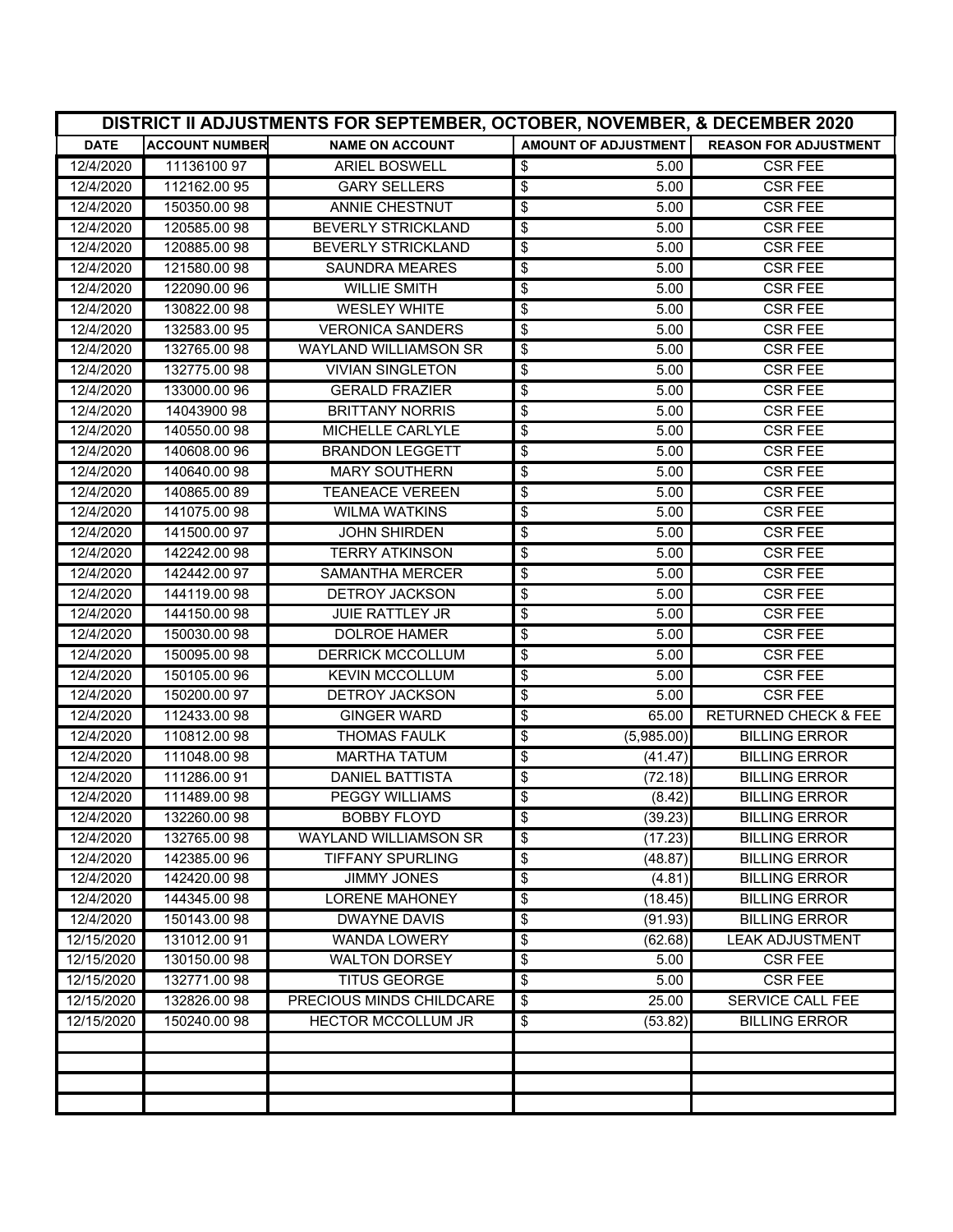| <b>DISTRICT II ADJUSTMENTS FOR SEPTEMBER, OCTOBER, NOVEMBER. &amp; DECEMBER 2020</b>                                           |  |  |  |  |  |
|--------------------------------------------------------------------------------------------------------------------------------|--|--|--|--|--|
| <b>IACCOUNT NUMBER</b><br><b>AMOUNT OF ADJUSTMENT</b><br><b>REASON FOR ADJUSTMENT</b><br><b>DATE</b><br><b>NAME ON ACCOUNT</b> |  |  |  |  |  |
|                                                                                                                                |  |  |  |  |  |
|                                                                                                                                |  |  |  |  |  |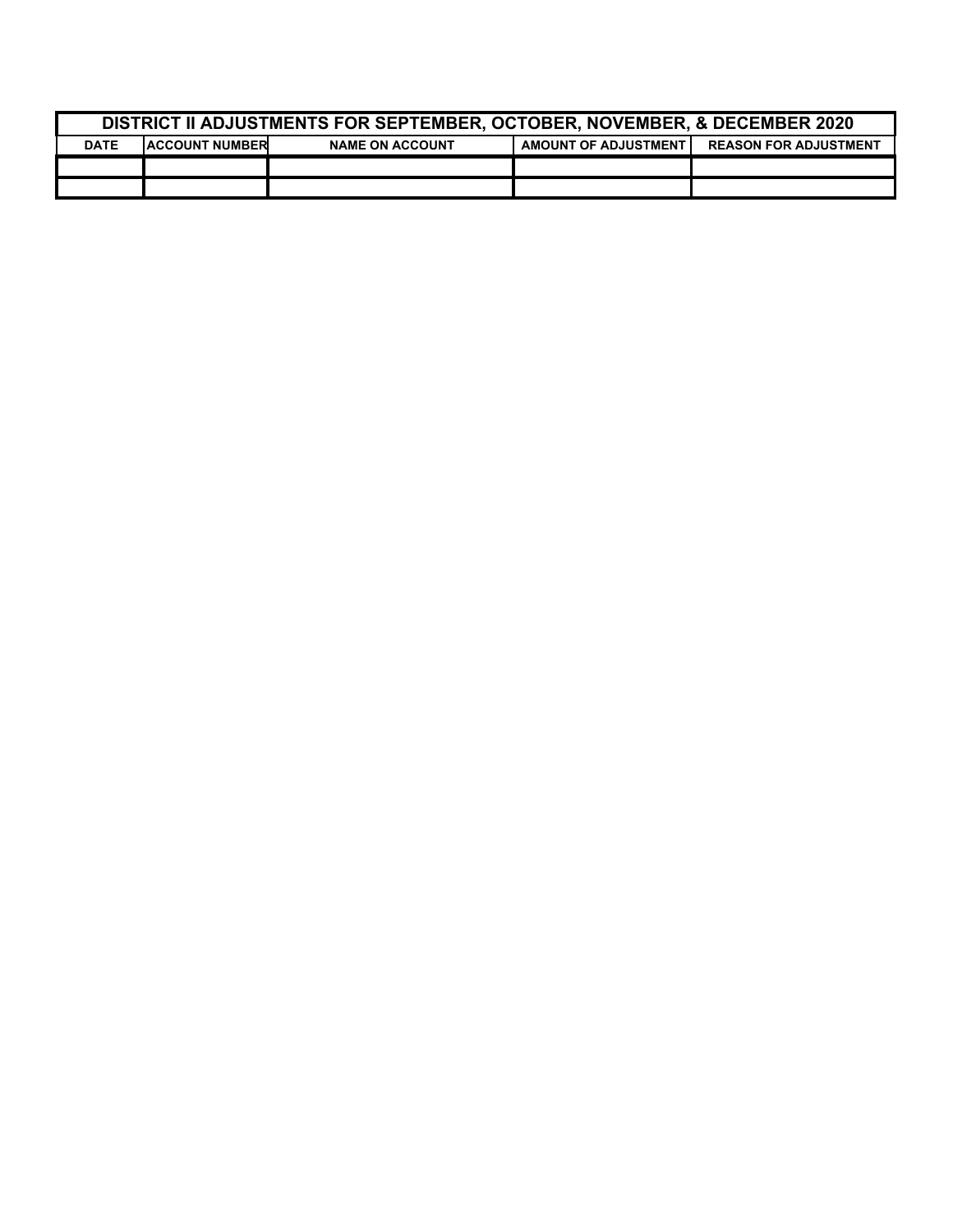|             | DISTRICT III ADJUSTMENTS FOR SEPTEMBER, OCTOBER, NOVEMBER, & DECEMBER 2020 |                         |                      |                                 |  |
|-------------|----------------------------------------------------------------------------|-------------------------|----------------------|---------------------------------|--|
| <b>DATE</b> | <b>ACCOUNT NUMBER</b>                                                      | <b>NAME ON ACCOUNT</b>  | AMOUNT OF ADJUSTMENT | <b>REASON FOR ADJUSTMENT</b>    |  |
| 9/9/2020    | 330750.0098                                                                | <b>MAURICE WYATT SR</b> | \$<br>(183.47)       | <b>LEAK ADJUSTMENT</b>          |  |
| 9/9/2020    | 380230.0097                                                                | <b>LISA CHESTNUTT</b>   | \$<br>(487.32)       | <b>LEAK ADJUSTMENT</b>          |  |
| 9/9/2020    | 340010.00 96                                                               | <b>GAYLE BORCHERT</b>   | \$<br>59.47          | <b>RETURNED DRAFT &amp; FEE</b> |  |
| 9/9/2020    | 350420.00 97                                                               | <b>SHEILA SOLES</b>     | \$<br>87.95          | <b>RETURNED DRAFT &amp; FEE</b> |  |
| 9/9/2020    | 350840.0098                                                                | <b>ALEXA BURTON</b>     | \$<br>111.80         | <b>RETURNED DRAFT &amp; FEE</b> |  |
| 9/9/2020    | 371805.0098                                                                | <b>TAYLOR STANLEY</b>   | \$<br>125.00         | <b>DAMAGE TO EQUIPMENT</b>      |  |
| 10/1/2020   | 340031.00 97                                                               | <b>BRIAN RANSOM</b>     | \$<br>(258.88)       | <b>BILLING ERROR</b>            |  |
| 10/1/2020   | 360840.0093                                                                | DONNA THOMPSON          | \$<br>(9.32)         | <b>BILLING ERROR</b>            |  |
| 10/1/2020   | 371250.00 98                                                               | <b>ALAN ROBERTS</b>     | \$<br>(74.64)        | <b>BILLING ERROR</b>            |  |
| 10/19/2020  | 330619.0098                                                                | <b>HARRY JORDON</b>     | \$<br>(1,305.27)     | <b>BILLING ERROR</b>            |  |
| 10/19/2020  | 331149.0097                                                                | <b>CHARLES RANSOM</b>   | \$<br>(73.78)        | <b>BILLING ERROR</b>            |  |
| 10/19/2020  | 340780.0098                                                                | <b>HUBERT BASS JR</b>   | \$<br>(29.63)        | <b>BILLING ERROR</b>            |  |
| 10/19/2020  | 380060.0098                                                                | <b>DEBBIE TEW</b>       | \$<br>(14.72)        | <b>BILLING ERROR</b>            |  |
| 10/19/2020  | 380350.00 87                                                               | <b>GEORGE SOUTHERN</b>  | \$<br>(53.53)        | <b>BILLING ERROR</b>            |  |
| 11/2/2020   | 331030.00 96                                                               | PAULETTE WOODELL        | \$<br>(16.25)        | <b>BILLING ERROR</b>            |  |
| 11/2/2020   | 350340.00 96                                                               | <b>HILLARY MELVIN</b>   | \$<br>(79.01)        | <b>BILLING ERROR</b>            |  |
| 11/2/2020   | 380860.00 97                                                               | <b>JONNETTA BROWN</b>   | \$<br>(44.30)        | <b>BILLING ERROR</b>            |  |
| 11/17/2020  | 340040.00 98                                                               | <b>KATHLEED INMAN</b>   | \$<br>(38.64)        | POSTING ERROR                   |  |
| 11/17/2020  | 341810.00 95                                                               | <b>MILDRED GRANDA</b>   | \$<br>38.64          | POSTING ERROR                   |  |
| 11/17/2020  | 341162.00 98                                                               | <b>MELISSA BELLAMY</b>  | \$<br>(645.52)       | <b>LEAK ADJUSTMENT</b>          |  |
| 11/17/2020  | 331360.0098                                                                | <b>JERRY RANSOM</b>     | \$<br>5.00           | <b>CSR FEE</b>                  |  |
| 11/17/2020  | 340450.00 96                                                               | KATIE DIXON             | \$<br>5.00           | <b>CSR FEE</b>                  |  |
| 11/17/2020  | 330335.00 97                                                               | <b>KENNETH HAYWOOD</b>  | \$<br>(88.04)        | <b>BILLING ERROR</b>            |  |
| 12/4/2020   | 330645.00 92                                                               | <b>CYNTHIA DUNCAN</b>   | \$<br>5.00           | <b>CSR FEE</b>                  |  |
| 12/4/2020   | 330790.00 97                                                               | <b>JOHN BARNHILL</b>    | \$<br>5.00           | <b>CSR FEE</b>                  |  |
| 12/4/2020   | 331330.00 97                                                               | <b>GREGORY NORRIS</b>   | \$<br>5.00           | <b>CSR FEE</b>                  |  |
| 12/4/2020   | 340805.0097                                                                | <b>TAMMIE ANDERSON</b>  | \$<br>5.00           | <b>CSR FEE</b>                  |  |
| 12/4/2020   | 340810.0097                                                                | <b>JAMES WILLIAMS</b>   | \$<br>5.00           | <b>CSR FEE</b>                  |  |
| 12/4/2020   | 350290.00 96                                                               | SHALELLA WASHINGTON     | \$<br>5.00           | <b>CSR FEE</b>                  |  |
| 12/4/2020   | 350500.00 84                                                               | <b>DARRYL LEWIS</b>     | \$<br>5.00           | <b>CSR FEE</b>                  |  |
| 12/4/2020   | 380760.0098                                                                | <b>RICKY WRAY</b>       | \$<br>5.00           | <b>CSR FEE</b>                  |  |
| 12/4/2020   | 380882.00 98                                                               | <b>CLARA WHITE</b>      | \$<br>52.91          | <b>RETURNED CHECK &amp; FEE</b> |  |
| 12/4/2020   | 340410.00 98                                                               | <b>LARRY BAXTER</b>     | \$<br>(25.15)        | <b>BILLING ERROR</b>            |  |
| 12/4/2020   | 360460.00 97                                                               | <b>JEFFREY JACKSON</b>  | \$<br>(70.78)        | <b>BILLING ERROR</b>            |  |
| 12/4/2020   | 380980.0098                                                                | <b>VICKIE COLEMAN</b>   | \$<br>(85.91)        | <b>BILLING ERROR</b>            |  |
|             |                                                                            |                         |                      |                                 |  |
|             |                                                                            |                         |                      |                                 |  |
|             |                                                                            |                         |                      |                                 |  |
|             |                                                                            |                         |                      |                                 |  |
|             |                                                                            |                         |                      |                                 |  |
|             |                                                                            |                         |                      |                                 |  |
|             |                                                                            |                         |                      |                                 |  |
|             |                                                                            |                         |                      |                                 |  |
|             |                                                                            |                         |                      |                                 |  |
|             |                                                                            |                         |                      |                                 |  |
|             |                                                                            |                         |                      |                                 |  |
|             |                                                                            |                         |                      |                                 |  |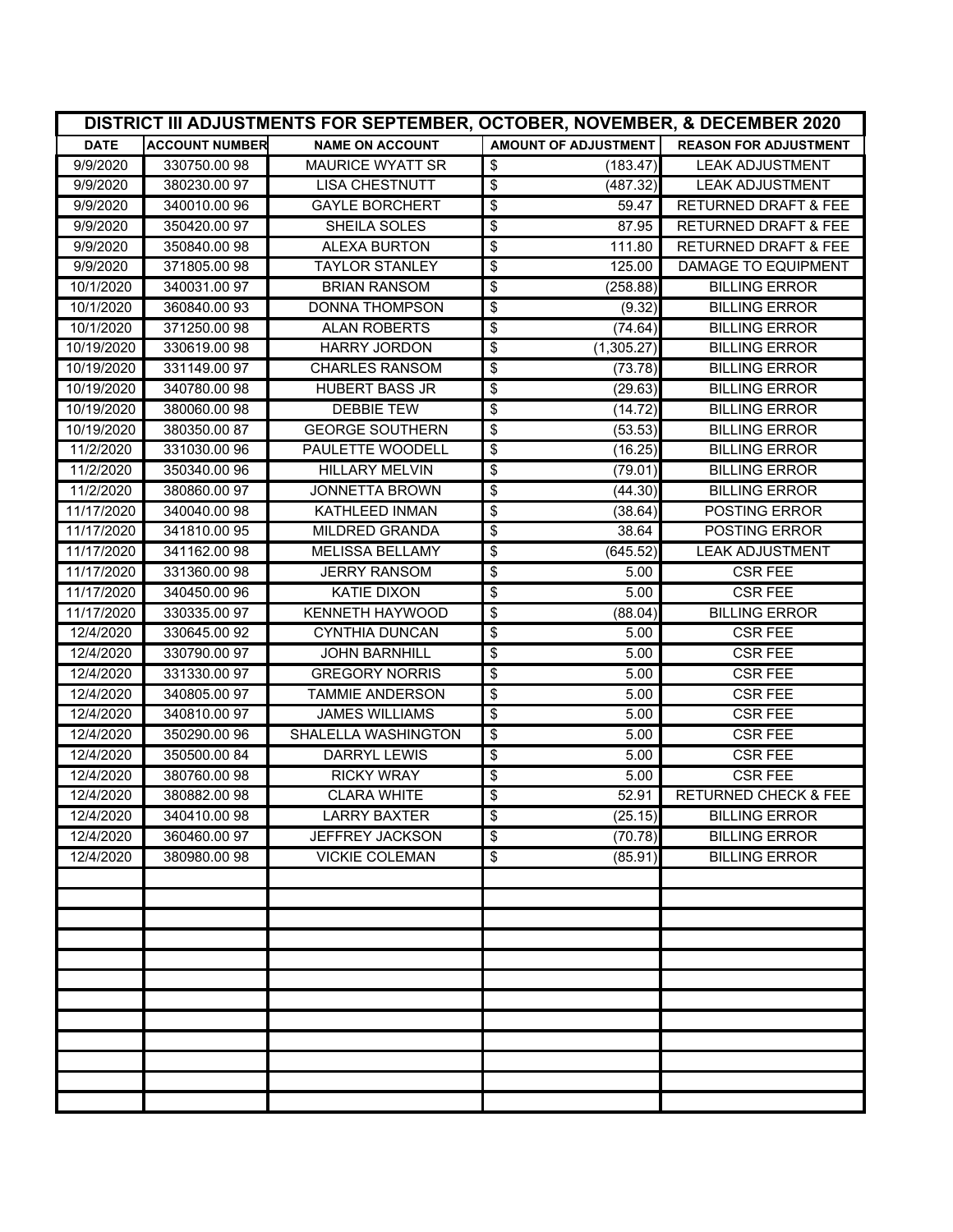|             | DISTRICT IV ADJUSTMENTS FOR SEPTEMBER, OCTOBER, NOVEMBER, & DECEMBER 2020 |                              |                                                    |                                              |  |  |
|-------------|---------------------------------------------------------------------------|------------------------------|----------------------------------------------------|----------------------------------------------|--|--|
| <b>DATE</b> | <b>ACCOUNT NUMBER</b>                                                     | <b>NAME ON ACCOUNT</b>       |                                                    | AMOUNT OF ADJUSTMENT   REASON FOR ADJUSTMENT |  |  |
| 9/9/2020    | 444350.0098                                                               | <b>BRANDON BRADLEY</b>       | \$<br>(126.80)                                     | <b>POSTING ERROR</b>                         |  |  |
| 9/9/2020    | 430516.0098                                                               | <b>CATHERINE VERNON</b>      | \$<br>(135.14)                                     | <b>LEAK ADJUSTMENT</b>                       |  |  |
| 10/1/2020   | 430645.00 98                                                              | <b>JAMES KEITH JR</b>        | \$<br>(135.80)                                     | <b>LEAK ADJUSTMENT</b>                       |  |  |
| 10/1/2020   | 448750.0098                                                               | <b>RACHEL CARROLL</b>        | \$<br>(189.25)                                     | <b>LEAK ADJUSTMENT</b>                       |  |  |
| 10/1/2020   | 4205090.00 98                                                             | <b>DONNELL KING</b>          | \$<br>(46.50)                                      | <b>BILLING ERROR</b>                         |  |  |
| 10/1/2020   | 430457.00 97                                                              | <b>HARRIS LEONARD</b>        | \$<br>(80.35)                                      | <b>BILLING ERROR</b>                         |  |  |
| 10/1/2020   | 430469.00 98                                                              | <b>ELIZABETH SETTLEMEYER</b> | $\overline{\boldsymbol{\mathfrak{s}}}$<br>(210.47) | <b>BILLING ERROR</b>                         |  |  |
| 10/1/2020   | 430516.00 98                                                              | <b>CATHERINE VERNON</b>      | \$<br>(105.56)                                     | <b>BILLING ERROR</b>                         |  |  |
| 10/1/2020   | 430557.00 97                                                              | <b>LINDA GANEY</b>           | \$<br>(33.74)                                      | <b>BILLING ERROR</b>                         |  |  |
| 10/19/2020  | 430241.0097                                                               | <b>GEORGIANNA SMITH</b>      | $\overline{\boldsymbol{\theta}}$<br>53.79          | <b>RETURNED DRAFT &amp; FEE</b>              |  |  |
| 10/19/2020  | 420430.0098                                                               | PHILLIP BORDEAUX             | (227.64)<br>\$                                     | <b>BILLING ERROR</b>                         |  |  |
| 10/19/2020  | 430419.0098                                                               | <b>RONALD HENNICK</b>        | $\overline{\boldsymbol{\theta}}$<br>(68.29)        | <b>BILLING ERROR</b>                         |  |  |
| 10/19/2020  | 430485.00 98                                                              | <b>DAVID WILLIAMSON</b>      | $\boldsymbol{\mathsf{S}}$<br>(896.58)              | <b>BILLING ERROR</b>                         |  |  |
| 11/2/2020   | 410060.0094                                                               | <b>CHERYL BEST</b>           | \$<br>(129.08)                                     | POSTING ERROR                                |  |  |
| 11/2/2020   | 410430.0098                                                               | <b>AMARYLISS SOLES</b>       | \$<br>(317.00)                                     | POSTING ERROR                                |  |  |
| 11/2/2020   | 430663.0097                                                               | <b>DAWN SHAFER</b>           | \$<br>1,129.15                                     | POSTING ERROR                                |  |  |
| 11/2/2020   | 445600.0098                                                               | <b>ROBERT HOBBS SR</b>       | \$<br>(100.00)                                     | <b>POSTING ERROR</b>                         |  |  |
| 11/2/2020   | 490066.0098                                                               | ROBERT HOBBS                 | \$<br>100.00                                       | <b>POSTING ERROR</b>                         |  |  |
| 11/2/2020   | 445450.00 98                                                              | <b>JAMES YOUNG</b>           | \$<br>5.00                                         | <b>CSR FEE</b>                               |  |  |
| 11/9/2020   | 430106.0098                                                               | <b>MARY WATKINS</b>          | \$<br>5.00                                         | <b>CSR FEE</b>                               |  |  |
| 11/9/2020   | 430427.00 97                                                              | <b>LOIS HARDEE</b>           | \$<br>5.00                                         | <b>CSR FEE</b>                               |  |  |
| 11/9/2020   | 430428.0098                                                               | <b>JERRY WALLACE</b>         | \$<br>5.00                                         | <b>CSR FEE</b>                               |  |  |
| 11/9/2020   | 420105.00 98                                                              | <b>HEXION</b>                | \$<br>(2,496.08)                                   | <b>BILLING ERROR</b>                         |  |  |
| 11/17/2020  | 410060.0094                                                               | CHERYL BEST                  | \$<br>(338.12)                                     | <b>LEAK ADJUSTMENT</b>                       |  |  |
| 11/17/2020  | 430012.00 98                                                              | <b>GREGORY SHAW</b>          | \$<br>5.00                                         | <b>CSR FEE</b>                               |  |  |
| 11/17/2020  | 430190.1098                                                               | <b>WHITNEY WADDELL</b>       | \$<br>5.00                                         | <b>CSR FEE</b>                               |  |  |
| 11/17/2020  | 430209.0098                                                               | <b>MARIVEL LOPEZ</b>         | \$<br>5.00                                         | <b>CSR FEE</b>                               |  |  |
| 11/17/2020  | 430375.0098                                                               | <b>EMMA ZINNERMAN</b>        | 5.00<br>\$                                         | <b>CSR FEE</b>                               |  |  |
| 11/17/2020  | 430696.0098                                                               | <b>JAMES ANDREWS</b>         | \$<br>5.00                                         | <b>CSR FEE</b>                               |  |  |
| 12/4/2020   | 410430.0098                                                               | <b>AMARYLISS SOLES</b>       | \$<br>5.00                                         | <b>CSR FEE</b>                               |  |  |
| 12/4/2020   | 430093.00 92                                                              | <b>JUAN CRUZ</b>             | \$<br>5.00                                         | <b>CSR FEE</b>                               |  |  |
| 12/4/2020   | 430117.0098                                                               | <b>GERLENE BROWN</b>         | \$<br>5.00                                         | <b>CSR FEE</b>                               |  |  |
| 12/4/2020   | 430128.00 97                                                              | <b>GEORGE WILSON SR</b>      | \$<br>5.00                                         | <b>CSR FEE</b>                               |  |  |
| 12/4/2020   | 430334.00 98                                                              | <b>BRADLEY RAYNOR</b>        | \$<br>5.00                                         | <b>CSR FEE</b>                               |  |  |
| 12/4/2020   | 43034900 98                                                               | <b>CHRIS JACKSON</b>         | $\overline{\mathbf{e}}$<br>5.00                    | <b>CSR FEE</b>                               |  |  |
| 12/4/2020   | 430352.0098                                                               | <b>ELMA WELLS</b>            | \$<br>5.00                                         | <b>CSR FEE</b>                               |  |  |
| 12/4/2020   | 430428.0098                                                               | <b>JERRY WALLACE</b>         | \$<br>5.00                                         | <b>CSR FEE</b>                               |  |  |
| 12/4/2020   | 430450.00 96                                                              | <b>BOBBY DALE</b>            | \$<br>5.00                                         | <b>CSR FEE</b>                               |  |  |
| 12/4/2020   | 430520.00 98                                                              | <b>JIMMY PARKER</b>          | \$<br>5.00                                         | <b>CSR FEE</b>                               |  |  |
| 12/4/2020   | 430522.0098                                                               | <b>RICHARD SQUIRES</b>       | \$<br>5.00                                         | <b>CSR FEE</b>                               |  |  |
| 12/4/2020   | 43057400 98                                                               | <b>AUDREY BROWN</b>          | \$<br>5.00                                         | <b>CSR FEE</b>                               |  |  |
| 12/4/2020   | 430623.0098                                                               | <b>SILVINO TAPIA</b>         | \$<br>5.00                                         | <b>CSR FEE</b>                               |  |  |
| 12/4/2020   | 430656.0098                                                               | <b>MICHELLE GODWIN</b>       | \$<br>5.00                                         | <b>CSR FEE</b>                               |  |  |
| 12/4/2020   | 430687.0098                                                               | <b>FELIPE VRA</b>            | \$<br>5.00                                         | <b>CSR FEE</b>                               |  |  |
| 12/4/2020   | 43069300 98                                                               | ADDIE WADDELL                | \$<br>5.00                                         | <b>CSR FEE</b>                               |  |  |
| 12/4/2020   | 430776.0098                                                               | <b>ERIN RAYNOR</b>           | \$<br>5.00                                         | <b>CSR FEE</b>                               |  |  |
| 12/4/2020   | 430798.0098                                                               | <b>CLIFTON LEWIS JR</b>      | \$<br>5.00                                         | <b>CSR FEE</b>                               |  |  |
| 12/4/2020   | 430802.00 98                                                              | <b>ADRIAN BALLARD</b>        | \$<br>5.00                                         | <b>CSR FEE</b>                               |  |  |
| 12/4/2020   | 445750.0098                                                               | <b>VERA MILLS</b>            | \$<br>5.00                                         | <b>CSR FEE</b>                               |  |  |
| 12/4/2020   | 411140.0098                                                               | <b>EZEL HICKS</b>            | \$<br>(71.37)                                      | <b>BILLING ERROR</b>                         |  |  |
| 12/15/2020  | 444850.0096                                                               | PRISCILLA WILLIAMSON         | \$<br>5.00                                         | <b>CSR FEE</b>                               |  |  |